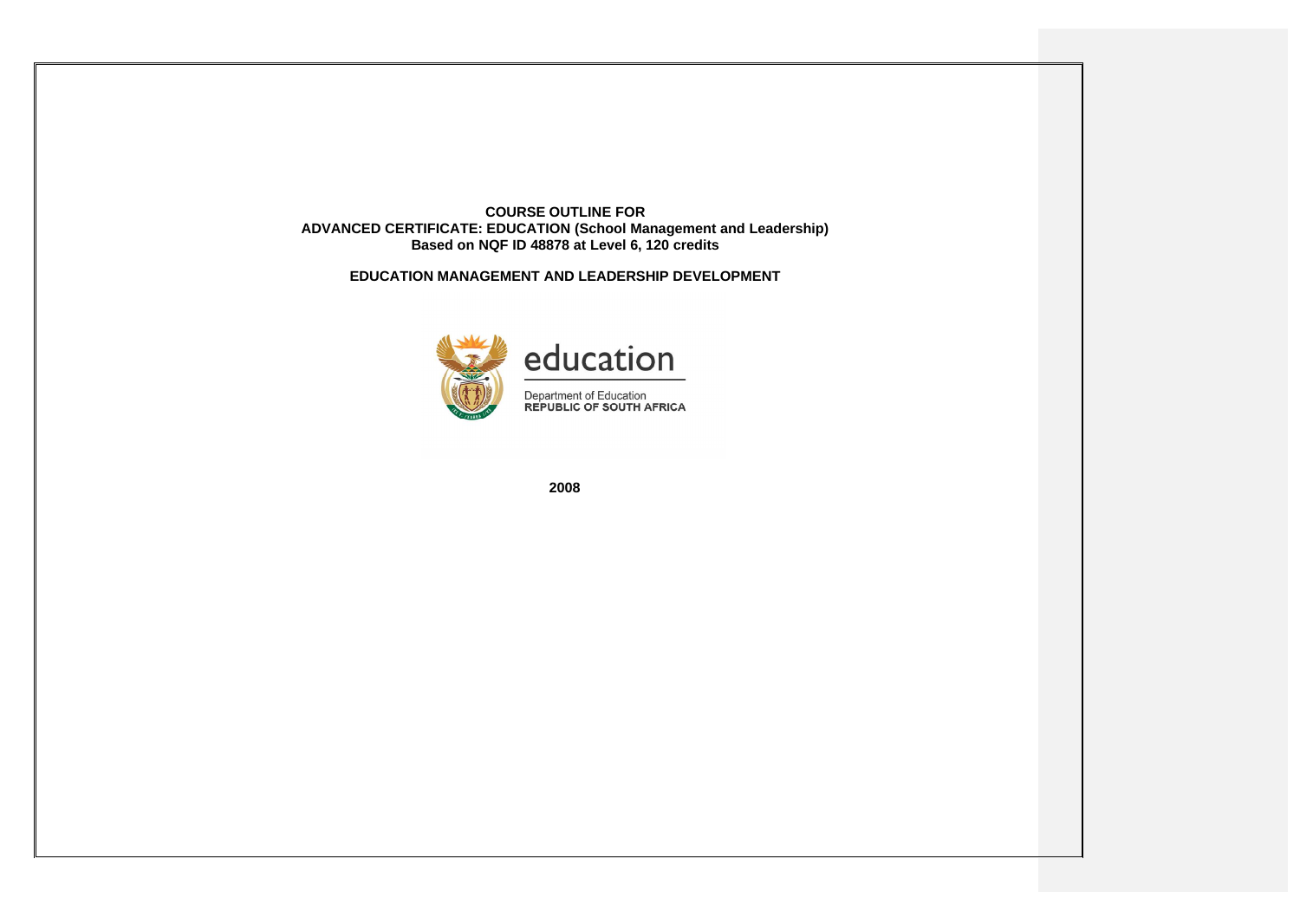### **Contents**

| 3.      |  |
|---------|--|
|         |  |
| 5.      |  |
| 6.      |  |
| 7.      |  |
| 8.      |  |
| 9.      |  |
| 10.     |  |
| 11.     |  |
| 12.     |  |
| 13.     |  |
| 14.     |  |
| 15.     |  |
| 15.1    |  |
| 15.2    |  |
| 15.2.1  |  |
| 15.2.2  |  |
|         |  |
| 15.2.3  |  |
| 15.2.4  |  |
| 15.2.5  |  |
| 15.2.6  |  |
| 15.2.7  |  |
| 15.2.8  |  |
| 15.2.9  |  |
| 15.2.10 |  |
| 15.2.11 |  |
| 15.2.12 |  |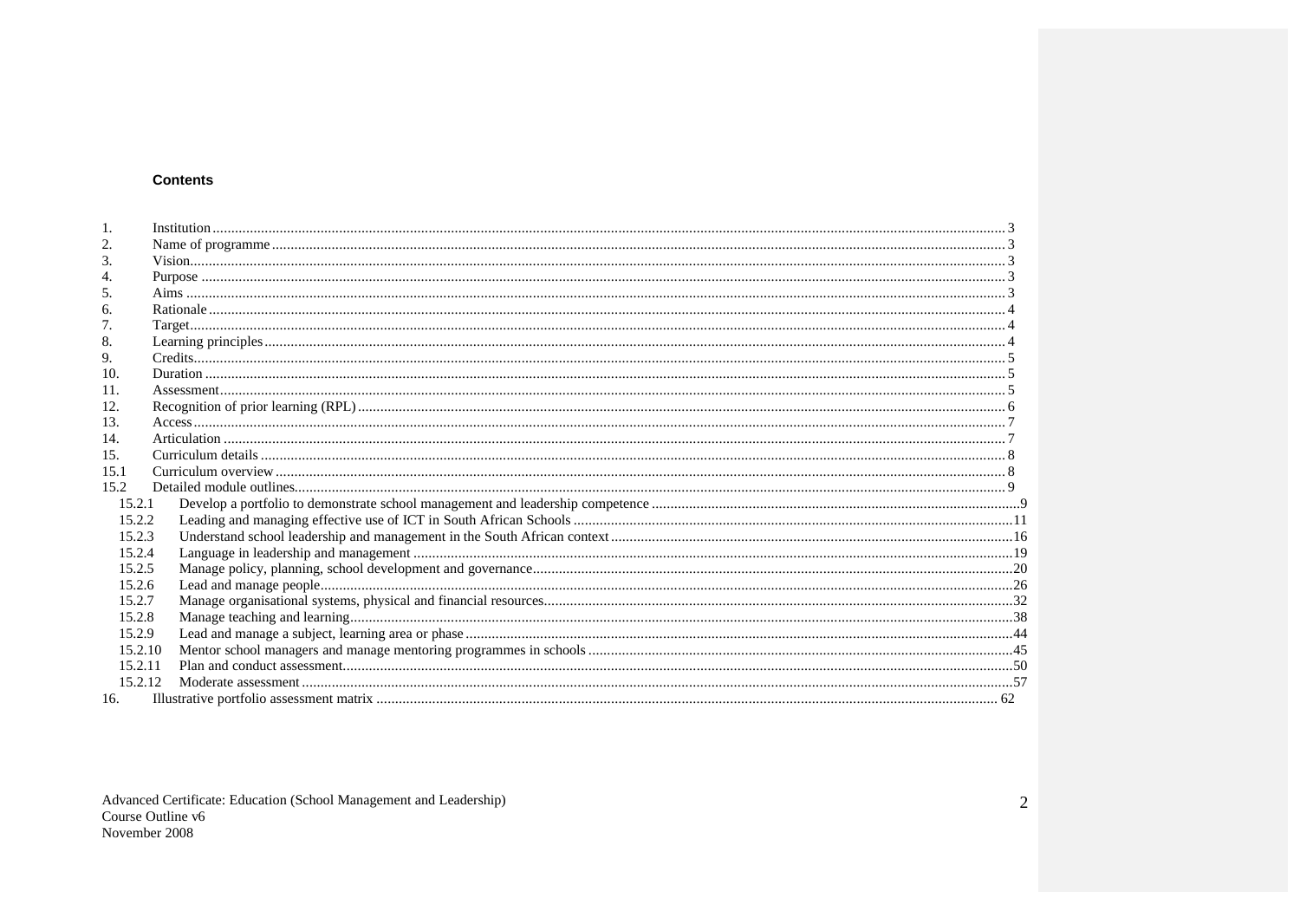#### **1. Institution**

Higher Education Institutions (Respective Names)

#### **2. Name of programme**

Advanced Certificate: Education (School Management and Leadership). It is based on NQF ID 48878, at NQF level 6, with some additions to reflect the needs of the target candidates.

#### **3. Vision**

To provide structured learning opportunities that, while recognizing the diverse contexts in which schools operate, promote quality education in South African schools through the development of a corps of education leaders who apply critical understanding, values, knowledge and skills to school leadership and management in line with the vision of democratic transformation.

#### **4. Purpose**

To empower/enable these educators to develop the skills, knowledge, and values needed to lead and manage schools effectively and to contribute to improving the delivery of education across the school system taking into account the diversity of school types and contexts.

#### **5. Aims**

The programme aims to achieve the following:

- Provide leadership and management to enable schools to give every learner quality education taking due cognisance of the nature of the school and its context.
- Provide professional leadership and management of the curriculum and therefore ensure that schools provide quality teaching, learning and resources for improved standards of achievement for all learners working in diverse contexts.
- Strengthen the professional role of principalship.
- Develop aspirant principals who are able to engage critically and be self-reflective practitioners.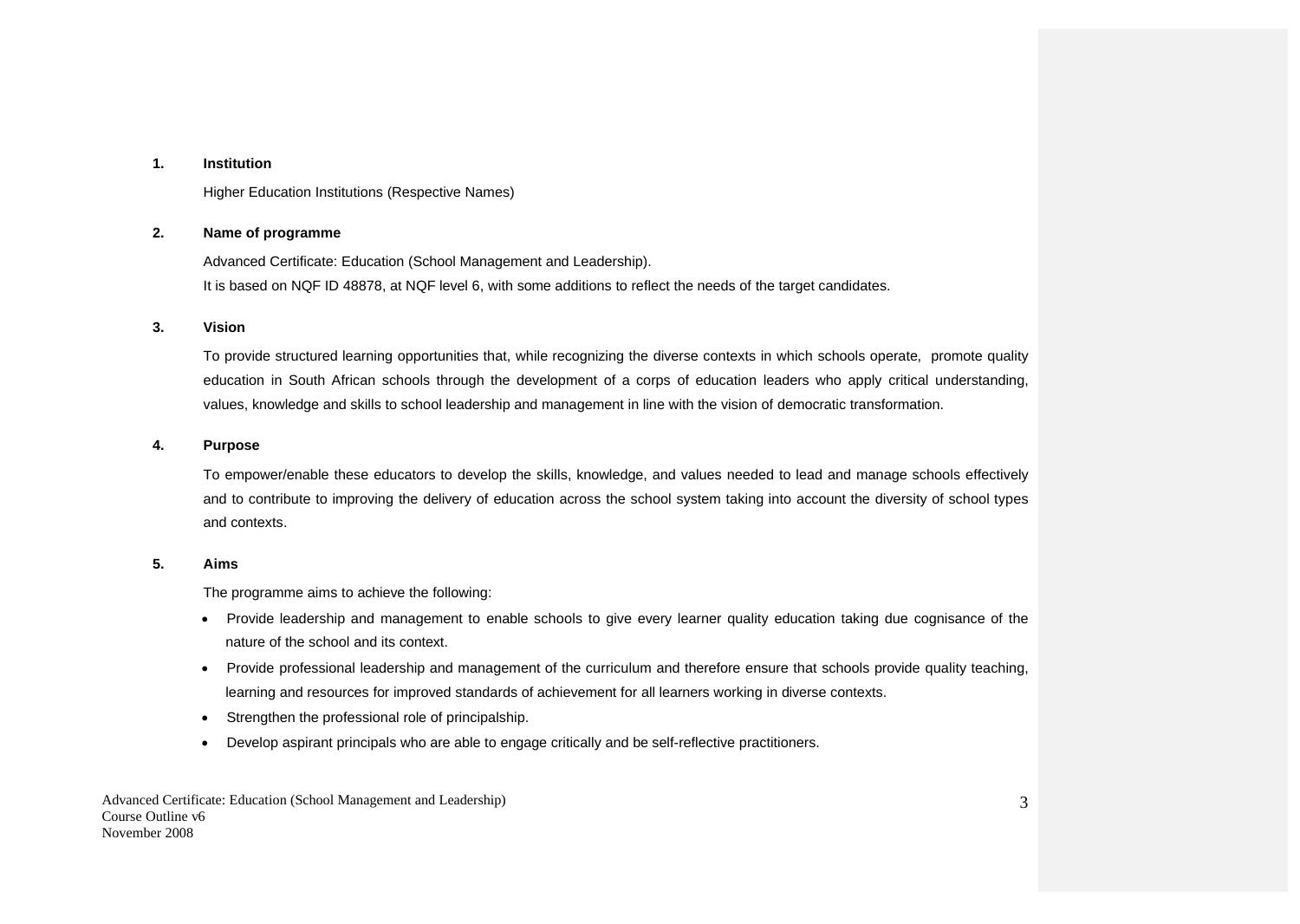Enable aspirant principals to manage their organisations as learning organisations and instill values supporting transformation in the local and South African context.

#### **6. Rationale**

The rationale for the development and implementation of the programme is to:

- Develop a programme, which provides an entry criterion to principalship
- Provide aspirant principals with a professional qualification, which is career related
- Provide a formal professional qualification, which is consistent with the Job Profile of school principals.

#### **7. Target**

The programme seeks to target School Management Team members at Post Level 2 or above who aspire to principalship, with the caveat that educators at post level 1 who are involved in the management of small schools may also be considered.

#### **8. Learning principles**

The following learning principles underpin the teaching and assessment of the programme work:

- Directed and self-directed learning in teams and clusters
- Site-based learning (dependent on the content)
- Variety of learning strategies i.e. lectures, practice and research portfolios amongst others
- Parallel use throughout of individual and group contexts of learning
- Collaborative learning through interactive group activities, e.g. simulations, debates
- Problem-focused deliberation and debate in group context
- Critical reflection on group processes and group effectiveness
- Critical reflection and reporting on personal growth and insights developed
- Research and experimentation.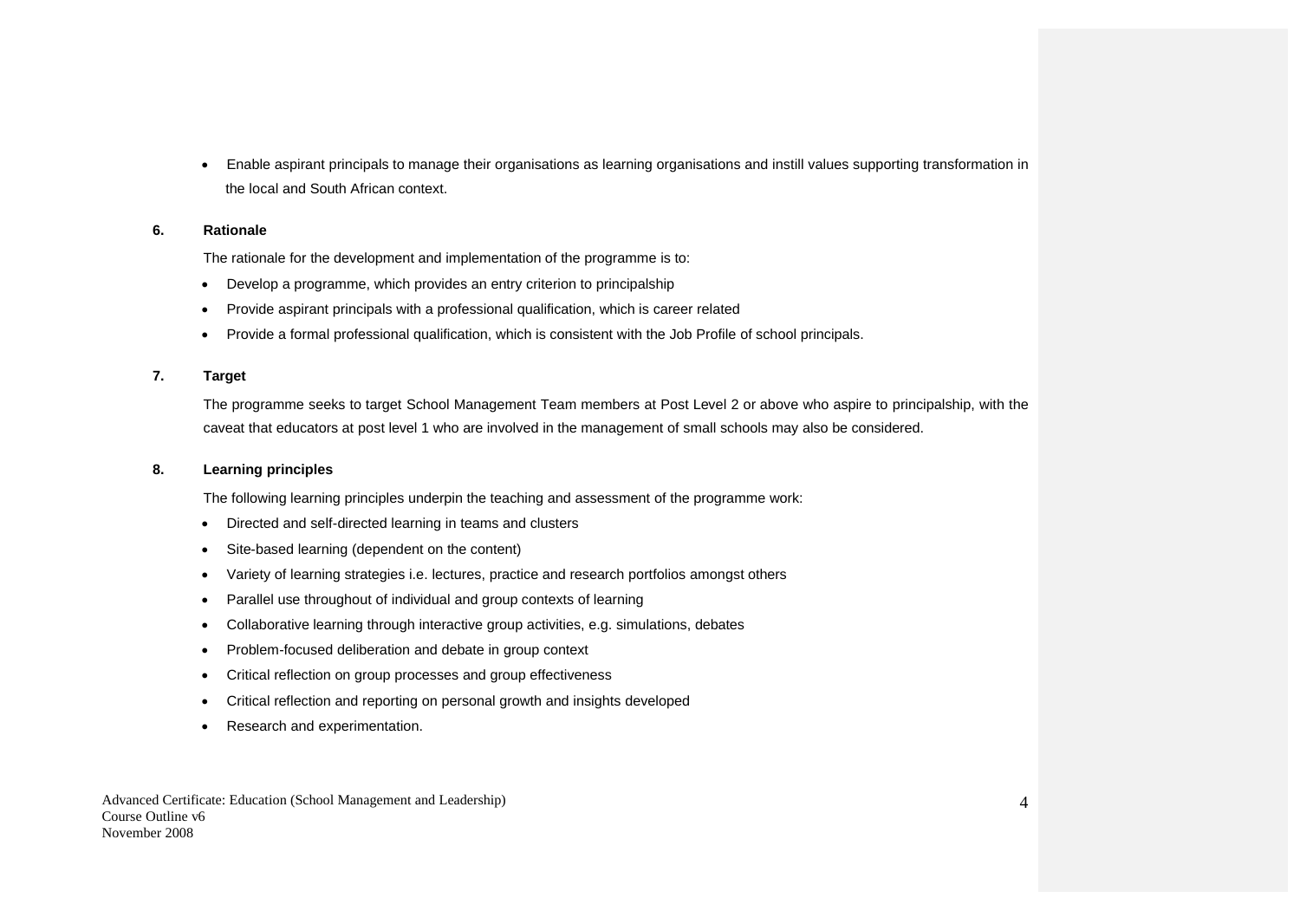#### **9. Credits**

The ACE is a 120-credit qualification, divided as follows:

| <b>Fundamental module</b> | Core modules  | Elective modules             |
|---------------------------|---------------|------------------------------|
| 10 Credits                | 96 Credits    | l A minimum of 14<br>Credits |
| NQF Level 5               | NQF Level 5/6 | NQF Level 5/6                |

#### **10. Duration**

The total duration of the programme is 24 months on a part-time basis.

#### **11. Assessment**

The assessment is focused on applied competence.

The primary assessment strategy for this programme rests on successful completion of two self-, school- and mentor-assessed school-based projects.

The first project should arise from the institutional audit task included in the learning materials for the unit standard *Understand school leadership and management in the South African context*. The way in which the project is conceptualized, implemented and evaluated as documented and as reported by the school should provide evidence of competence related to the learning outcomes and assessment criteria for the core components of the programme. Assessment of this first project will be formative in nature and will provide guidance on areas in which evidence of competence has not yet been adequately established. This project should be completed in the last quarter of the first year of study.

The second project should arise from feedback on the first project and completion of the learning and teaching associated with the core programme. The way in which the second project is conceptualized, implemented and evaluated as documented and as reported by the school should provide evidence of competence related to the learning outcomes and assessment criteria for the core components of the programme, particularly addressing weaknesses or gaps noted in the assessment of the first project.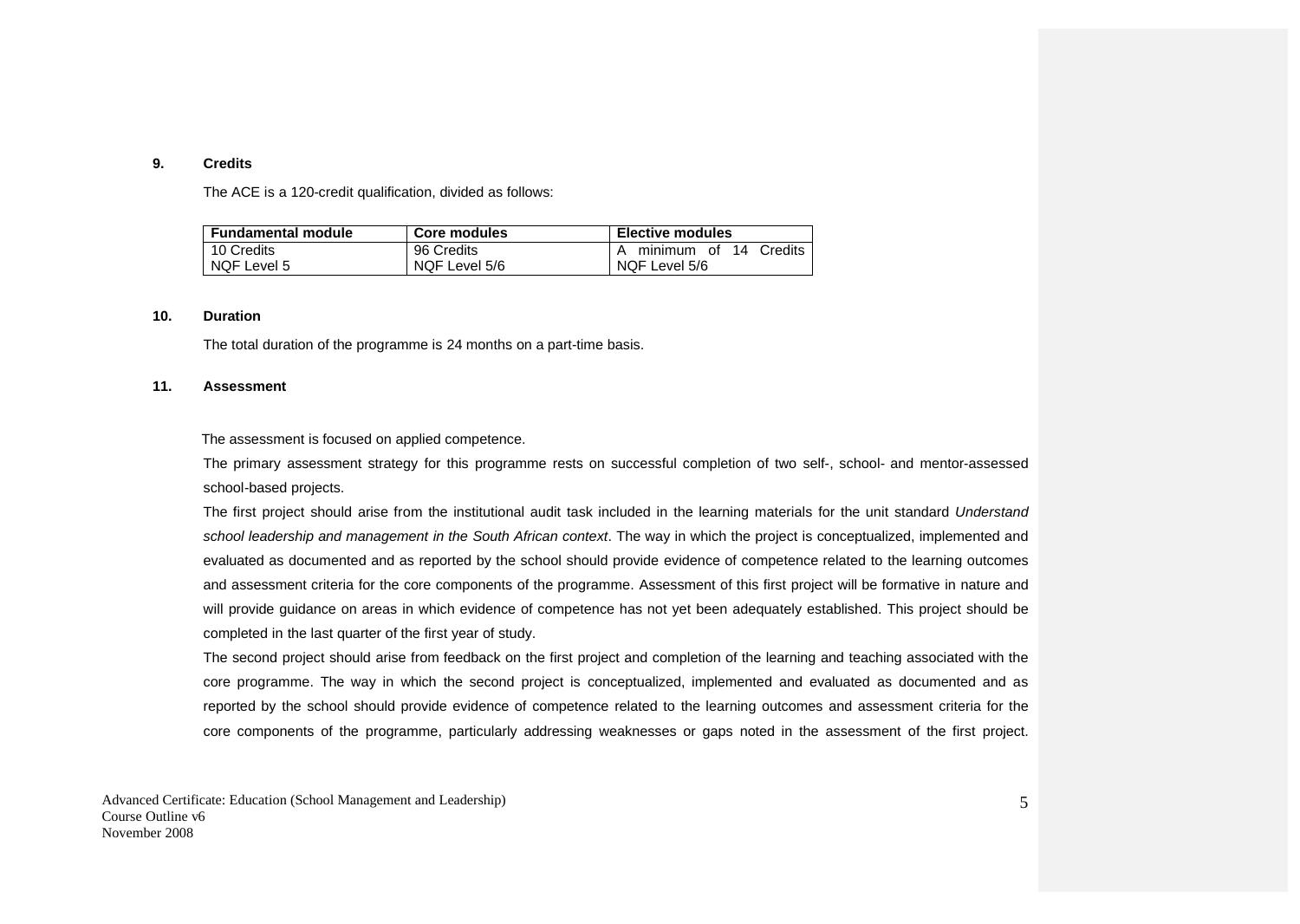Assessment of this second project will be summative in nature and will be a determining factor in whether or not the requirements of the qualification have been met.

As support for successful completion of these two projects HEIs and their students may agree on a range of smaller formatively assessed tasks. It is suggested that the two projects and the assessment thereof, as well as any interim formatively assessed tasks that students considered particularly useful should be included in a **portfolio of evidence** for the programme. Hence the development of a portfolio is a fundamental module for this programme. Section 16 contains a possible portfolio assessment matrix.

Overall the assessment evidence should include:

- Assignments and/or examinations, providing evidence of the ability to apply knowledge to practice. This is subject to the caveat that not all formative assessment tasks need be reflected in the portfolio and that the content thereof will be constantly revised and updated to provide evidence of the growing competence of the candidate – this suggests that some earlier material may be replaced by later material that more accurately reflects the current competence of the candidate.
- Oral Presentations, which should be observed in context to assess ability to communicate with comprehension as well as a reflective journal.
- Evidence of self-, peer-, and tutor assessment as well as on-site verification of leadership and management competence.

#### **12. Recognition of prior learning (RPL)**

Due to the integrated nature of the programme, only elective modules may be credited by means of RPL. Candidates will be required to provide appropriate evidence of their competence in relation to the exit level outcomes for modules/unit standards for which RPL is granted. HEIs granting RPL will need to retain assessed evidence for which RPL has been granted for a suitable period of time to allow for such verification processes as may be deemed necessary.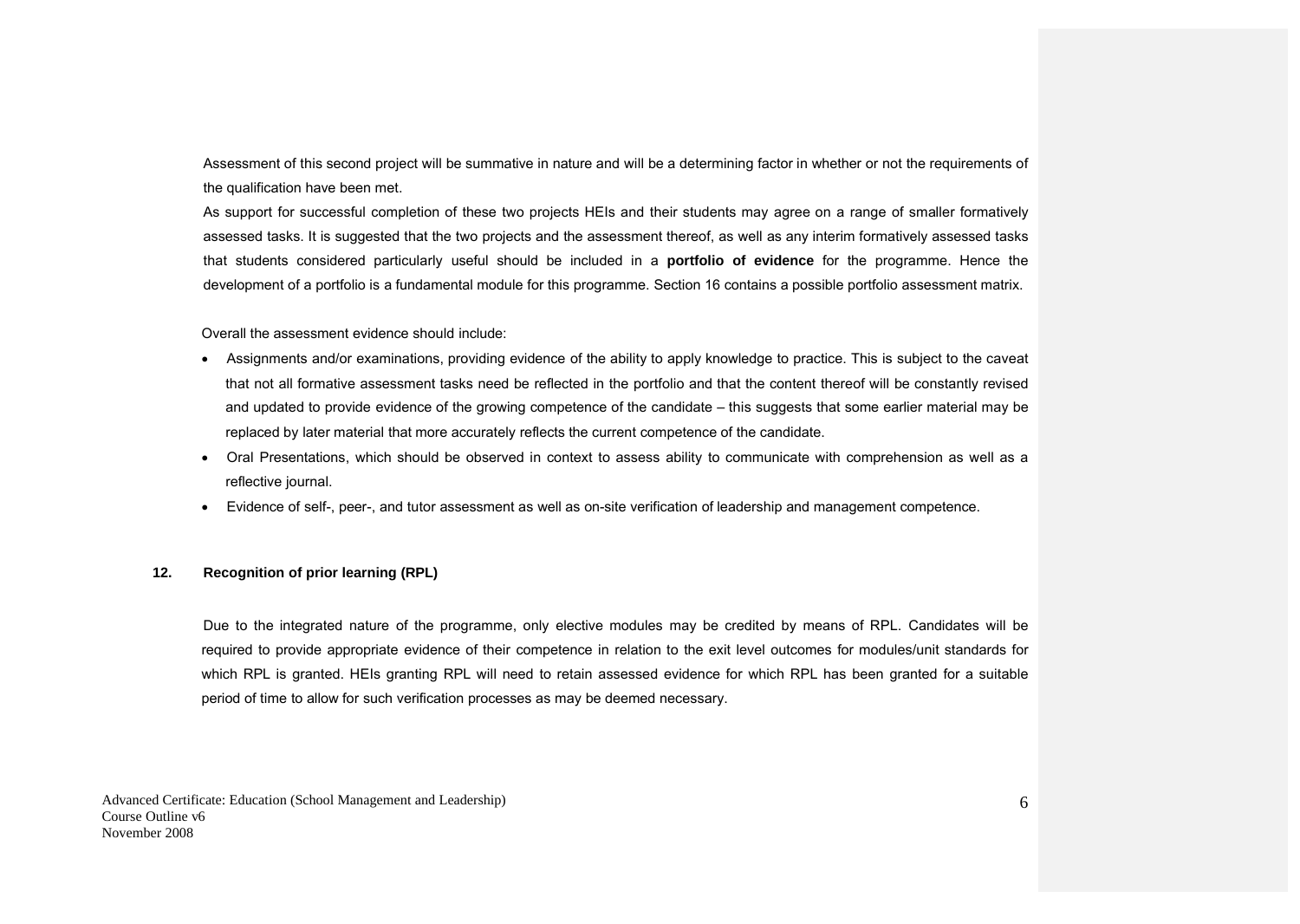#### **13. Access**

Criteria for access to the ACE programme will be as follows:

- Priority will be given to aspirant principals who meet the criteria below.
- Candidates should have a formal professional teacher qualification at REQV level 13 or above.
- Candidates should have at least 3 years teaching experience.
- Candidates should normally be employed at Post Level 2 and above.
- Preferably, the principal and/or school governing body should endorse all applications. Post Level 1 educators at P1 and P2 schools who are performing management tasks may be considered.
- In order to meet the systemic objective of 50% of school principals being female, at least 50% of candidates for the ACE programme should be female.
- If the applicant's immediate accounting officer refuses to endorse the application, the applicant has the right to appeal such refusal with the appropriate/relevant accounting officer in the system.

#### **14. Articulation**

This programme is a professional programme. The Higher Education Institutions can determine with which academic programme this programme articulates within their respective institutions subject to the provisions of policy. Currently the *Norms and Standards for Educators* policy document of 2000 is the guiding policy document for such articulation. It is expected that this policy document will be superceded during the course of 2009 by a new version that will have been aligned to the revised *Higher Education Qualifications Framework* of 2007.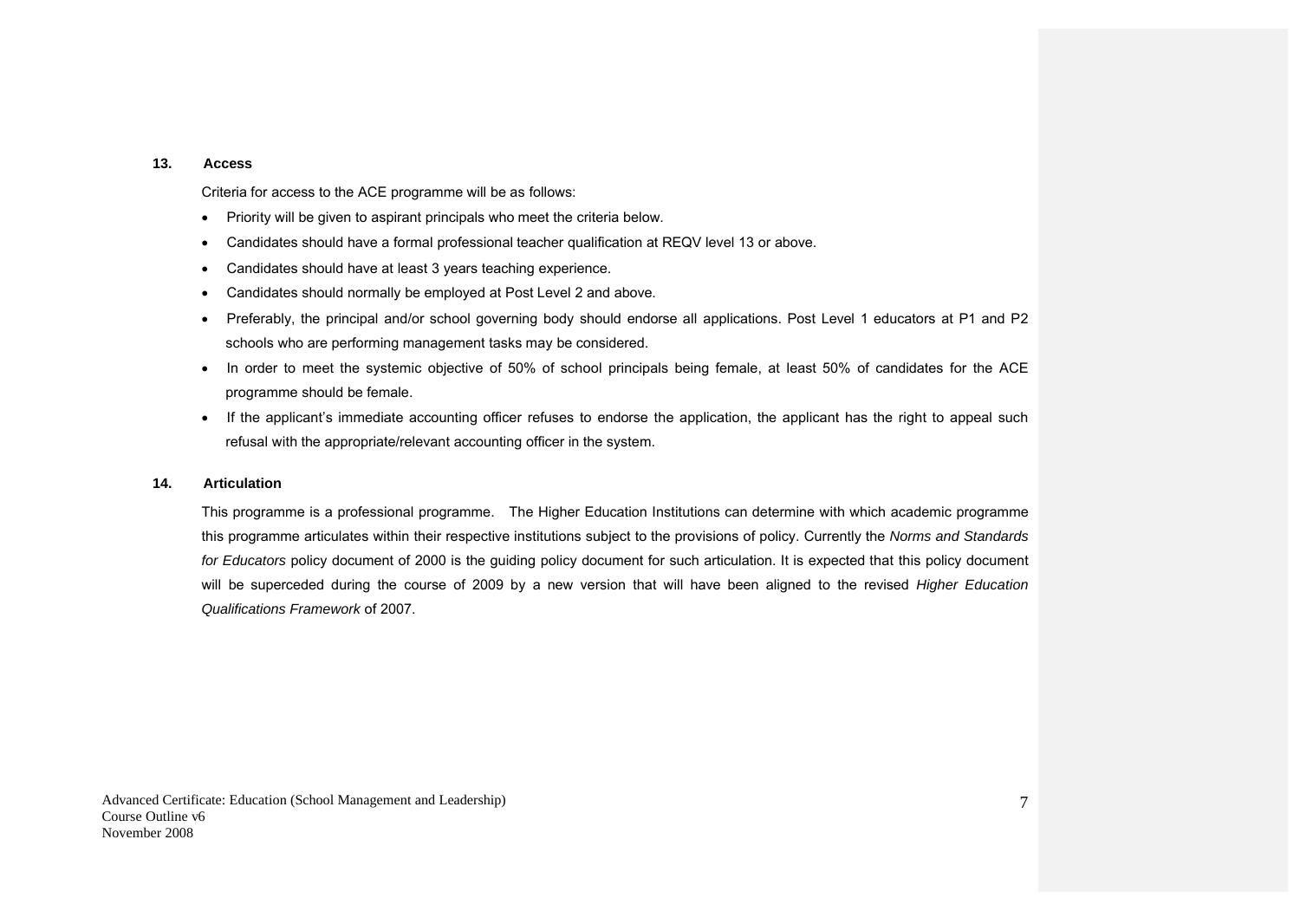## **15. Curriculum details**

### *15.1 Curriculum overview*

| <b>Fundamental</b>          | Develop a portfolio to demonstrate school leadership and management                                                                                                                                                                                                             | Based on SAQA ID 115438: 10 credits at level<br>5                                                  |
|-----------------------------|---------------------------------------------------------------------------------------------------------------------------------------------------------------------------------------------------------------------------------------------------------------------------------|----------------------------------------------------------------------------------------------------|
| <b>Additional</b><br>module | Leading and managing effective use of ICTs in South African Schools                                                                                                                                                                                                             | Unit standard unique to this programme (but<br>subsuming SAQA ID 115433): 10 credits at<br>level 5 |
| Core                        | Understand school leadership and management in the South African<br>context                                                                                                                                                                                                     | Based on SAQA ID 115441: 10 credits at level                                                       |
|                             | Language in leadership and management                                                                                                                                                                                                                                           | Based on SAQA ID 115440: 6 credits at level 5                                                      |
|                             | Manage policy, planning, school development and governance                                                                                                                                                                                                                      | Based on SAQA ID 115439: 20 credits at level                                                       |
|                             | Lead and manage people                                                                                                                                                                                                                                                          | Based on SAQA ID 115437: 20 credits at level<br>6                                                  |
|                             | Manage organizational systems, physical and financial resources                                                                                                                                                                                                                 | Based on SAQA ID 115434: 20 credits at level<br>6                                                  |
|                             | Manage teaching and learning                                                                                                                                                                                                                                                    | Based on SAQA ID 115436: 20 credits at level<br>6                                                  |
| <b>Elective</b>             | HEI's may supplement the fundamental and core modules with one or<br>more elective modules that respond to particular national/<br>provincial/regional needs for example HIV/Aids, Gender.<br>The following electives have been developed as part of the national<br>programme. |                                                                                                    |
|                             | Lead and manage a subject, learning area or phase                                                                                                                                                                                                                               | Based on SAQA ID 115435: 12 credits at level<br>6                                                  |
|                             | Mentor school managers and manage mentoring programmes in schools                                                                                                                                                                                                               | Based on SAQA ID 115432: 12 credits at level                                                       |
|                             | Plan and conduct assessment (pre-requisite for Moderate assessment but<br>RPL can be obtained for this module)                                                                                                                                                                  | Based on SAQA ID 115753: 15 credits at level                                                       |
|                             | Moderate assessment                                                                                                                                                                                                                                                             | Based on SAQA ID 7977: 10 credits at level 6                                                       |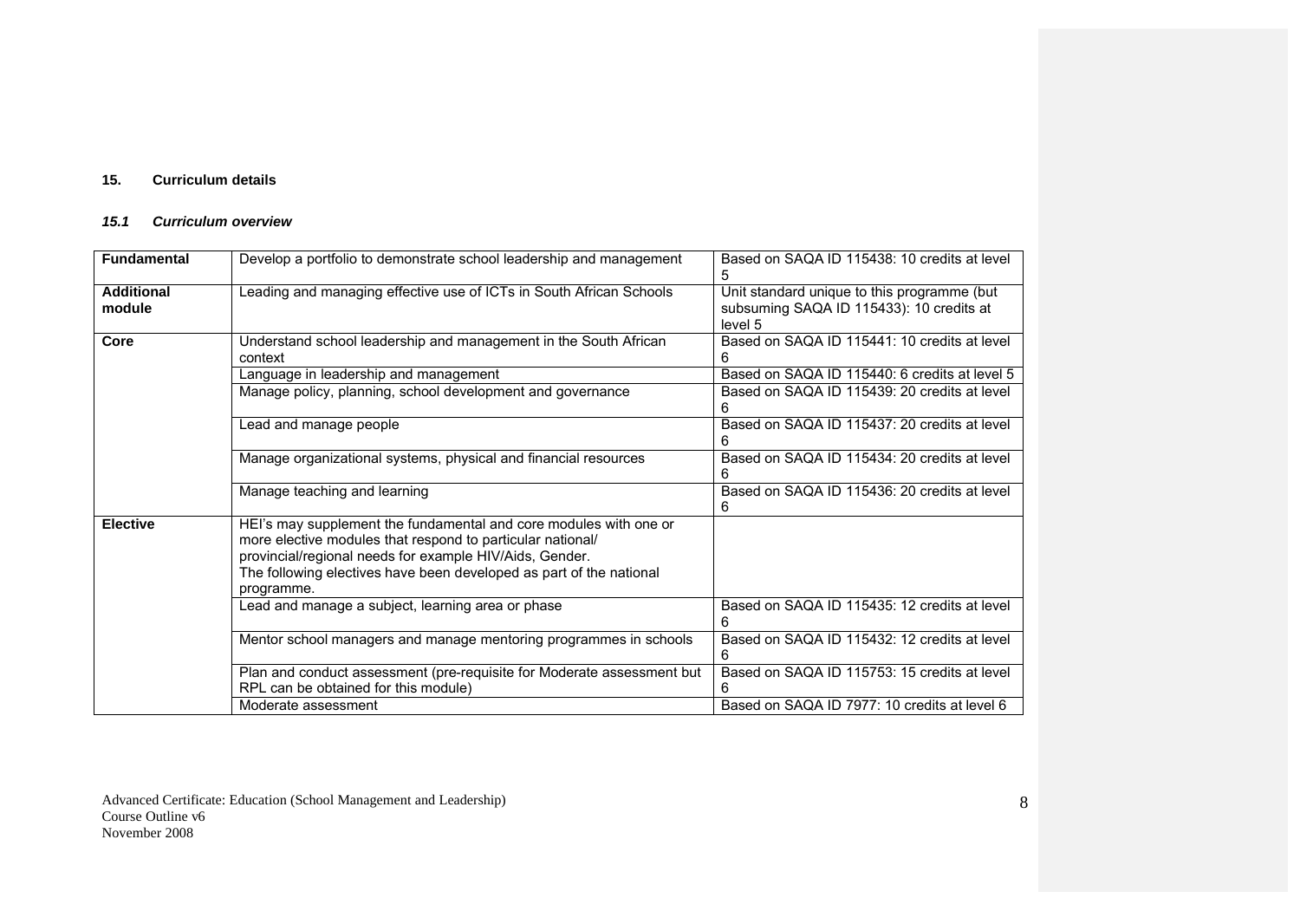## **15.2 Detailed module outlines**

## **15.2.1 Develop a portfolio to demonstrate school management and leadership competence**

## **Fundamental module: 10 credits NQF level 5 (115438)**

| <b>SPECIFIC OUTCOMES</b>                                                                              | <b>CURRICULUM OUTLINE</b>                                                                                                                                                                                                                                | <b>ASSESSMENT CRITERIA</b>                                                                                                                                                                                                                                                                                                                                                                                                      | <b>POSSIBLE ASSESSMENT</b><br><b>ACTIVITIES</b>                                                                                                                                                                                                                                                                                                                                                                                                                                           |
|-------------------------------------------------------------------------------------------------------|----------------------------------------------------------------------------------------------------------------------------------------------------------------------------------------------------------------------------------------------------------|---------------------------------------------------------------------------------------------------------------------------------------------------------------------------------------------------------------------------------------------------------------------------------------------------------------------------------------------------------------------------------------------------------------------------------|-------------------------------------------------------------------------------------------------------------------------------------------------------------------------------------------------------------------------------------------------------------------------------------------------------------------------------------------------------------------------------------------------------------------------------------------------------------------------------------------|
| <b>Demonstrate understanding</b><br>of the portfolio as a flexible<br>assessment instrument in<br>SA. | The portfolio as an assessment instrument<br>- rationale, purpose, requirements, format,<br>content, technical aspects.<br>The professional development and<br>developmental appraisal strategy for<br>educators.<br>Summative and formative assessment. | Locate the portfolio requirements of<br>this qualification in the broader<br>assessment framework for outcomes-<br>based education in SA.<br>Describe potential roles of professional<br>development portfolios in the emerging<br>professional development and<br>developmental appraisal strategy for<br>educators.<br>Explain the link between purpose,<br>format, content, and processes for<br>development of a portfolio. | The portfolio is evidence of a "learning"<br>journey", which shows progress and<br>development of the candidate's<br>competence.<br>The following assessment instruments<br>could be included in the portfolio:<br>Reasoned questions<br>$\bullet$<br>Oral tests<br>$\bullet$<br>Case studies<br>Journals<br>Selection of evidence<br>Projects<br>Practical exercises<br>Demonstrations<br>Checklists<br>Simulation<br>Examinations<br>Assignments<br>Role play<br>Diagrams /organograms. |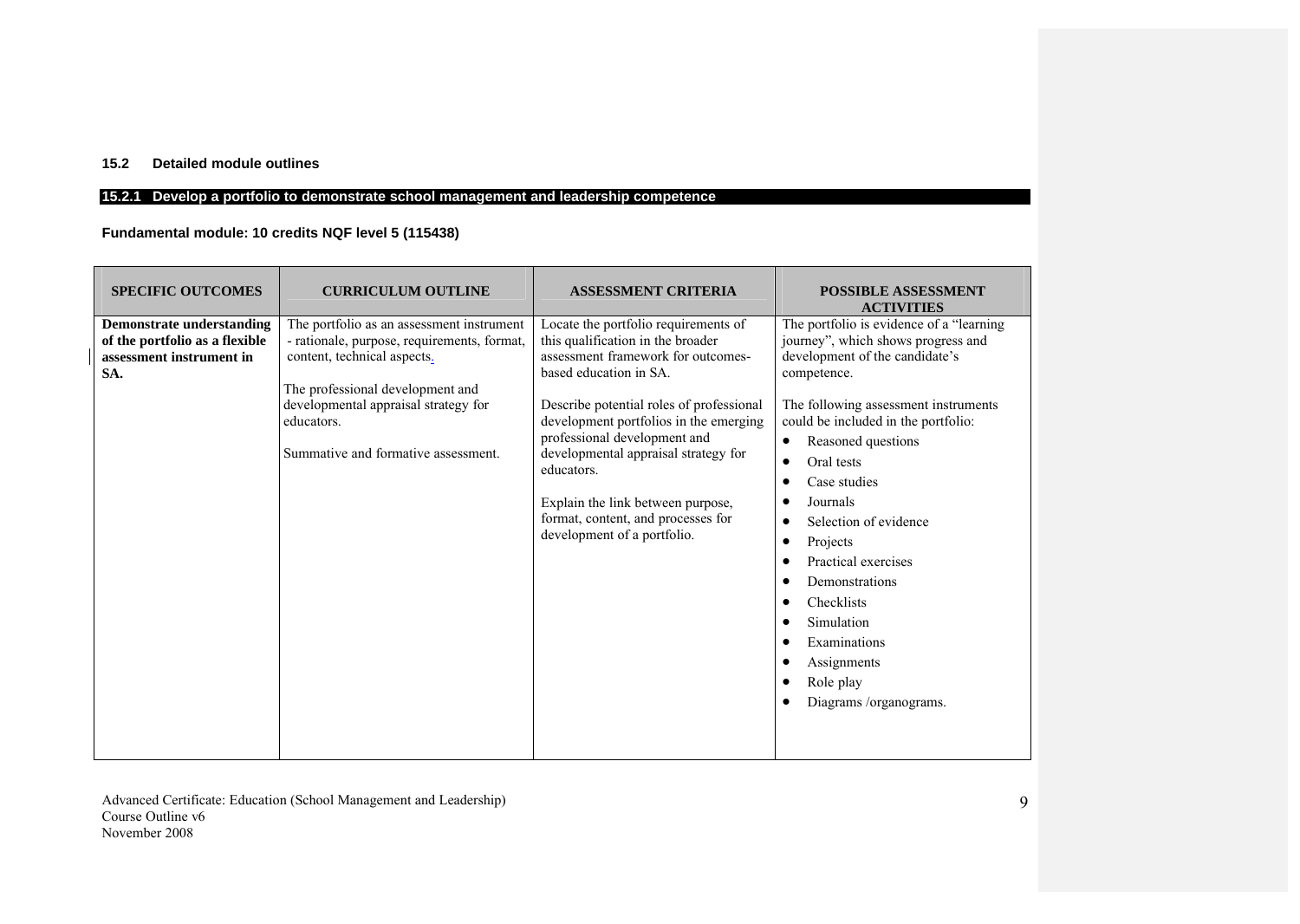| <b>SPECIFIC OUTCOMES</b>                                                             | <b>CURRICULUM OUTLINE</b>                                                                                                                                                                                                                                                                                                                   | <b>ASSESSMENT CRITERIA</b>                                                                                                                                                                                                                                                                                                                                                                                                                                              | <b>POSSIBLE ASSESSMENT</b><br><b>ACTIVITIES</b>                                                                                                                                                                                                                                                                                                                                                                                                                                   |
|--------------------------------------------------------------------------------------|---------------------------------------------------------------------------------------------------------------------------------------------------------------------------------------------------------------------------------------------------------------------------------------------------------------------------------------------|-------------------------------------------------------------------------------------------------------------------------------------------------------------------------------------------------------------------------------------------------------------------------------------------------------------------------------------------------------------------------------------------------------------------------------------------------------------------------|-----------------------------------------------------------------------------------------------------------------------------------------------------------------------------------------------------------------------------------------------------------------------------------------------------------------------------------------------------------------------------------------------------------------------------------------------------------------------------------|
| Plan and prepare for the<br>development of a portfolio<br>to reflect own management. | Evidence of collection techniques/<br>processes i.e. CV, SWOT analysis,<br>historical content, self-reflective diary,<br>and samples of programme activities,<br>interviews, observations, reports and<br>situation analysis.<br>Planning strategies for the collection of<br>evidence, and how this will be reflected<br>in the portfolio. | Demonstrate understanding of the exit<br>level outcomes for the ACE in the<br>context of current understanding of<br>management and leadership.<br>Conceptualize the differences in<br>evidence that will be required to<br>demonstrate not only knowledge and<br>practical skill for school management<br>and leadership, but also personal<br>qualities.<br>Develop a plan for the collection of<br>relevant evidence for the portfolio from<br>a variety of sources. | Planning of the portfolio activities.<br>Develop a plan of action with the<br>following:<br>Knowledge, skills and practice<br>$\bullet$<br>required<br>When it will be compiled into the<br>$\bullet$<br>portfolio<br>How it will be compiled into the<br>$\bullet$<br>portfolio<br>The timeframes for compiling such<br>evidence<br>Instrument indicating (in graphic<br>$\bullet$<br>form) progress<br>Index of different modules and<br>$\bullet$<br>activities against these. |
| Compile a portfolio to<br>reflect own management<br>and leadership competence.       | Collecting and linking evidence with the<br>relevant exit level outcomes.<br>Organising a portfolio of evidence<br>characterized by linking, explanatory and<br>reflective commentary.<br>Critically analyse and reflect on learning<br>achievements and the development of a<br>personal and organisational growth plan.                   | Collect evidence for the portfolio, and<br>show the link between the evidence and<br>the relevant exit level outcomes.<br>Organize the content of the portfolio in<br>a user-friendly way with relevant<br>linking, explanatory, and reflective<br>commentary.<br>Reflect on the learning achievement<br>demonstrated by the portfolio, and<br>decide on further necessary work.                                                                                        |                                                                                                                                                                                                                                                                                                                                                                                                                                                                                   |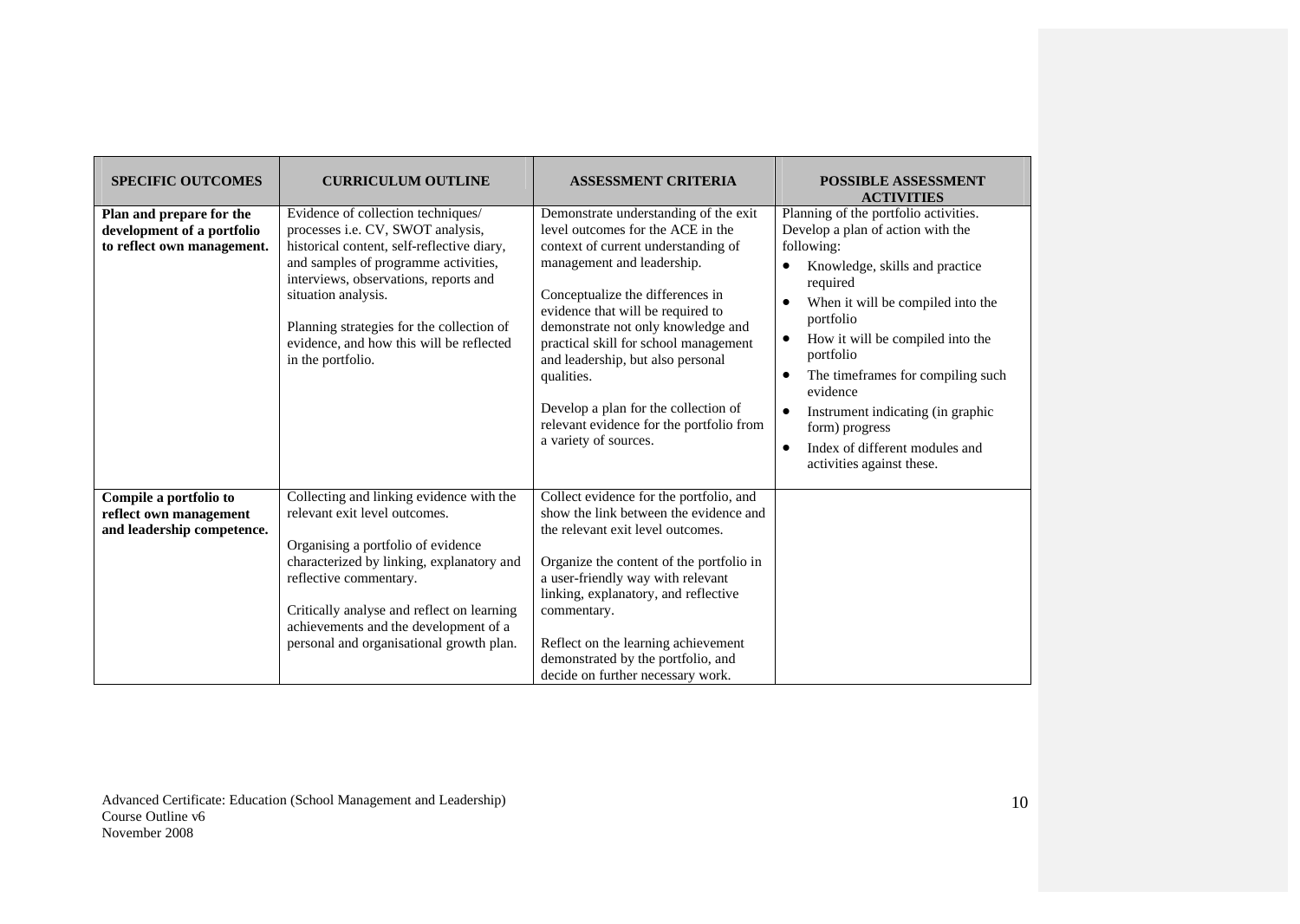## **15.2.2 Leading and managing effective use of ICT in South African Schools**

**Additional module: 10 credits NQF level 5 (subsumes SAQA ID 115433)**

| <b>SPECIFIC OUTCOMES</b>                                                                                                                                                                             | <b>CURRICULUM OUTLINE</b>                                                                                                                                                                                                                                                | <b>ASSESSMENT CRITERIA</b>                                                                                                                                                                                                                                                                                                     | <b>POSSIBLE ASSESSMENT</b><br><b>ACTIVITIES</b>                                                                                                                                                                                                                                                                                       |
|------------------------------------------------------------------------------------------------------------------------------------------------------------------------------------------------------|--------------------------------------------------------------------------------------------------------------------------------------------------------------------------------------------------------------------------------------------------------------------------|--------------------------------------------------------------------------------------------------------------------------------------------------------------------------------------------------------------------------------------------------------------------------------------------------------------------------------|---------------------------------------------------------------------------------------------------------------------------------------------------------------------------------------------------------------------------------------------------------------------------------------------------------------------------------------|
| Demonstrate understanding<br>of key issues regarding the<br>management of ICTs in<br><b>South African Schools</b>                                                                                    | Understanding the importance of<br>information literacy in the 21 <sup>st</sup> century.<br>Controlling access to ICT facilities.<br>Ensuring appropriate and effective use<br>of ICT facilities.<br>Evaluating school ICT readiness.<br>Developing a school ICT policy. | Develop a plan of action to evaluate and<br>develop school stakeholder information<br>literacy.<br>Draft an ICT facilities access procedure/<br>critique an existing procedure<br>Develop an instrument to evaluate<br>appropriate and/or effective use of ICTs.<br>Conduct an ICT readiness evaluation using<br>a given tool. | Initiate the development of a school<br>ICT policy in a collaborative endeavour<br>with other school stakeholders.<br><b>OR</b><br>Critique an existing school ICT policy.                                                                                                                                                            |
| <b>Identify, implement and</b><br>evaluate a variety of roles<br>that can be played in<br>supporting learners,<br>educators and<br>administrators in their<br>effective use of ICTs in the<br>school | Identifying stages of development in<br>ICT readiness.<br>Identifying ways in which staff and<br>learners can be supported to develop<br>their ICT competencies.<br>Supporting staff and learners in the<br>effective use of ICTs in the school.                         | Complete a staff and school ICT readiness<br>assessment using given templates.<br>Develop a staff-/school- development plan<br>to enhance ICT competence - linked with<br>SDP and IQMS.<br>Lead by example. Demonstrate personal<br>effective use of ICTs for a variety of<br>administrative and curriculum purposes.          | Working as a member of a school team,<br>develop a funding proposal for a school<br>project using MSWord, with a budget<br>in Excel and a funding presentation in<br>PowerPoint.<br>Search on-line for relevant curriculum<br>resources. Adapt these resources for<br>relevant classroom use in the form of a<br>worksheet in MSWord. |
| <b>Evaluate and update as</b><br>necessary own ICT skills<br>for effective daily<br>functioning as an education                                                                                      | Using word processing, spreadsheet<br>and presentation software to<br>accomplish school tasks effectively.                                                                                                                                                               | Evaluate and develop ability to:<br>Write a report using word processing<br>$\bullet$<br>Draw up a budget using a spreadsheet<br>$\bullet$<br>Create a chart and import it into a word<br>$\bullet$                                                                                                                            | See above                                                                                                                                                                                                                                                                                                                             |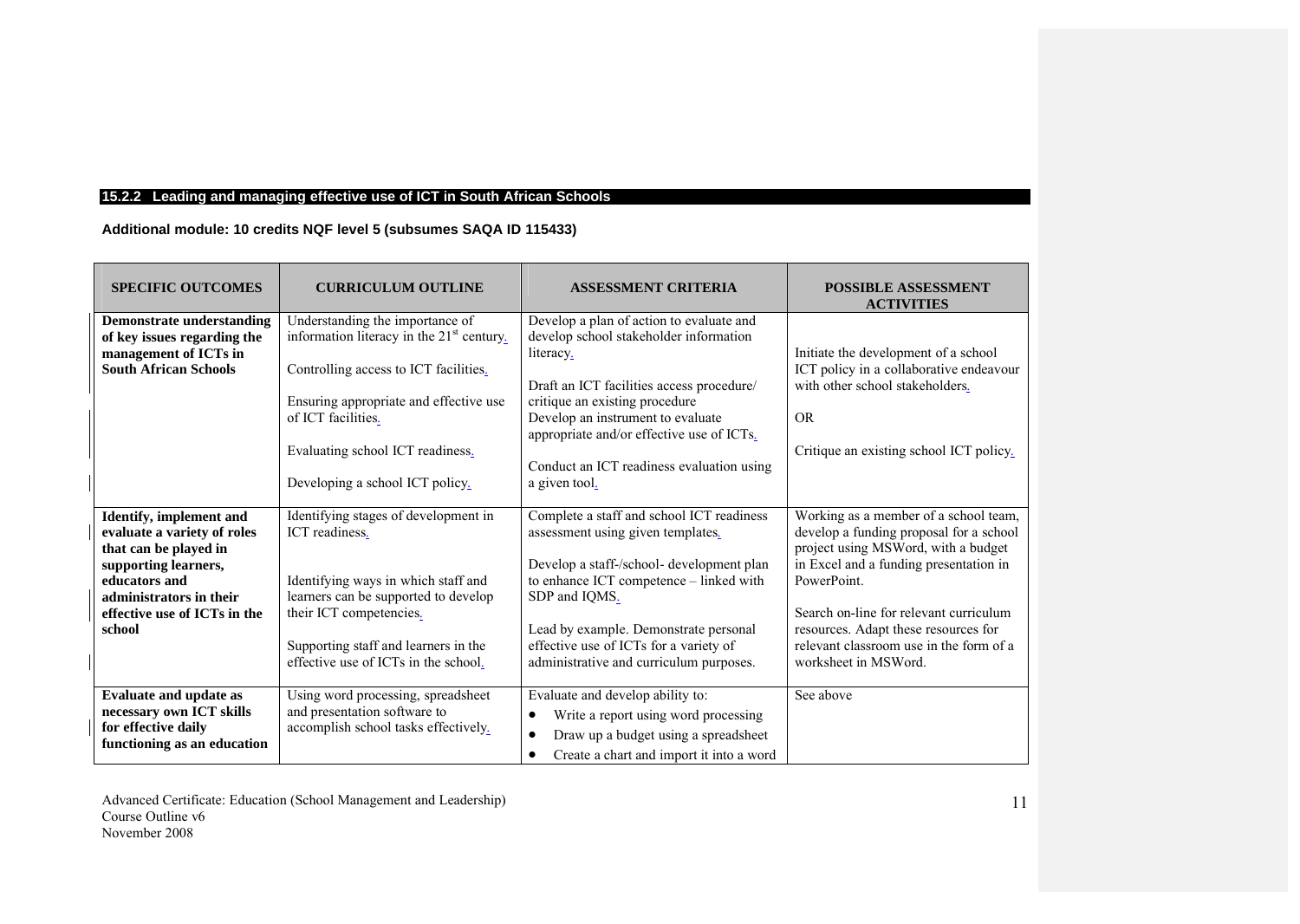| manager                                                                                                                                                                                                                                                                                                                                                                               |                                                                                                                                                                                                | processed document<br>Create a presentation<br>$\bullet$<br>Search online and use the Education<br>Portal, Thutong<br>Send and receive email.<br>Achievement of the above specific outcomes assumes the basic ICT competencies outlined below.<br>The module makes provision to develop these competencies if candidates do not yet possess them.                                                                                           |                                                                                                                                                                                                                                                                                                                                                                                                                                       | Formatted: Font: 10 pt |
|---------------------------------------------------------------------------------------------------------------------------------------------------------------------------------------------------------------------------------------------------------------------------------------------------------------------------------------------------------------------------------------|------------------------------------------------------------------------------------------------------------------------------------------------------------------------------------------------|---------------------------------------------------------------------------------------------------------------------------------------------------------------------------------------------------------------------------------------------------------------------------------------------------------------------------------------------------------------------------------------------------------------------------------------------|---------------------------------------------------------------------------------------------------------------------------------------------------------------------------------------------------------------------------------------------------------------------------------------------------------------------------------------------------------------------------------------------------------------------------------------|------------------------|
| <b>SPECIFIC OUTCOMES</b>                                                                                                                                                                                                                                                                                                                                                              | <b>CURRICULUM OUTLINE</b>                                                                                                                                                                      | <b>ASSESSMENT CRITERIA</b>                                                                                                                                                                                                                                                                                                                                                                                                                  | <b>POSSIBLE ASSESSMENT</b><br><b>ACTIVITIES</b>                                                                                                                                                                                                                                                                                                                                                                                       |                        |
| The following outcomes are<br>addressed in an integrated<br>way:<br><b>Demonstrate</b><br>$\bullet$<br>competence in the use<br>of information and<br>communication<br>technology<br><b>Demonstrate</b><br>٠<br>competence in using a<br>computer for effective<br>school management<br><b>Demonstrate</b><br>٠<br>knowledge of skills and<br>appropriate attitude in<br>using tools. | Unit 1: Operating System<br>This unit covers the basic features of<br>the MS Windows operating system,<br>enabling the learner to use the MS<br>Windows interface to execute routine<br>tasks. | Properly boot/logon the operating<br>environment<br>Properly logoff and exit the operating<br>$\bullet$<br>environment<br>Navigate and/or access the file<br>structure of the computer<br>Use the Help contents<br>$\bullet$<br>Create, move, copy, group, and delete<br>icons<br>Set keyboard, mouse, and printer<br>properties<br>Copy, move, rename, delete, and<br>retrieve files<br>Create, copy, rename, move, and delete<br>folders. | The assessment activities should be<br>integrated across the module's contents<br>and should require:<br>Evidence of completion of day-to-<br>day tasks best undertaken using a<br>computer e.g. updating learner<br>information, writing up minutes of<br>meetings.<br>Use of the computer to generate<br>$\bullet$<br>information required in digital<br>format by the Department e.g.<br>assessment data, enrolment<br>statistics. |                        |
|                                                                                                                                                                                                                                                                                                                                                                                       | Unit 2: Word processing<br>Introduction to Microsoft Word<br>٠<br><b>Using Microsoft Word Function</b><br>$\bullet$<br>Controlling the Microsoft Word                                          | Use word function<br>$\bullet$<br>Control the word display<br>Understand editing and formatting<br>techniques<br>Set up a table and formatting.<br>$\bullet$                                                                                                                                                                                                                                                                                |                                                                                                                                                                                                                                                                                                                                                                                                                                       |                        |

12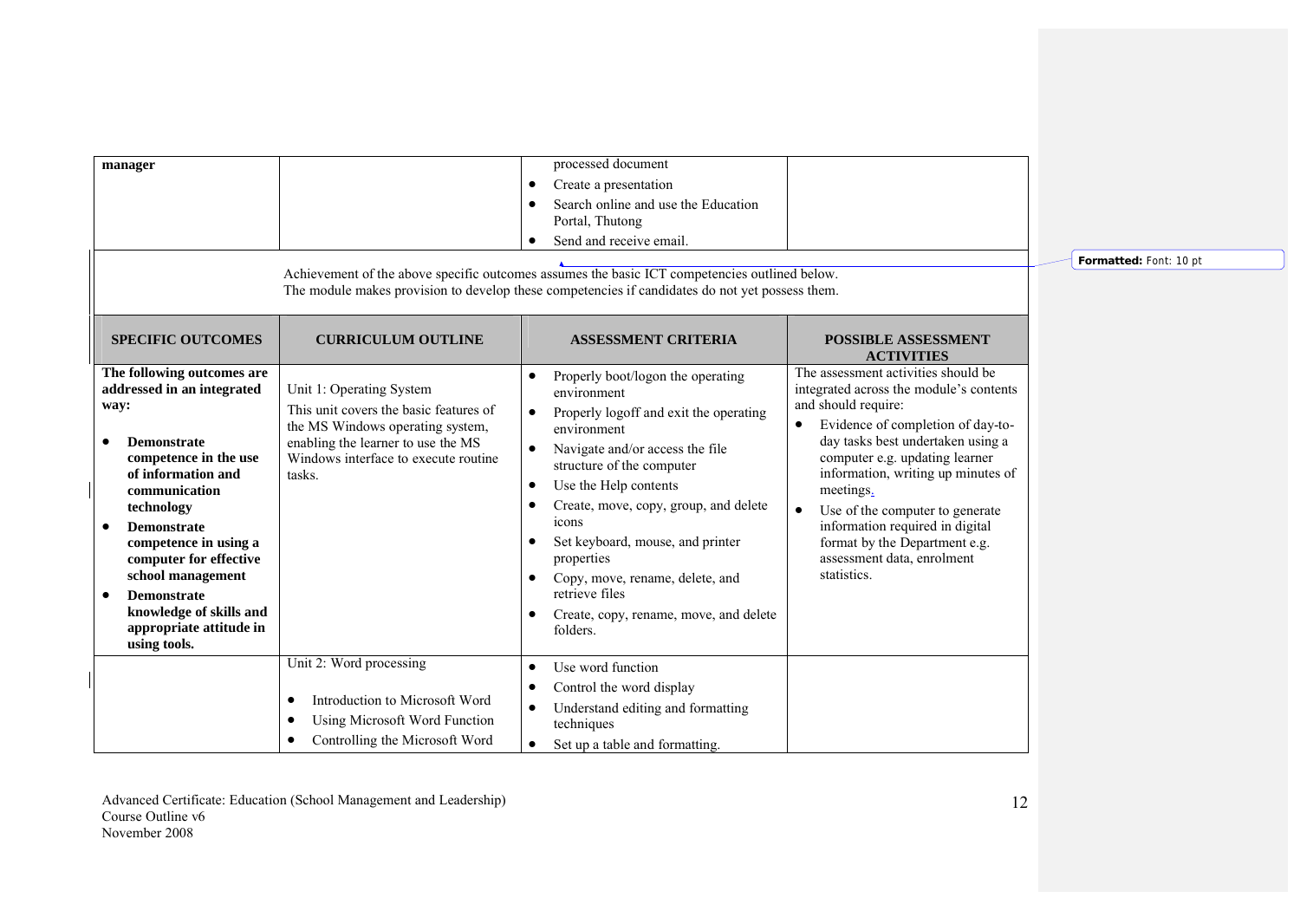| display<br>Editing and formatting techniques<br>٠<br>Header & Footer<br>Automating Content Creation.<br>Unit 3: Spreadsheet<br>Demonstrate the ability to use<br>computer spreadsheet technology. | Start Excel, create, save, and print a<br>٠<br>worksheet, and quit Excel<br>Select and copy a cell or range of cells<br>٠<br>Use the Name Box to select a cell<br>Enter text and numbers<br>٠<br>Use AutoSum to sum a range of cells<br>Apply font changes (appearance, size,<br>٠<br>and colour)<br>Centre cell contents across a series of<br>columns |
|---------------------------------------------------------------------------------------------------------------------------------------------------------------------------------------------------|---------------------------------------------------------------------------------------------------------------------------------------------------------------------------------------------------------------------------------------------------------------------------------------------------------------------------------------------------------|
|                                                                                                                                                                                                   | Apply AutoFormat to format a range<br>٠                                                                                                                                                                                                                                                                                                                 |
|                                                                                                                                                                                                   | Identify arithmetic operators $+, \cdot, *, \cdot, \frac{9}{9}$                                                                                                                                                                                                                                                                                         |
|                                                                                                                                                                                                   | Apply the AVERAGE, MAX, and MIN<br>٠<br>functions                                                                                                                                                                                                                                                                                                       |
|                                                                                                                                                                                                   | Determine a percentage                                                                                                                                                                                                                                                                                                                                  |
|                                                                                                                                                                                                   | Color the background of a cell<br>٠                                                                                                                                                                                                                                                                                                                     |
|                                                                                                                                                                                                   | Add borders to a range; format<br>numbers; add conditional formatting to<br>a range                                                                                                                                                                                                                                                                     |
|                                                                                                                                                                                                   | Align text within a cell and change the<br>width of a column and the height of a<br>row                                                                                                                                                                                                                                                                 |
|                                                                                                                                                                                                   | Check spelling, use print preview, and<br>distinguish between portrait and<br>landscape orientation in a spreadsheet                                                                                                                                                                                                                                    |
|                                                                                                                                                                                                   | Print a partial or complete worksheet<br>also, learn to use Print to Fit                                                                                                                                                                                                                                                                                |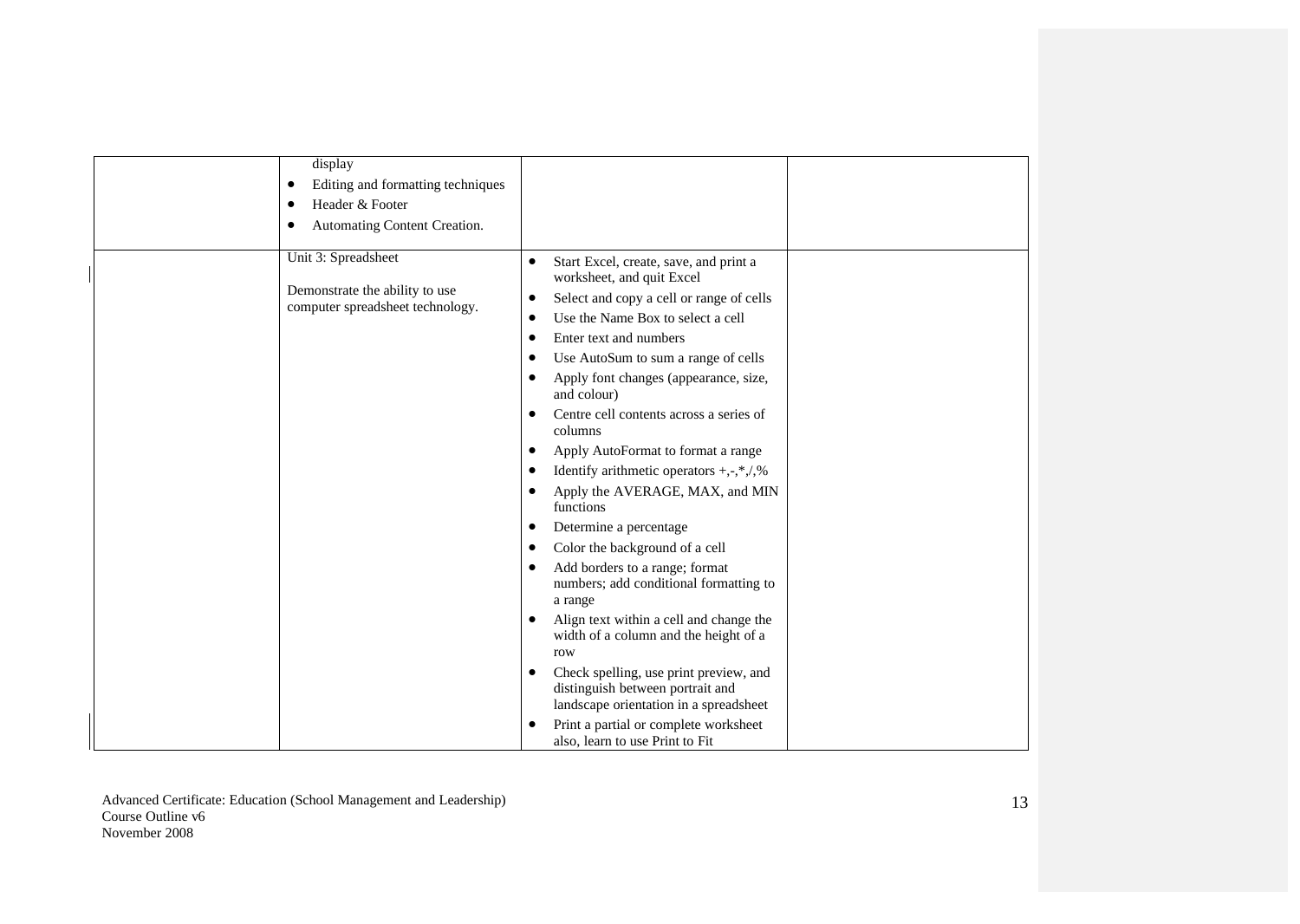|                                                                                                                                                                                                                                                                  | Rename sheets<br>$\bullet$<br>E-Mail active workbook from within<br>Excel<br>Use Format Painter to format cells,<br>٠<br>copy and paste, insert and delete cells<br>Freeze titles, display and format the<br>system date<br>Create a 3-D Pie chart based on a<br>worksheet<br>Rearrange sheets in a workbook.                                                                                                                                                                                            |  |
|------------------------------------------------------------------------------------------------------------------------------------------------------------------------------------------------------------------------------------------------------------------|----------------------------------------------------------------------------------------------------------------------------------------------------------------------------------------------------------------------------------------------------------------------------------------------------------------------------------------------------------------------------------------------------------------------------------------------------------------------------------------------------------|--|
| Unit 4a: Internet<br>Use of search engines and<br>٠<br>navigating the Internet to find and<br>view the information needed.<br>Send and receive emails to/from<br>$\bullet$<br>other Internet users.<br>Give a broad understanding of the<br>٠<br>World Wide Web. | Demonstrate applied competence in the<br>following areas:<br>Explaining the nature of the Internet<br><b>Internet Service Providers</b><br>$\bullet$<br>Web Addresses<br>٠<br>Links<br>٠<br>Search Engines<br><b>Portal Websites</b><br>Home Page<br>Favourites<br>٠<br><b>Understanding E-Commerce</b><br><b>Secure Servers</b><br>Work Offline<br><b>Child Protection</b><br>Email<br>Send A Message<br>٠<br>Reply and Forward<br><b>Attach Files to Messages</b><br><b>Address Book</b><br>Signatures |  |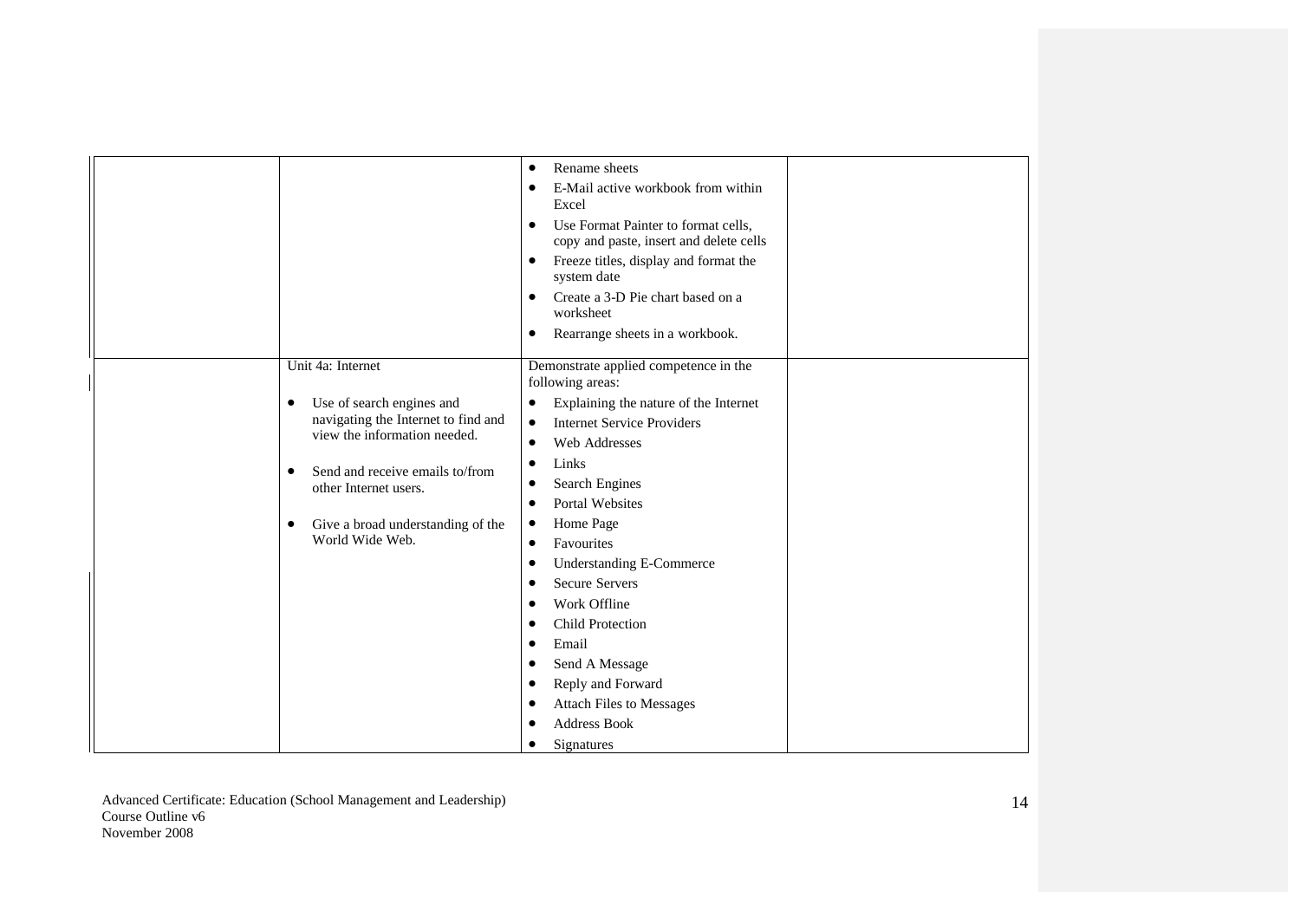|                                                                        | Email Tips.                                                                                                                                                                                   |
|------------------------------------------------------------------------|-----------------------------------------------------------------------------------------------------------------------------------------------------------------------------------------------|
| Unit 4b: Email<br>Management and effective use of email<br>technology. | Demonstrate understanding of the basic<br>functions of email management - send,<br>receive, file and store, retrieve<br>Know the basic principles of designing<br>an effective Email activity |
|                                                                        | Create Email activities of individual<br>work and group collaboration                                                                                                                         |
|                                                                        | Be able to use a World Wide Web<br>browser (preferably Netscape)<br>Navigator) to access the World Wide<br>Web for "surfing" and research<br>activities                                       |
|                                                                        | Have used email on a regular, day-to-<br>day basis                                                                                                                                            |
|                                                                        | Be able to use one or more search<br>engines to find specific information on<br>the World Wide Web.                                                                                           |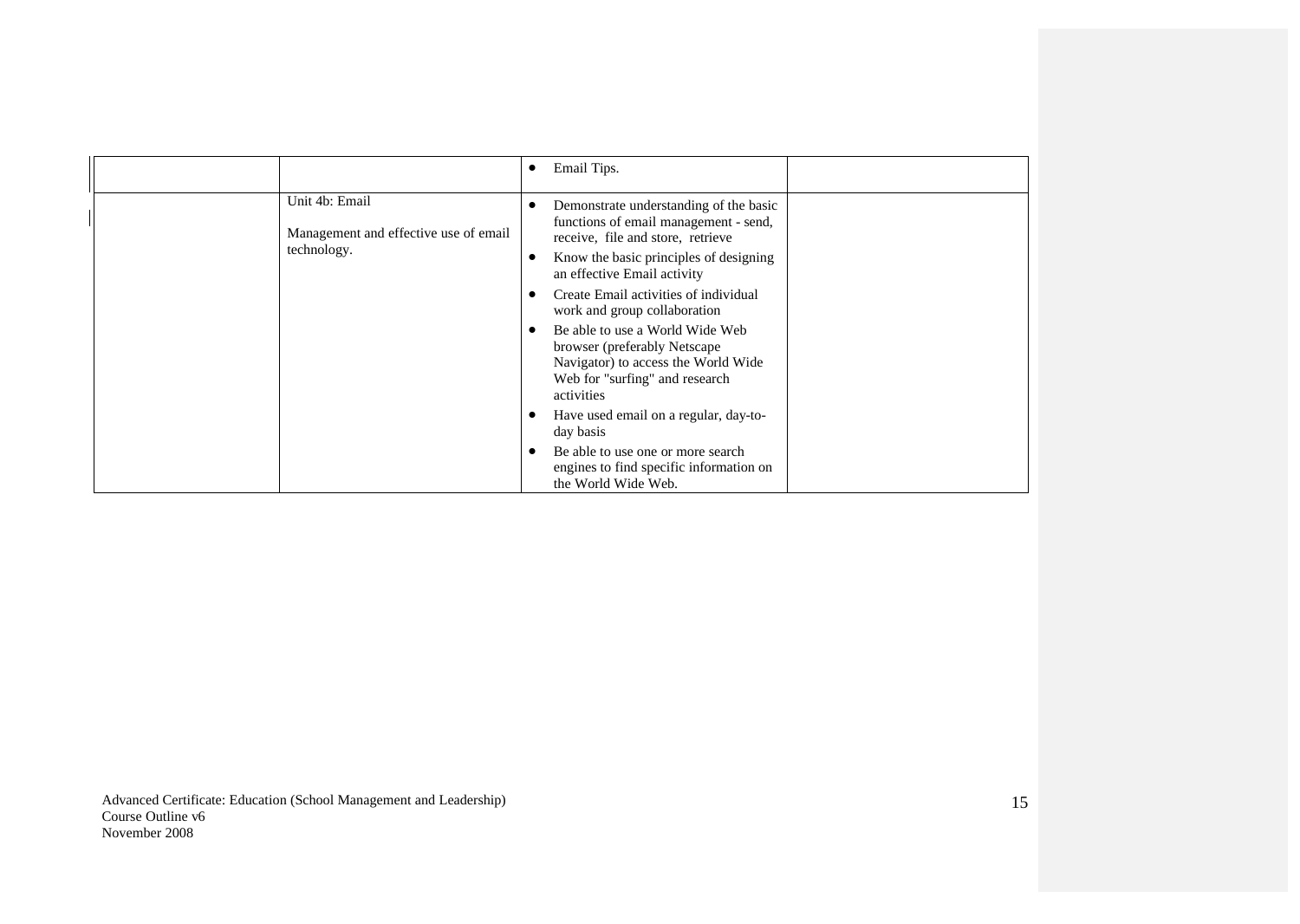## **15.2.3 Understand school leadership and management in the South African context**

## **Core module: 10 credits NQF level 5 (115441)**

Essentially this module provides an overview of the programme and a map into the details of the rest of the programme modules.

| <b>SPECIFIC OUTCOMES</b>                                                                                               | <b>CURRICULUM CONTENT</b>                                                                                                                                                                                                                                                                                                                                                                                                                                                                                                                                                                                                                                                                                                                                                              | <b>ASSESSMENT CRITERIA</b>                                                                                                                                                                                                                                                                                                                                                                                            | <b>POSSIBLE ASSESSMENT</b><br><b>ACTIVITIES</b>                                                                                                                                                                                                                                                                                                                                                                                                                                                                                                                                                                                                                                                                                                                                |
|------------------------------------------------------------------------------------------------------------------------|----------------------------------------------------------------------------------------------------------------------------------------------------------------------------------------------------------------------------------------------------------------------------------------------------------------------------------------------------------------------------------------------------------------------------------------------------------------------------------------------------------------------------------------------------------------------------------------------------------------------------------------------------------------------------------------------------------------------------------------------------------------------------------------|-----------------------------------------------------------------------------------------------------------------------------------------------------------------------------------------------------------------------------------------------------------------------------------------------------------------------------------------------------------------------------------------------------------------------|--------------------------------------------------------------------------------------------------------------------------------------------------------------------------------------------------------------------------------------------------------------------------------------------------------------------------------------------------------------------------------------------------------------------------------------------------------------------------------------------------------------------------------------------------------------------------------------------------------------------------------------------------------------------------------------------------------------------------------------------------------------------------------|
| Demonstrate a basic<br>understanding of what is<br>involved in school<br>management and leadership<br>in South Africa. | A critical understanding of why the concept<br>of 'context' is necessary as a departure<br>point for understanding school leadership<br>and management.<br>Highlight contextual tensions,<br>contradictions and harmonies, which are<br>inherent in management.<br>How the SA Constitution foregrounds the<br>values and practices that should underpin<br>school culture and policies.<br>The legislative and policy frameworks<br>affecting schools.<br>Analysis of principalship in the South<br>African context and the role of school<br>managers and leaders as agents of change.<br>Understand the concept of school culture<br>and the role of the school manager<br>especially in relation to social justice and<br>Child Rights.<br>Accountability as part of the democratic | Demonstrate understanding of the<br>principles and values informing<br>educational transformation in South<br>Africa and how these create<br>challenges for the management,<br>leadership and governance of<br>schools.<br>Demonstrate a basic understanding of<br>the nature and purpose of educational<br>management, leadership and<br>governance both generally and in the<br>context of a changing South Africa. | Each school is unique. How would<br>you describe your school? Give a<br>comprehensive description, as<br>honestly and accurately as possible.<br>This will enable you, by the end of the<br>programme, to have the satisfaction of<br>reviewing your own development<br>journey and assessing your influence<br>on progress of the school.<br>In your description you could use,<br>among other aspects, the<br>following ideas:<br>Values and norms<br>(commitment, loyalty, ethos,<br>punctuality, human rights<br>and inclusivity)<br>Practices and traditions<br>(symbols, artefacts, school<br>routines and behaviour)<br>Teaching and learning<br>Physical condition and<br>appearance<br>People (languages, gender,<br>school community)<br>Organisation (school times, |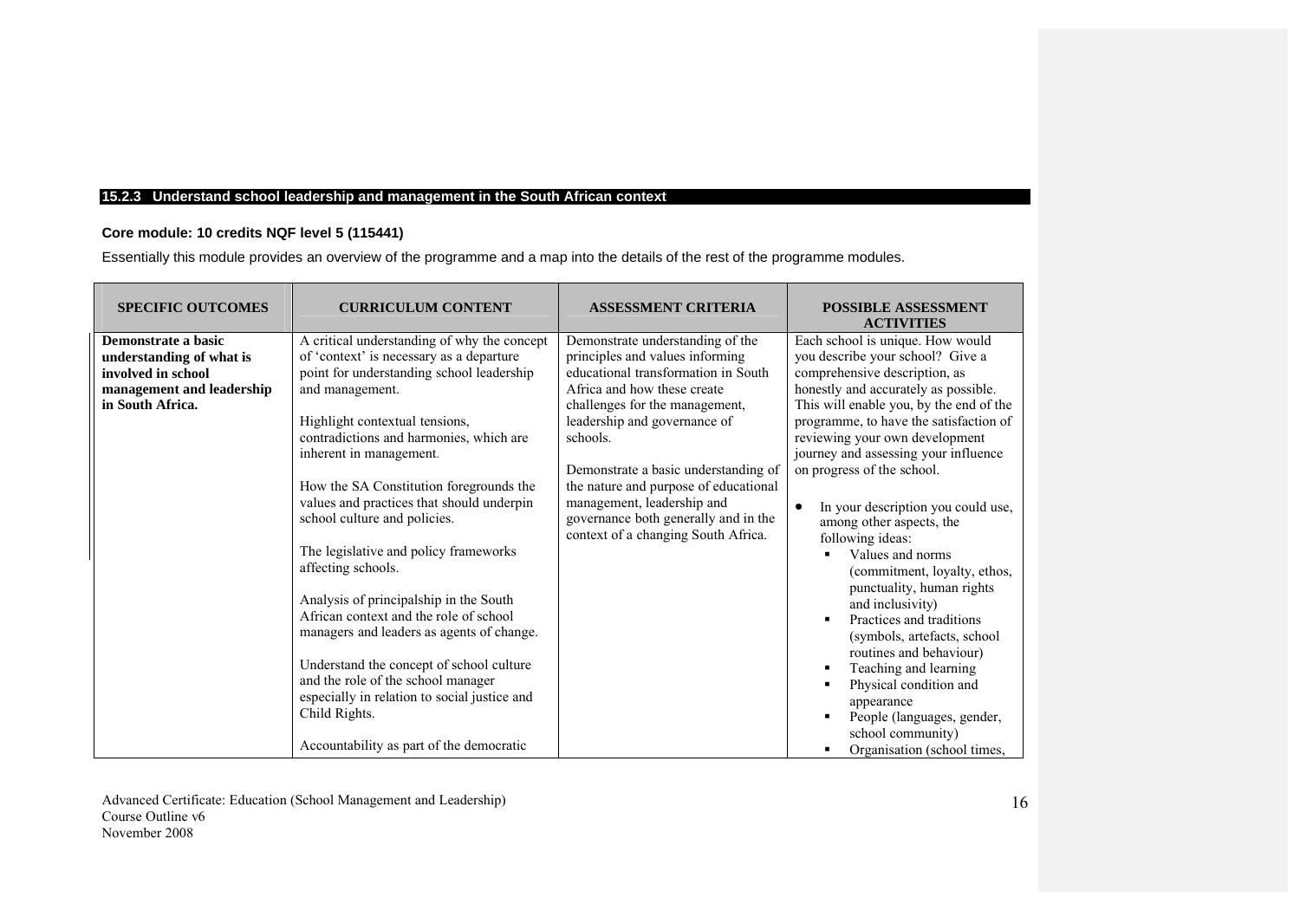| <b>SPECIFIC OUTCOMES</b> | <b>CURRICULUM CONTENT</b>                                                                                                                                                                                                                                                                                                                                                                                                                                                                                                                                                                                                                                                                                 | <b>ASSESSMENT CRITERIA</b> | <b>POSSIBLE ASSESSMENT</b><br><b>ACTIVITIES</b>                                                                                                                                                                                                                                                                                                                                                                                                                                                                                                                                |
|--------------------------|-----------------------------------------------------------------------------------------------------------------------------------------------------------------------------------------------------------------------------------------------------------------------------------------------------------------------------------------------------------------------------------------------------------------------------------------------------------------------------------------------------------------------------------------------------------------------------------------------------------------------------------------------------------------------------------------------------------|----------------------------|--------------------------------------------------------------------------------------------------------------------------------------------------------------------------------------------------------------------------------------------------------------------------------------------------------------------------------------------------------------------------------------------------------------------------------------------------------------------------------------------------------------------------------------------------------------------------------|
|                          | transformation linked to the use of<br>prevailing quality management systems in<br>the South African context e.g. Integrated<br>Quality Management System (IQMS), as<br>drivers of school quality control and<br>development<br>Identification of different organisational<br>models; ability to highlight generic<br>leadership and management principles with<br>regard to planning, organizing, governance,<br>evaluation and control and how this<br>conceptual understanding is applicable to<br>managing and leading people; teaching and<br>learning, physical facilities, external<br>relations, learner affairs, administrative<br>information systems and financial affairs<br>within a school. |                            | hierarchy, planning, routines,<br>day-to-day running, change<br>initiatives), and<br>Socio-economic context.<br>How do you/could you manage all<br>of the above?<br>Considering the principles and values<br>informing educational transformation<br>in South Africa.:<br>Describe how you have attempted<br>to manage and lead your school<br>community to accommodate the<br>transformation agenda in SA.<br>Describe the demands on<br>education managers and leaders in<br>South Africa today.<br>What changes and demands does<br>this make on your school<br>leadership? |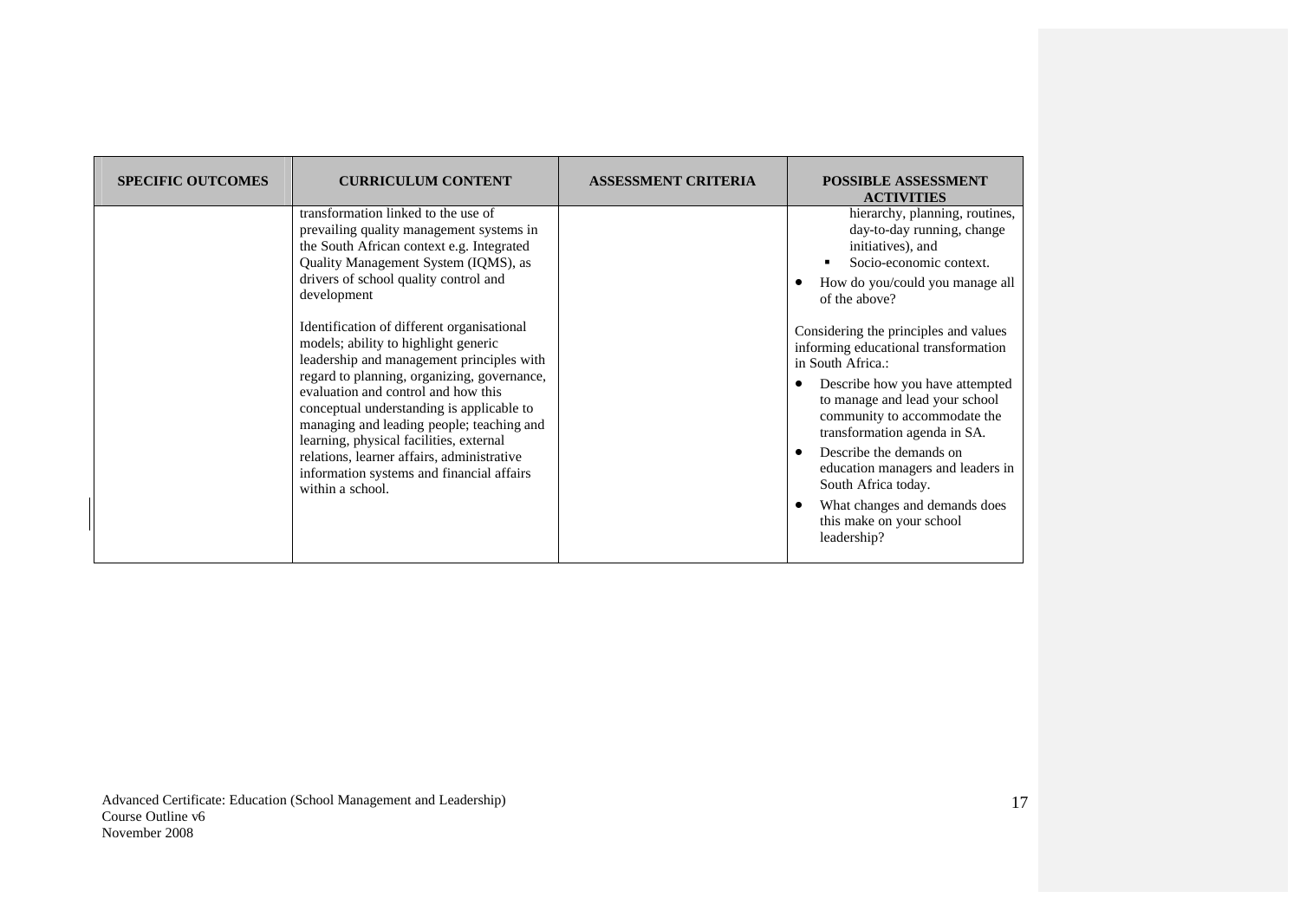| <b>SPECIFIC OUTCOMES</b>                                                                                                                                                                             | <b>CURRICULUM CONTENT</b>                                                                                                                                                                                                                                                                                                                                                                   | <b>ASSESSMENT CRITERIA</b>                                                                                                                                                                                                                                                                                                                                                     | <b>POSSIBLE ASSESSMENT</b><br><b>ACTIVITIES</b>                                                                                                                                                                                                                                                                                                                                             |
|------------------------------------------------------------------------------------------------------------------------------------------------------------------------------------------------------|---------------------------------------------------------------------------------------------------------------------------------------------------------------------------------------------------------------------------------------------------------------------------------------------------------------------------------------------------------------------------------------------|--------------------------------------------------------------------------------------------------------------------------------------------------------------------------------------------------------------------------------------------------------------------------------------------------------------------------------------------------------------------------------|---------------------------------------------------------------------------------------------------------------------------------------------------------------------------------------------------------------------------------------------------------------------------------------------------------------------------------------------------------------------------------------------|
| Make an assessment of own<br>abilities in management and<br>leadership in terms of current<br>notions of competence and<br>relevance in South Africa in<br>relation to management and<br>leadership. | Knowledge and methodology of reflective<br>practice, including aspects such as:<br>Analyse personal and situational: self-<br>evaluation and educational life story.<br>Document personal experience of<br>$\bullet$<br>education change.<br>Journal personal development: develop<br>a vision, set goals for own<br>development, identify multiple roles,<br>and practise self-evaluation. | Describe own current school<br>management and leadership practices<br>in terms of a transformative and<br>contextualised understanding of<br>management, leadership and<br>governance.<br>Evaluate own management and<br>leadership practices against given<br>criteria.<br>Reflect on evaluation results and<br>decide on areas in which further<br>development is necessary. | Provide a written account of the<br>following using a journal:<br>Your personal experience of<br>educational development<br>including achievements and<br>challenges.<br>Given the above, develop your<br>own goals for personal and<br>organisational development.<br>Reflect on what this tells you<br>about the way you deal with<br>power, power-relations and being<br>a change-agent. |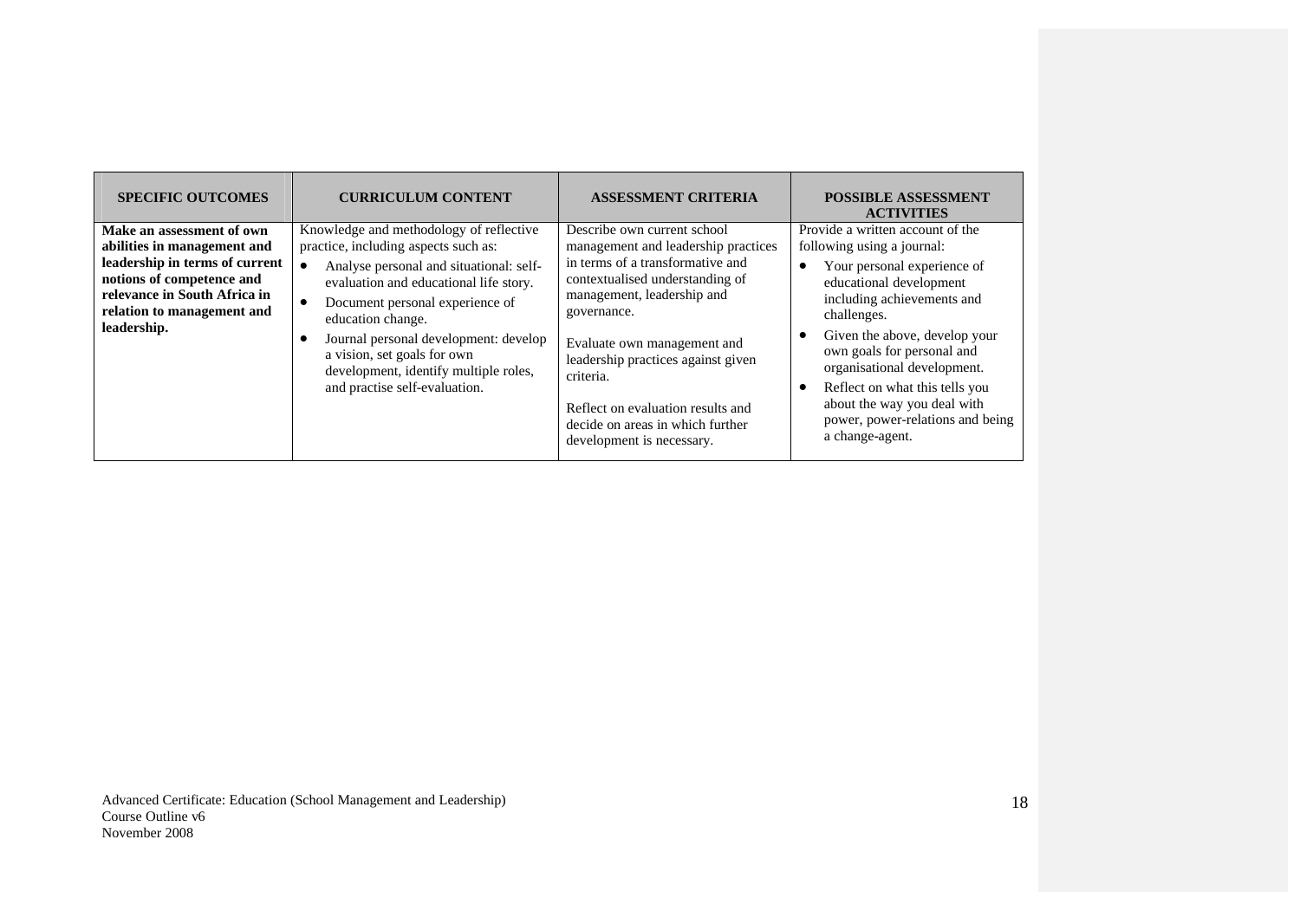# **15.2.4 Language in leadership and management**

# **Fundamental module: 6 credits NQF level 5 (115440)**

| <b>SPECIFIC OUTCOMES</b>                                                                                                               | <b>CURRICULUM OUTLINE</b>                                                                                                                                                                                                                                                                                                                                                                                                                                                                            | <b>ASSESSMENT CRITERIA</b>                                                                                                                                                                                                                                                                                                                                                                                                                                                                                                                                                                                                                       | <b>POSSIBLE ASSESSMENT</b><br><b>ACTIVITIES</b>                                                                                                                                                                                                                                                                                                                                                                                                                                                                                                                                                                                                                                                                                                                                                                                                                                                                                                                                           |
|----------------------------------------------------------------------------------------------------------------------------------------|------------------------------------------------------------------------------------------------------------------------------------------------------------------------------------------------------------------------------------------------------------------------------------------------------------------------------------------------------------------------------------------------------------------------------------------------------------------------------------------------------|--------------------------------------------------------------------------------------------------------------------------------------------------------------------------------------------------------------------------------------------------------------------------------------------------------------------------------------------------------------------------------------------------------------------------------------------------------------------------------------------------------------------------------------------------------------------------------------------------------------------------------------------------|-------------------------------------------------------------------------------------------------------------------------------------------------------------------------------------------------------------------------------------------------------------------------------------------------------------------------------------------------------------------------------------------------------------------------------------------------------------------------------------------------------------------------------------------------------------------------------------------------------------------------------------------------------------------------------------------------------------------------------------------------------------------------------------------------------------------------------------------------------------------------------------------------------------------------------------------------------------------------------------------|
| Demonstrate competence in<br>reading, writing, listening<br>and speaking skills<br>appropriate for school<br>leadership and management | Choose a relevant education aspect<br>(choose it on the basis of the needs of the<br>learners e.g. admission, HIV/AIDS,<br>feeding scheme, school fees etc).<br>Learners are required to:<br>Read to gain information about the<br>aspect<br>Comprehend the policy<br>$\bullet$<br>Interpret the policy<br>$\bullet$<br>Determine the impact of the issue on<br>the school<br>Write an analysis of the policy $-$<br>giving their views and opinions<br>Debate these different views with<br>others. | Be conversant with education-related<br>matters in the media and be able to use<br>this information in the management of<br>the school.<br>Read and interpret departmental<br>circulars, policies and procedures.<br>Coordinate the writing of clear,<br>accurate and informed policies and<br>procedures for the management of<br>school affairs.<br>Write effective and accurate official<br>letters, memoranda and reports.<br>Make presentations on education<br>related issues to different audiences.<br>Chair meetings and manage the<br>necessary documentation related to<br>meetings, including the preparation and<br>use of minutes. | Do research on an educational issue that<br>has recently been given media coverage:<br>Read and interpret the actual<br>$\bullet$<br>education policies underpinning the<br>issues.<br>Write an analysis of the issues in<br>relation to amongst other the policy,<br>and clearly state the impact of this<br>policy on management of schools.<br>Set up a parent-teacher meeting and<br>$\bullet$<br>or discussion with relevant<br>stakeholders to discuss the impact of<br>the policy.<br>Draw up an agenda for the meeting/<br>$\bullet$<br>discussion.<br>Set out the meeting procedure.<br>$\bullet$<br>Collect and collate relevant<br>$\bullet$<br>documentation for the meeting.<br>Write and present the opening<br>$\bullet$<br>statement that you will address the<br>audience with, on your chosen topic.<br>Record the minutes of the meeting.<br>$\bullet$<br>Write a comment about the school<br>community's views on the issues,<br>addressed to the Head of Department. |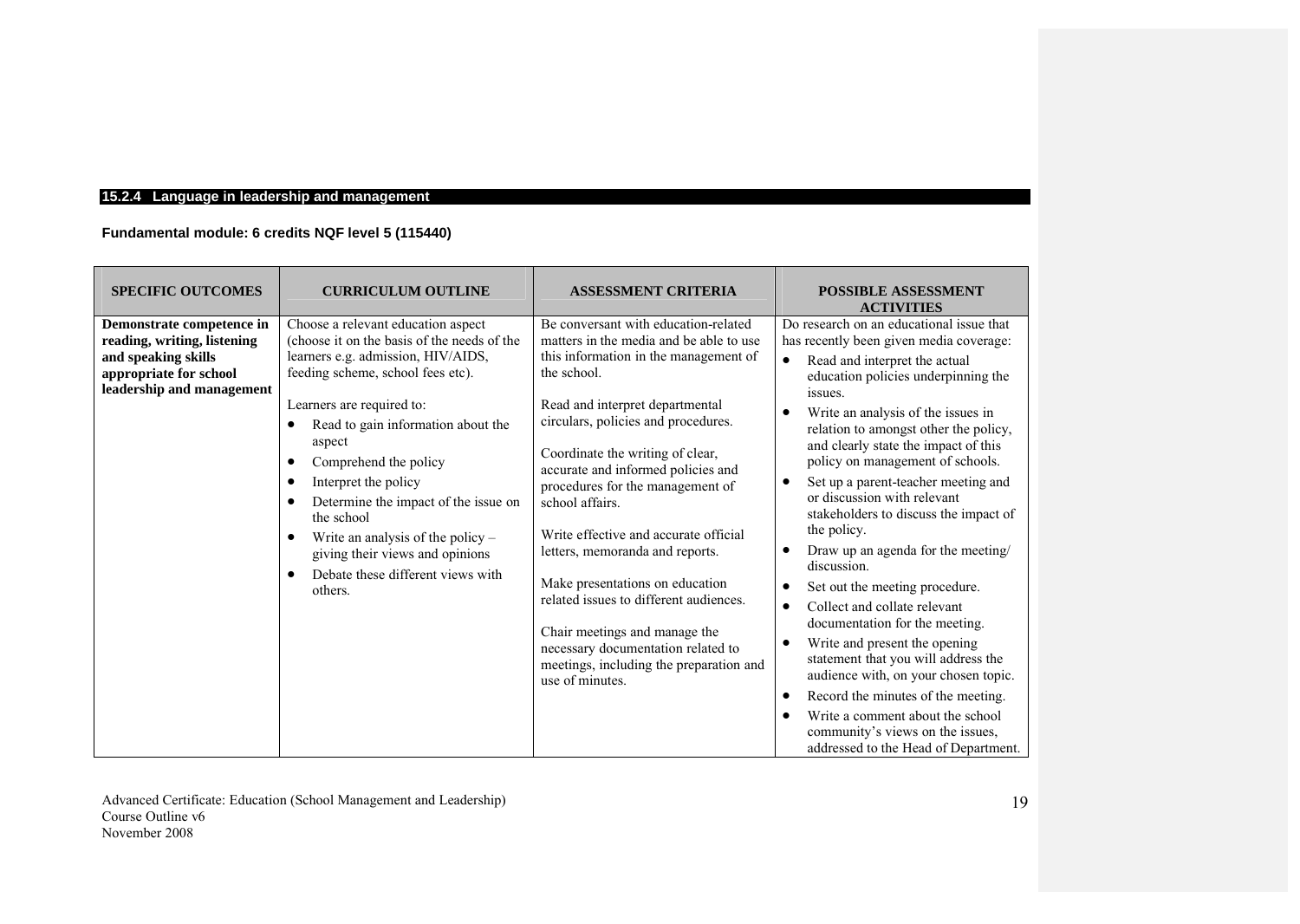# **15.2.5 Manage policy, planning, school development and governance**

| Core module: 20 credits NQF level 6 (115439) |  |
|----------------------------------------------|--|
|----------------------------------------------|--|

| <b>SPECIFIC OUTCOMES</b>                                                                                                                  | <b>CURRICULUM CONTENT</b>                                                                                                                                                                                                                                                                                                                                                                                                                                                                                                                                                                                                                     | <b>ASSESSMENT CRITERIA</b>                                                                                                                                                                                                                                                                                                                                                                                                                                                                                                                                                                                                 | <b>POSSIBLE ASSESSMENT</b><br><b>ACTIVITIES</b>                                                                                                                                                                                                                                                                                                                                                                                                                                                                                                                                                                                                                                                                                                                                                                                                               |
|-------------------------------------------------------------------------------------------------------------------------------------------|-----------------------------------------------------------------------------------------------------------------------------------------------------------------------------------------------------------------------------------------------------------------------------------------------------------------------------------------------------------------------------------------------------------------------------------------------------------------------------------------------------------------------------------------------------------------------------------------------------------------------------------------------|----------------------------------------------------------------------------------------------------------------------------------------------------------------------------------------------------------------------------------------------------------------------------------------------------------------------------------------------------------------------------------------------------------------------------------------------------------------------------------------------------------------------------------------------------------------------------------------------------------------------------|---------------------------------------------------------------------------------------------------------------------------------------------------------------------------------------------------------------------------------------------------------------------------------------------------------------------------------------------------------------------------------------------------------------------------------------------------------------------------------------------------------------------------------------------------------------------------------------------------------------------------------------------------------------------------------------------------------------------------------------------------------------------------------------------------------------------------------------------------------------|
| Demonstrate the personal<br>qualities necessary for<br>effective management of<br>policy, planning, school<br>development and governance. | Origin of policy.<br>The leverage points for the module are:<br>South African Constitution<br>$\bullet$<br>Foreground the Bill of Rights<br>The distinction between policy and<br>legislation<br>Highlight the relationship between<br>the above and SASA and other<br>education specific policies.<br>Orientation.<br>Basic principles:<br>Policy as a form of distributing<br>authority within a democratic<br>context<br>Taking and sharing ownership and<br>responsibility<br>Acceptance of differences and<br>contestation<br>Critical enquiry, research and<br>reflective practice.<br>Key concepts within the context of<br>schooling: | The candidate leads by example, and is a<br>model of the values and vision of the<br>school.<br>The candidate is able to think<br>strategically.<br>The candidate is committed to following<br>through the vision and mission in detailed<br>planning for the day- to - day life of the<br>school and its future direction.<br>The candidate is able to motivate and<br>empower others to participate in the<br>development of vision, school policies<br>and plans, and carry these forward.<br>The candidate is committed to<br>cooperative governance of the school and<br>involvement of parents and the<br>community. | Map the overall contemporary policy<br>context applicable to schools in South<br>Africa and use this to review your<br>school's policy base. (See Context<br>module.)<br>Choose ONE key national or<br>provincial policy:<br>Analyse the policy.<br>$\bullet$<br>Investigate and describe the<br>$\bullet$<br>impact of this policy on your<br>individual school.<br>Identify and describe the<br>$\bullet$<br>leadership and management<br>qualities required to advocate and<br>implement this policy.<br>Describe the respective roles of<br>$\bullet$<br>management and governance in<br>the implementation of this policy.<br>Devise and describe a strategy to<br>$\bullet$<br>mobilise the SGB and all<br>stakeholders in their roles in<br>formulation and implementation<br>of this policy.<br>Develop a systematic<br>implementation plan with time |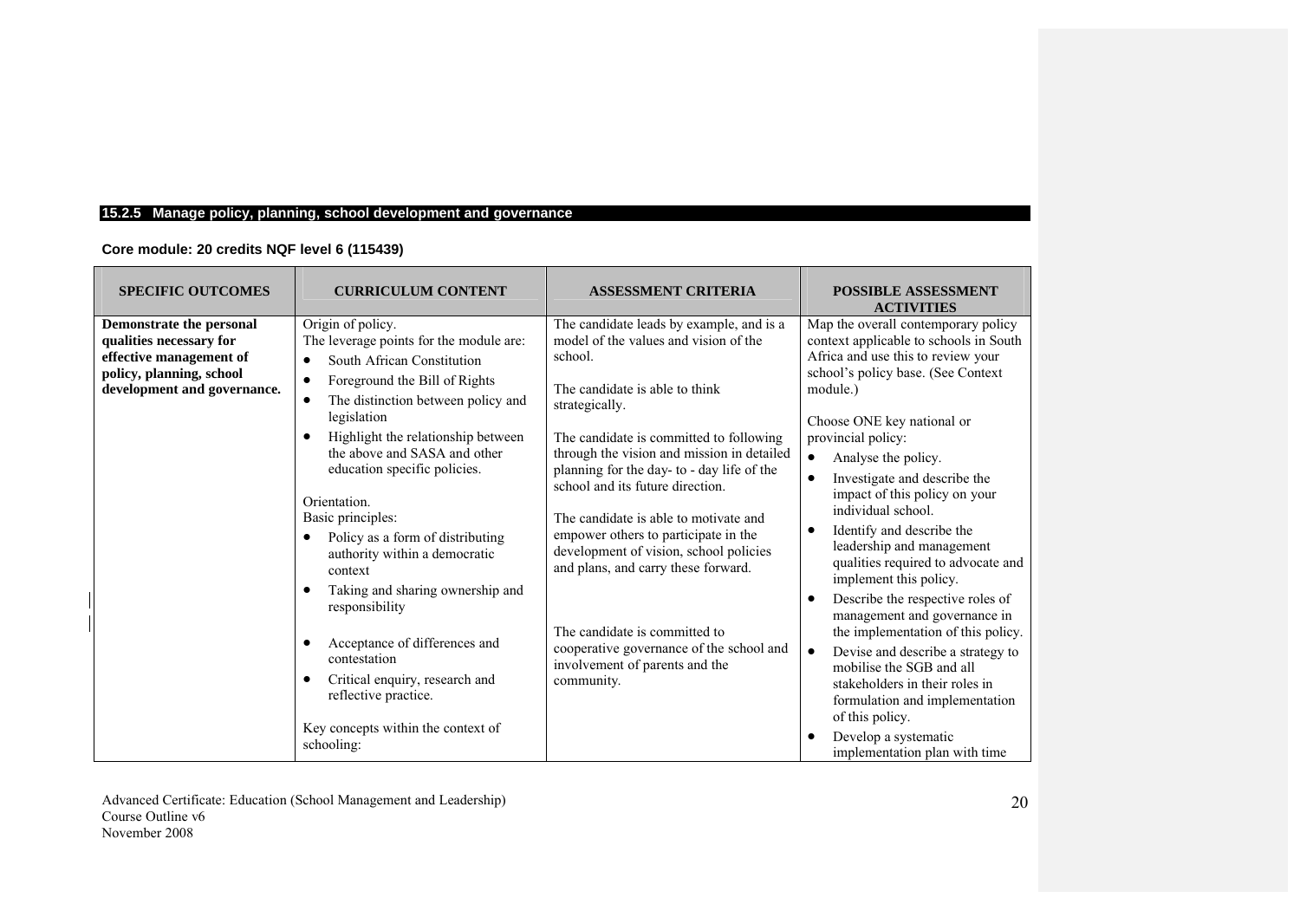| <b>SPECIFIC OUTCOMES</b>        | <b>CURRICULUM CONTENT</b>                                                            | <b>ASSESSMENT CRITERIA</b>                                                       | <b>POSSIBLE ASSESSMENT</b><br><b>ACTIVITIES</b>                           |
|---------------------------------|--------------------------------------------------------------------------------------|----------------------------------------------------------------------------------|---------------------------------------------------------------------------|
|                                 | Administration<br>$\bullet$                                                          |                                                                                  | frames and required action, to                                            |
|                                 | Management and leadership<br>٠                                                       |                                                                                  | implement the policy, for your<br>school.                                 |
|                                 | Governance<br>٠                                                                      |                                                                                  |                                                                           |
|                                 | Power                                                                                |                                                                                  | Review your school's development                                          |
|                                 | Organisation                                                                         |                                                                                  | plan, with full participation of                                          |
|                                 | Stakeholder.                                                                         |                                                                                  | relevant stakeholders and show how                                        |
|                                 |                                                                                      |                                                                                  | the policy identified previously was<br>accommodated. Document and report |
|                                 | Schools as Transforming Communities:                                                 |                                                                                  | on the process. (This should be                                           |
|                                 | Contexts and dimensions:                                                             |                                                                                  | linked to the IQMS being done in                                          |
|                                 | Systemic view<br>٠                                                                   |                                                                                  | Lead and Manage People.)                                                  |
|                                 | Democratisation                                                                      |                                                                                  |                                                                           |
|                                 | Transformation.                                                                      |                                                                                  |                                                                           |
|                                 | Interdependence of Structure, Agency<br>and Support                                  |                                                                                  |                                                                           |
|                                 | National Department                                                                  |                                                                                  |                                                                           |
|                                 | Provincial Department                                                                |                                                                                  |                                                                           |
|                                 | <b>Districts</b>                                                                     |                                                                                  |                                                                           |
|                                 | School                                                                               |                                                                                  |                                                                           |
|                                 | Individual roles.                                                                    |                                                                                  |                                                                           |
|                                 |                                                                                      |                                                                                  |                                                                           |
| Develop and communicate         | Establish the links between values,                                                  | Manage a process for the participative                                           |                                                                           |
| school values, vision, mission, | vision, mission, policy, planning and the                                            | development of a school development                                              |                                                                           |
| policies and plans in a         | role of leadership and management in                                                 | plan with vision, mission and values                                             |                                                                           |
| collaborative way and secure    | relation to these.                                                                   | based on context and needs analysis.                                             |                                                                           |
| commitment to these.            |                                                                                      |                                                                                  |                                                                           |
|                                 | Formulation of a description (definition)<br>of policy. View policy holistically, in | Develop and maintain structures and<br>processes that support a consultative and |                                                                           |
|                                 | relation to multiple contexts:                                                       | participatory approach to decision making                                        |                                                                           |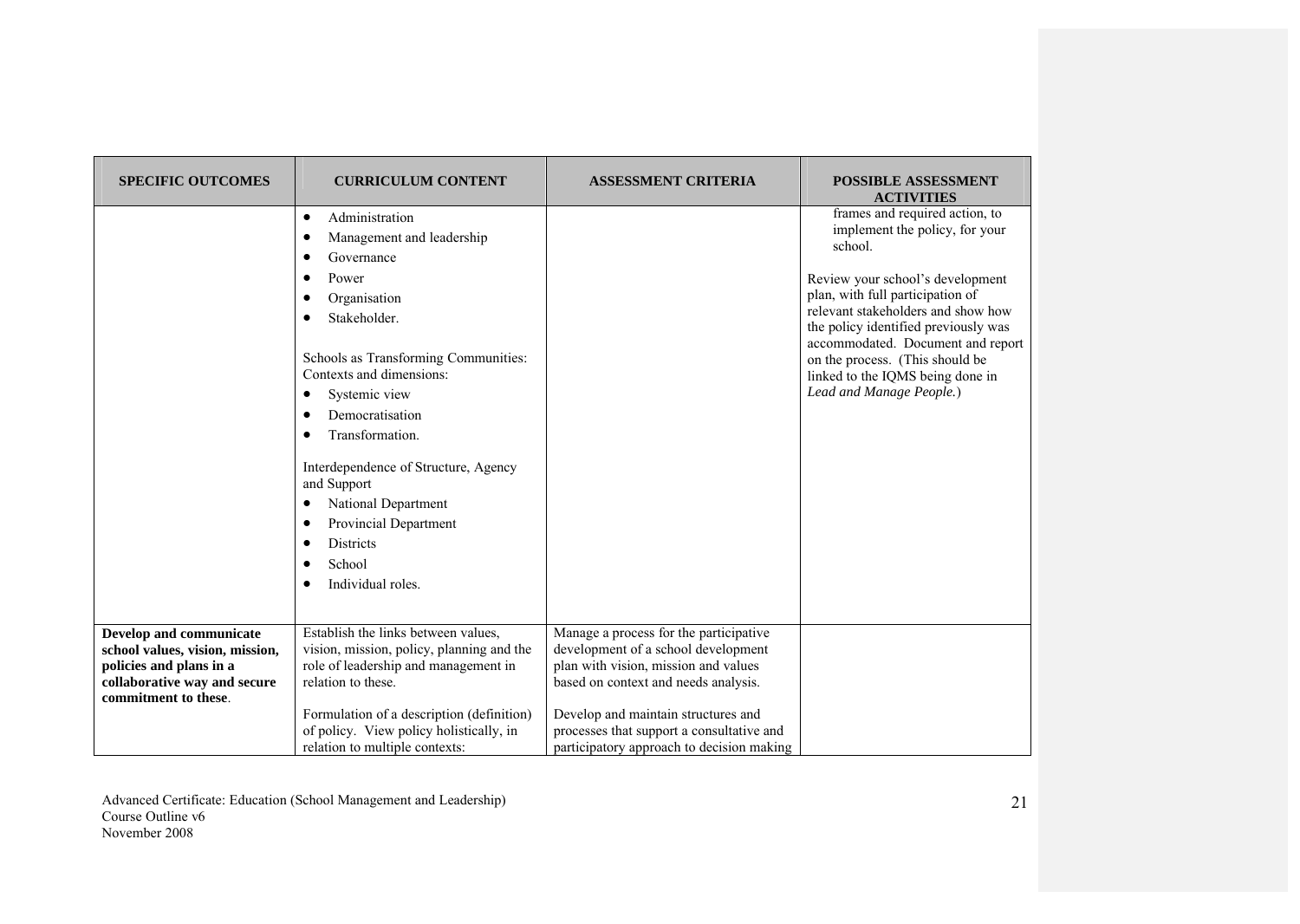| <b>SPECIFIC OUTCOMES</b> | <b>CURRICULUM CONTENT</b>                                                                                                                                                                                                                                                                                                                                                                                                                                                                                                                                                                                                                                                                                                                                   | <b>ASSESSMENT CRITERIA</b>                                                                                                                                                                                                                                                                                                                                                                                                                                                                                                                                                                                                                       | <b>POSSIBLE ASSESSMENT</b><br><b>ACTIVITIES</b> |
|--------------------------|-------------------------------------------------------------------------------------------------------------------------------------------------------------------------------------------------------------------------------------------------------------------------------------------------------------------------------------------------------------------------------------------------------------------------------------------------------------------------------------------------------------------------------------------------------------------------------------------------------------------------------------------------------------------------------------------------------------------------------------------------------------|--------------------------------------------------------------------------------------------------------------------------------------------------------------------------------------------------------------------------------------------------------------------------------------------------------------------------------------------------------------------------------------------------------------------------------------------------------------------------------------------------------------------------------------------------------------------------------------------------------------------------------------------------|-------------------------------------------------|
|                          | Policy as part of a process – focus on<br>٠<br>questions of why, how, when and<br>who.<br>Legislation as related to policy<br>٠<br>(basis of authority).<br>Changing policy: What roles do<br>٠<br>principals and SGBs play in policy<br>formulation and implementation?<br>Policy as action plans.<br>٠<br>Policy process.<br>Policy mediation from planning to<br>action:<br>Origins<br>Purpose and intentions<br>Participation and contestation<br>٠<br>Development and formulation<br>Text<br>٠<br>Implementation<br>Practice<br>٠<br>Evaluation (review and research).<br>Legal and Policy Context:<br>Mapping policies and legislative<br>٠<br>frameworks<br>Specific policies and legislation<br><b>SA Constitution</b><br>South African Schools Act | and planning.<br>Develop school policies (including those<br>required by the South African Schools<br>Act) in collaboration with stakeholders.<br>Work within the school community to<br>translate the vision and policies into<br>agreed operational plans that will achieve<br>sustained school improvement.<br>Oversee the implementation of the vision,<br>policies and plans and initiate corrective<br>action as required.<br>Ensure that those involved in school<br>remain committed to the school's<br>values, vision, mission, policies and<br>plans.<br>Evaluate and improve the effectiveness of<br>the school's policies and plans. |                                                 |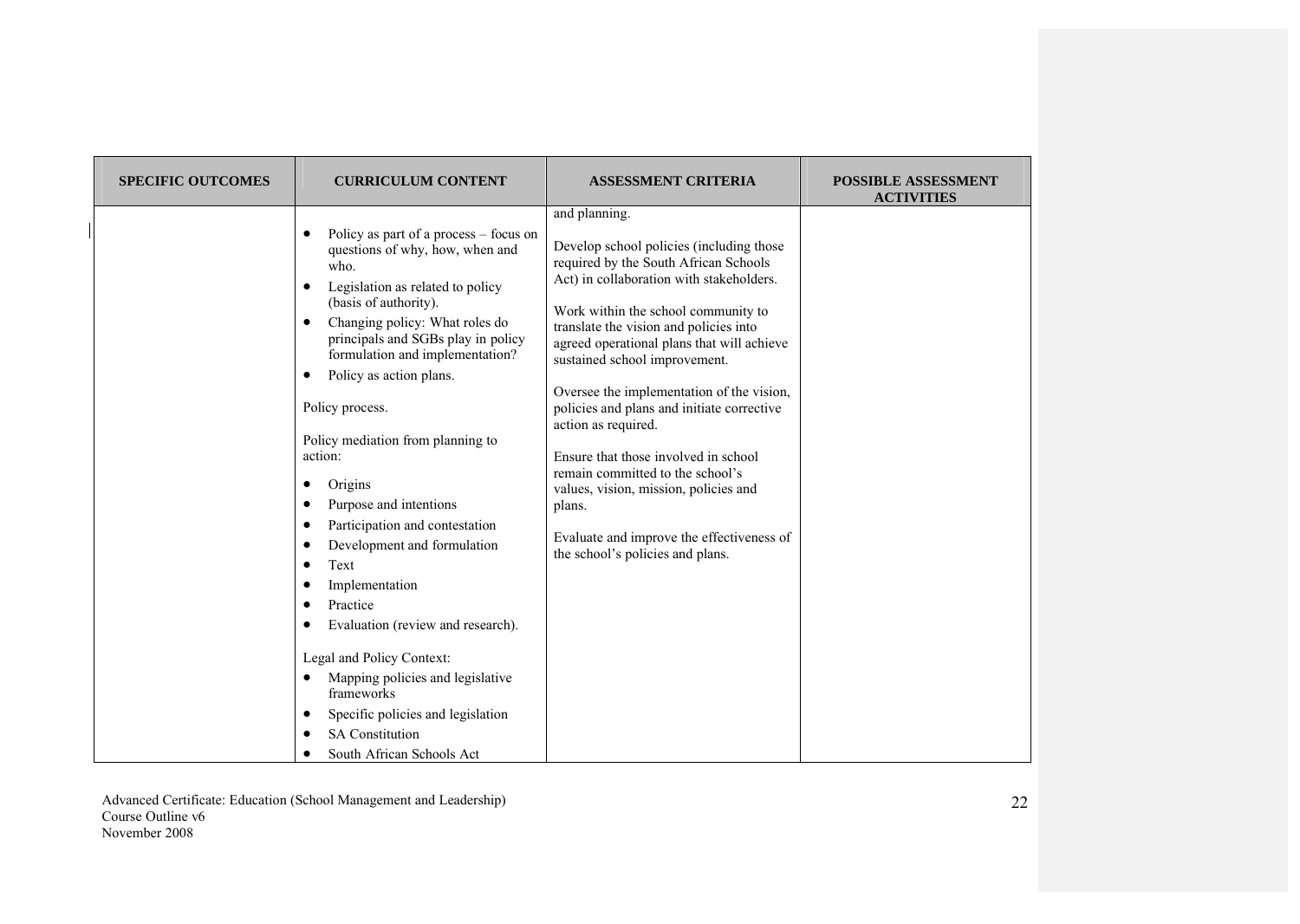| <b>SPECIFIC OUTCOMES</b>                                                                                                                                              | <b>CURRICULUM CONTENT</b>                                                                                                                                                                                                                                                                                                                                                                                                                                 | <b>ASSESSMENT CRITERIA</b>                                                                                                                                                                                                                                                                                                                                                         | <b>POSSIBLE ASSESSMENT</b><br><b>ACTIVITIES</b> |
|-----------------------------------------------------------------------------------------------------------------------------------------------------------------------|-----------------------------------------------------------------------------------------------------------------------------------------------------------------------------------------------------------------------------------------------------------------------------------------------------------------------------------------------------------------------------------------------------------------------------------------------------------|------------------------------------------------------------------------------------------------------------------------------------------------------------------------------------------------------------------------------------------------------------------------------------------------------------------------------------------------------------------------------------|-------------------------------------------------|
|                                                                                                                                                                       | <b>National Curriculum Statement</b><br>$\bullet$<br><b>Labour Relations</b><br>٠<br><b>Employment of Educators Act</b><br>South African Council of Educators.<br>How to make policy:<br>Developing a practical framework for<br>formulating, implementing and<br>evaluating policy in the school context.<br>Case study:<br>Work through a case study about the<br>development of a relevant recent<br>education policy in the South African<br>context. |                                                                                                                                                                                                                                                                                                                                                                                    |                                                 |
| Develop and maintain sound<br>working relationships with the<br><b>School Governing Body as</b><br>well as parents, learners, the<br>community and the<br>department. | Cooperative governance.<br>Departure points:<br><b>SASA</b><br>$\bullet$<br>Governance as partnership<br>٠<br>Stakeholders and interests<br>Difference between governance and<br>professional management,<br>Strengthening partnership and<br>٠<br>building community,<br>Shared vision as departure point for<br>school development.                                                                                                                     | Understand and apply cooperative<br>governance in the school by making sure<br>that the School Governing Body is legally<br>constituted and fully functional.<br>Negotiate with the School Governing<br>Body to define clearly the governance<br>and professional roles of the School<br>Governing Body and the School<br>Management Team.<br>Through the establishment of legally |                                                 |
|                                                                                                                                                                       | Challenges and problems dealing with<br>conflict over policy.                                                                                                                                                                                                                                                                                                                                                                                             | constituted and supported Representative<br>Council of Learners, involve learners in                                                                                                                                                                                                                                                                                               |                                                 |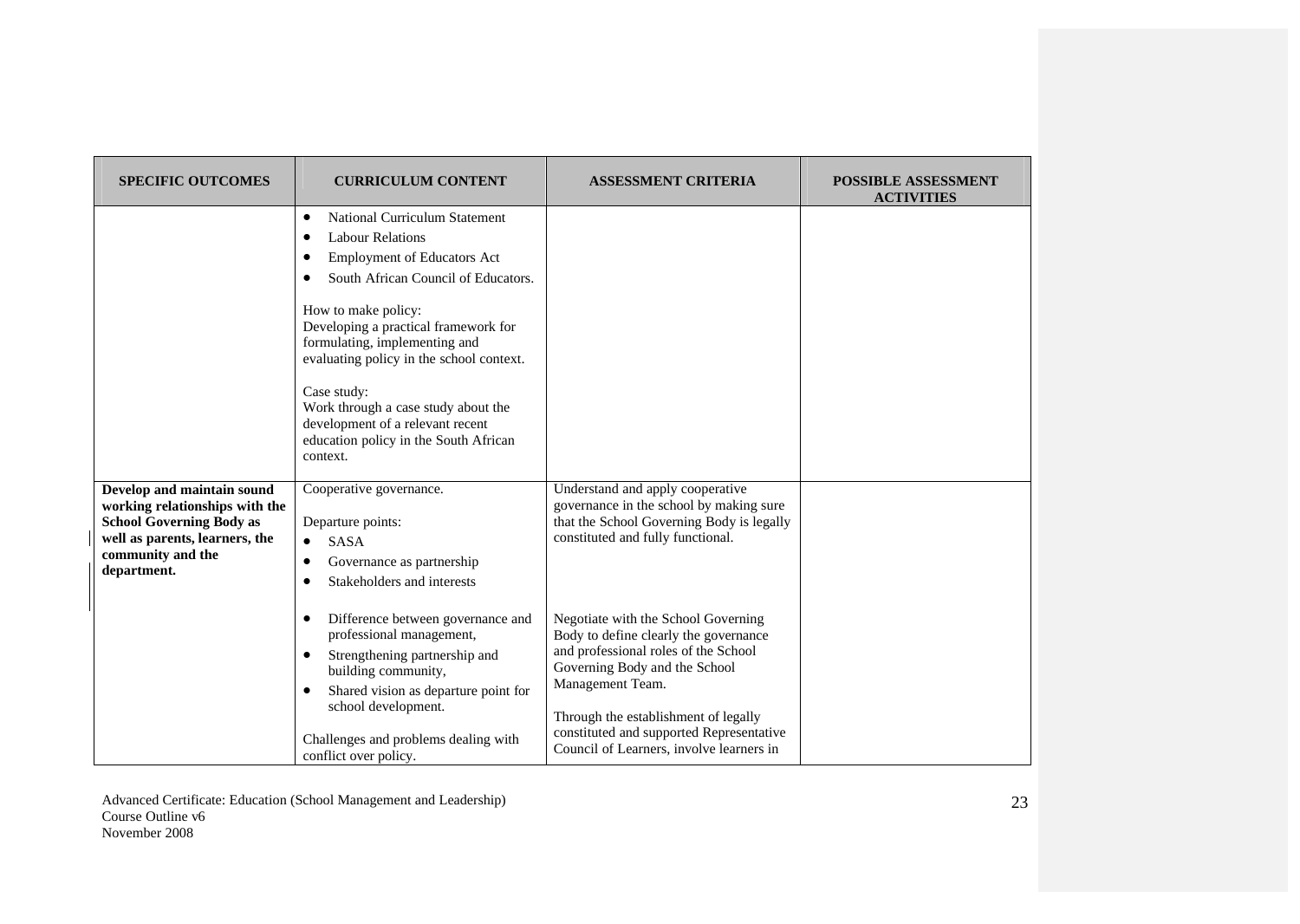| <b>SPECIFIC OUTCOMES</b>                                                                                                                               | <b>CURRICULUM CONTENT</b>                                                                                                                                                                                                         | <b>ASSESSMENT CRITERIA</b>                                                                                                                                                                                                                                                                                                                                                                                                                                                                                                                                                                                                                                          | <b>POSSIBLE ASSESSMENT</b><br><b>ACTIVITIES</b> |
|--------------------------------------------------------------------------------------------------------------------------------------------------------|-----------------------------------------------------------------------------------------------------------------------------------------------------------------------------------------------------------------------------------|---------------------------------------------------------------------------------------------------------------------------------------------------------------------------------------------------------------------------------------------------------------------------------------------------------------------------------------------------------------------------------------------------------------------------------------------------------------------------------------------------------------------------------------------------------------------------------------------------------------------------------------------------------------------|-------------------------------------------------|
|                                                                                                                                                        |                                                                                                                                                                                                                                   | the co-operative governance of the<br>school.<br>Build relationships and partnerships with<br>the community through efficient<br>communication, marketing of the school<br>and the involvement of parents/guardians<br>and others.<br>Find and use appropriate ways to<br>communicate with parents/guardians (for<br>example, meetings and/or newsletters<br>and/or personal letters, telephone calls) so<br>that they understand school matters<br>clearly and are motivated to be partners in<br>the education of their children.<br>Communicate regularly in both formal<br>and informal ways with the department in<br>order to manage the school responsively. |                                                 |
| Understand and be able to<br>apply relevant content<br>knowledge in leading and<br>managing policy, planning,<br>school development and<br>governance. | Planning for school development.<br>Different Approaches:<br>School effectiveness<br>$\bullet$<br>School improvement<br>$\bullet$<br>Whole School Evaluation.<br>School Audit.<br>School Development Plan.<br>Strategic Planning. | Understand, and apply in a reflective<br>way, developmental and operational<br>planning.<br>Understand, and apply in a reflective<br>way, the development of school policies<br>in terms of the South African Schools Act<br>and other relevant legislation.<br>Understand, and apply in a reflective<br>way, school development and<br>improvement.                                                                                                                                                                                                                                                                                                                |                                                 |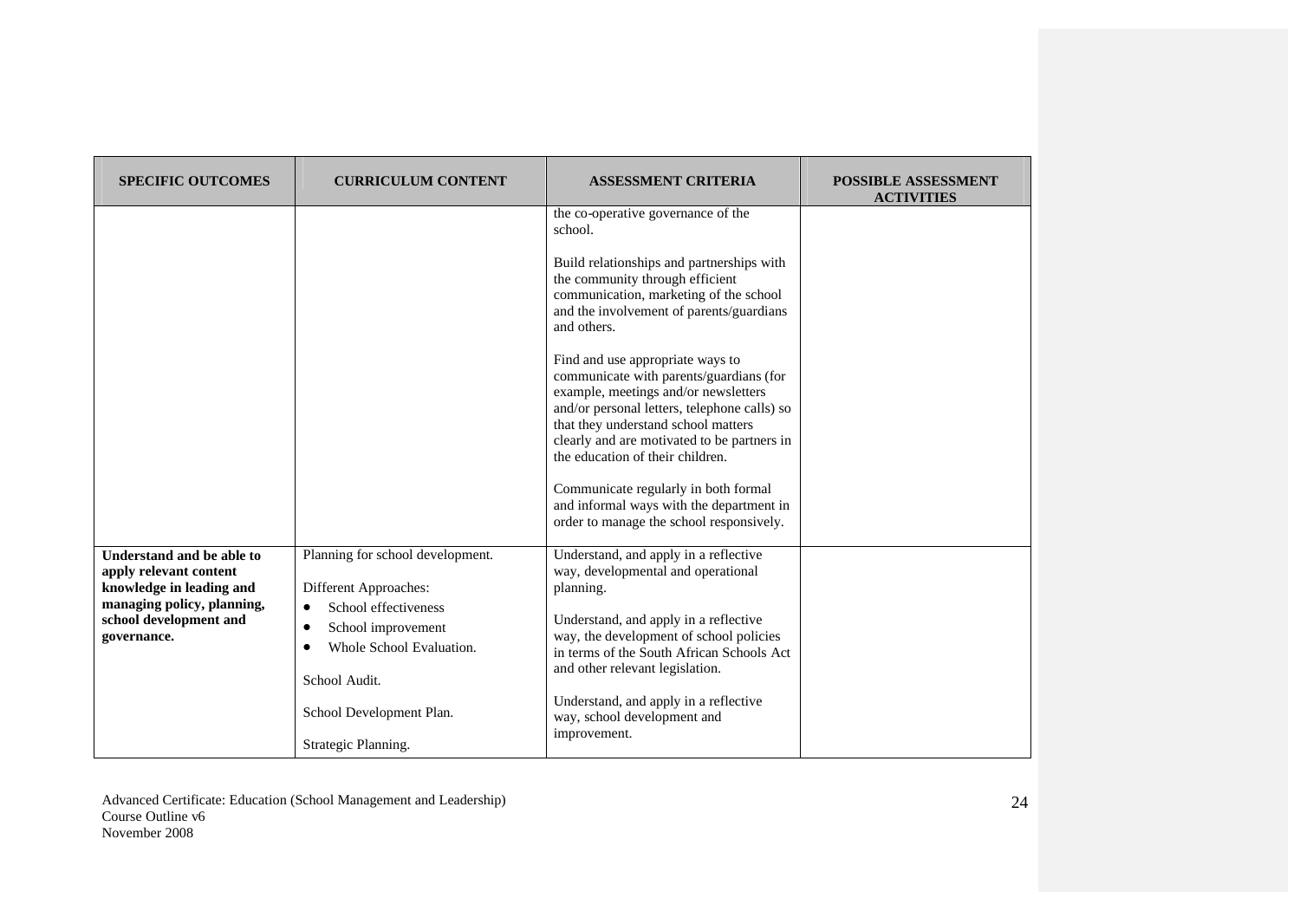| <b>SPECIFIC OUTCOMES</b> | <b>CURRICULUM CONTENT</b>                               | <b>ASSESSMENT CRITERIA</b>                                                                                                 | <b>POSSIBLE ASSESSMENT</b><br><b>ACTIVITIES</b> |
|--------------------------|---------------------------------------------------------|----------------------------------------------------------------------------------------------------------------------------|-------------------------------------------------|
|                          | Situational Analysis.                                   | Understand and apply in reflective way<br>participatory approaches to decision -<br>making, communication and the role of  |                                                 |
|                          | Application of co-operative governance<br>for planning. | consultation in planning.                                                                                                  |                                                 |
|                          |                                                         | Understand, and apply in a reflective<br>way, strategies, which encourage parents<br>to support their children's learning. |                                                 |
|                          |                                                         |                                                                                                                            |                                                 |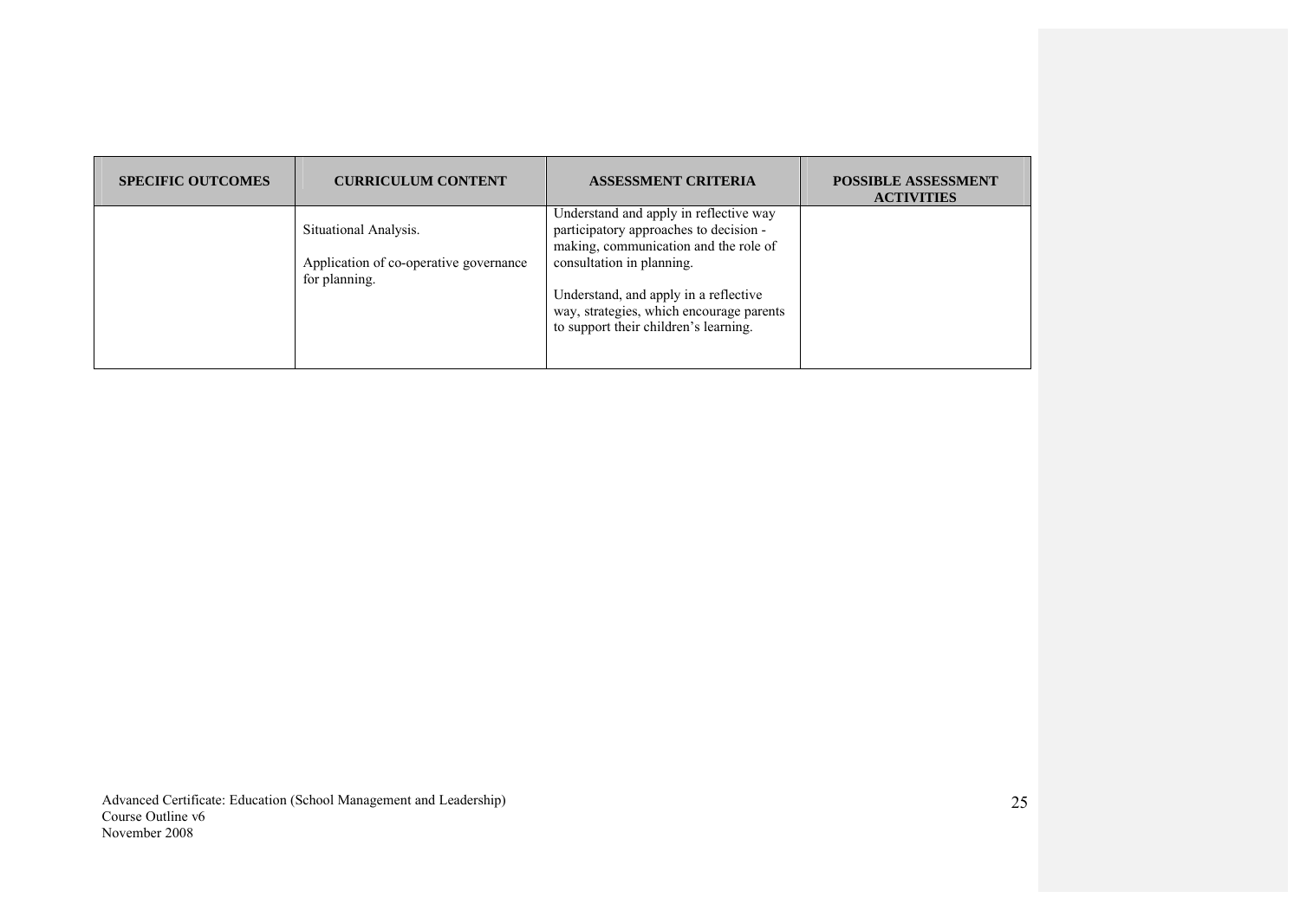# **15.2.6 Lead and manage people**

## **Core module 20 credits NQF level 6 (115437) (with some elements of 115432 Mentoring)**

| <b>SPECIFIC OUTCOMES</b>                                                                                 | <b>CURRICULUM OUTLINE</b>                                                                                                                                                                                                                                                                                                                                                                                                                                                                                 | <b>ASSESSMENT CRITERIA</b>                                                                                                                                                                                                                                                                                                                                                           | <b>POSSIBLE ASSESSMENT ACTIVITIES</b>                                                                                                                                                                                                                                                                                                                                                                                                                                                                                                                                                                                                                                                                                               |
|----------------------------------------------------------------------------------------------------------|-----------------------------------------------------------------------------------------------------------------------------------------------------------------------------------------------------------------------------------------------------------------------------------------------------------------------------------------------------------------------------------------------------------------------------------------------------------------------------------------------------------|--------------------------------------------------------------------------------------------------------------------------------------------------------------------------------------------------------------------------------------------------------------------------------------------------------------------------------------------------------------------------------------|-------------------------------------------------------------------------------------------------------------------------------------------------------------------------------------------------------------------------------------------------------------------------------------------------------------------------------------------------------------------------------------------------------------------------------------------------------------------------------------------------------------------------------------------------------------------------------------------------------------------------------------------------------------------------------------------------------------------------------------|
| Demonstrate the personal<br>qualities necessary for<br>effective leadership and<br>management of people. | Qualities of transformational<br>leadership:<br>Transformational leadership and<br>с<br>positive approach to change and<br>transformation<br>Qualities of transformational<br>$\bullet$<br>leadership<br>Alignment of leadership with the<br>values entrenched in the Bill of<br>Rights<br>Attitudinal change<br>$\bullet$<br><b>Invitational Theory</b><br>$\epsilon$<br>Create a positive attitude to<br>democratic values through<br>involvement in teamwork, and<br>establish a readiness for change. | Treats people fairly, equitably and<br>with dignity and respect to create and<br>maintain a positive school culture.<br>Is able to challenge, influence and<br>motivate others to achieve high<br>goals.<br>Is committed to democratic<br>leadership and effective teamwork.<br>Is committed to continuous<br>professional development for self and<br>all others within the school. | Bring to class life-stories of inspiring people<br>who made a difference in society. (Try not<br>to use only our own national heroes/leaders).<br>In groups, discuss these stories and<br>identify leadership qualities, which<br>inspire and support change beyond<br>one's own boundaries.<br>Discuss in groups/debate and give<br>feedback on your own experiences of<br>change and transformation.<br>In what instances in your school have<br>you played a leading and managing role<br>in bringing about change?<br>Reflect on instances where you could<br>$\bullet$<br>have played a transformational<br>leadership role, but did not. What<br>restrained you? Discuss how these<br>restraints might be reduced or removed. |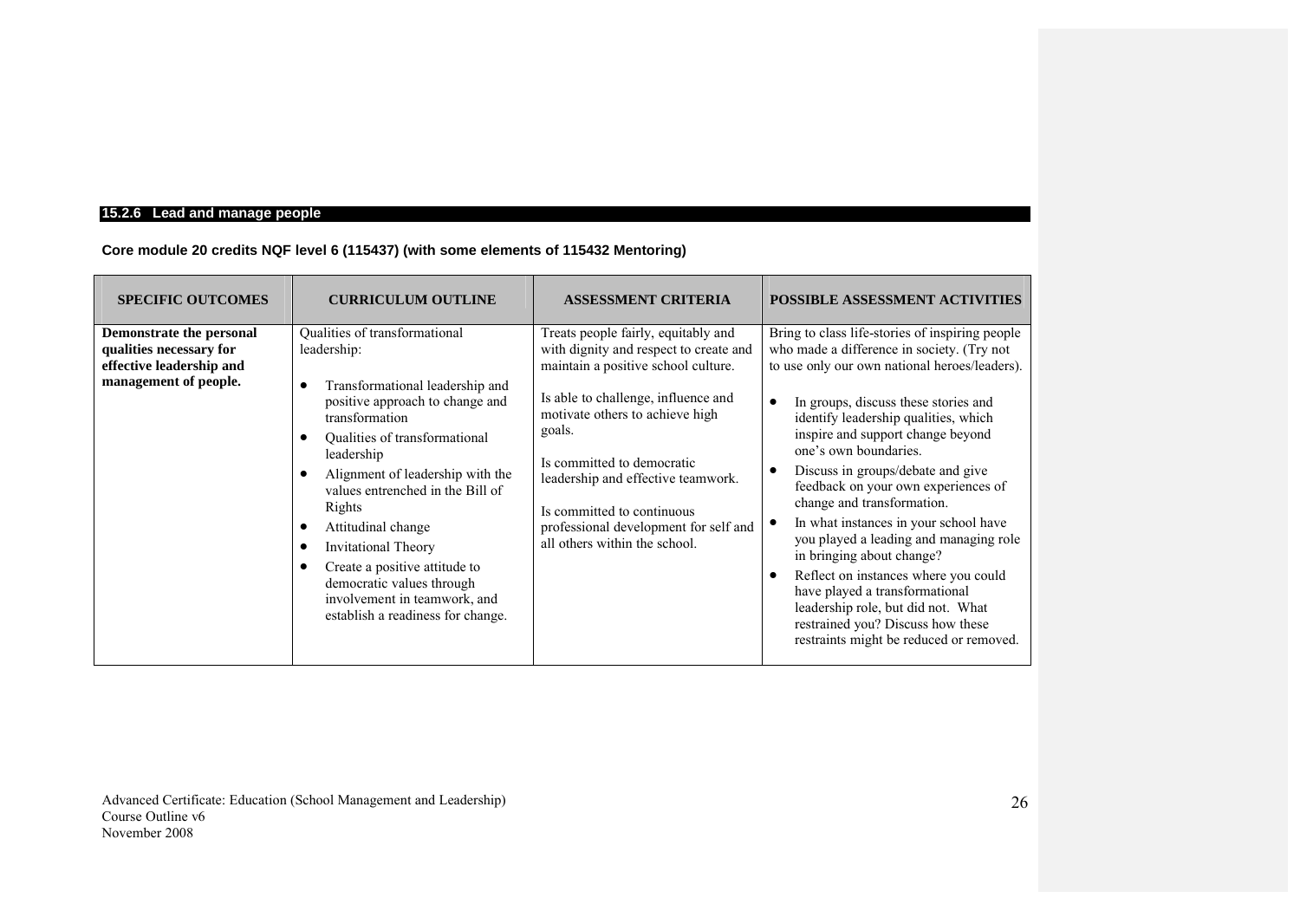| <b>SPECIFIC OUTCOMES</b>                                                                                                                                                    | <b>CURRICULUM OUTLINE</b>                                                                                                                                                                                                                                                                                                                                                                                                                                                                                                                                                                                                                                                                                                                                                                                                    | <b>ASSESSMENT CRITERIA</b>                                                                                                                                                                                                                                                                                                                                                                                                                                                                                                                                                                                                                                                                                                                                                                                                                                                                                                                                          | <b>POSSIBLE ASSESSMENT ACTIVITIES</b>                                                                                                                                                                                                                                                                                                                                                                                                                                                                                                                                                                                                                                                                                                                                                                                                                                                                                                                                                                                                                                                                                                                                                                                                                                                |
|-----------------------------------------------------------------------------------------------------------------------------------------------------------------------------|------------------------------------------------------------------------------------------------------------------------------------------------------------------------------------------------------------------------------------------------------------------------------------------------------------------------------------------------------------------------------------------------------------------------------------------------------------------------------------------------------------------------------------------------------------------------------------------------------------------------------------------------------------------------------------------------------------------------------------------------------------------------------------------------------------------------------|---------------------------------------------------------------------------------------------------------------------------------------------------------------------------------------------------------------------------------------------------------------------------------------------------------------------------------------------------------------------------------------------------------------------------------------------------------------------------------------------------------------------------------------------------------------------------------------------------------------------------------------------------------------------------------------------------------------------------------------------------------------------------------------------------------------------------------------------------------------------------------------------------------------------------------------------------------------------|--------------------------------------------------------------------------------------------------------------------------------------------------------------------------------------------------------------------------------------------------------------------------------------------------------------------------------------------------------------------------------------------------------------------------------------------------------------------------------------------------------------------------------------------------------------------------------------------------------------------------------------------------------------------------------------------------------------------------------------------------------------------------------------------------------------------------------------------------------------------------------------------------------------------------------------------------------------------------------------------------------------------------------------------------------------------------------------------------------------------------------------------------------------------------------------------------------------------------------------------------------------------------------------|
| Plan, allocate, support and<br>evaluate work undertaken by<br>groups, teams and individuals<br>ensuring clear delegation of<br>tasks and devolution of<br>responsibilities. | Human resource management.<br>Compiling of work plan and applying<br>effective deployment procedures with<br>regard to:<br>Staff and post analysis<br>$\bullet$<br>Assessment, professional and<br>$\bullet$<br>personal development and<br>empowerment (staff & self)<br>Recruitment, sifting, short listing,<br>$\bullet$<br>interviewing and appointment<br>Orientation and induction of newly<br>$\bullet$<br>appointed teachers<br>Mentoring of teachers<br>$\bullet$<br>A human resource development<br>$\bullet$<br>programme (potential assessment,<br>post enrichment, team based work)<br>Staff disciplinary procedures,<br>$\bullet$<br>policies and processes<br>Manage the impact of HIV and<br>$\bullet$<br>Aids and other illnesses in the<br>school community with the<br>necessary respect and sensitivity. | Deploy staff effectively:<br>Calculate staff complement.<br>Analyse the staffing<br>$\bullet$<br>requirements to implement the<br>school plan and the routine<br>functioning of the school, and<br>communicate needs to the SGB.<br>Assess the particular qualities<br>and capabilities and potential of<br>existing staff to deploy them<br>effectively.<br>Identify particular areas of<br>$\bullet$<br>weakness across the staff<br>complement and develop<br>strategies to ensure that these do<br>not impact negatively on overall<br>output.<br>Identify the need for and draw<br>$\bullet$<br>on external expertise where and<br>when necessary.<br>Plan, allocate, support and evaluate<br>work:<br>Initiate structures and processes<br>that share leadership and help<br>staff work collegially in teams to<br>meet the mission and goals of<br>the school.<br>Create, maintain and enhance<br>effective and harmonious<br>working relationships with and | Develop a detailed scenario of the staffing<br>situation at your school. Your scenario<br>could include the following pointers:<br>Analyse the staffing requirements.<br>$\bullet$<br>Assess the particular qualities,<br>$\bullet$<br>capabilities and potential of existing<br>staff to deploy them effectively -<br>brainstorm a strategy to plan, allocate,<br>support and evaluate work: (vide<br>assessment criteria) $-$ all the activities<br>that need to take place, such as the<br>teaching, administration, extra murals<br>etc. This exercise can be done by<br>drawing on the IQMS outcomes.<br>Taking the staffing requirements into<br>account (including issues of equity -<br>race, gender, disability), develop a set<br>of criteria that you would use in your<br>recruitment strategy for additional staff<br>members.<br>Write a motivation to the DoE<br>$\bullet$<br>requesting the allocation of one of these<br>posts.<br>Write an advertisement to be placed in<br>$\bullet$<br>the newspaper or government gazette to<br>advertise the post.<br>Design the procedure for sifting, short<br>$\bullet$<br>listing, interviewing, selecting and<br>appointing. Ensure issues of equity are<br>included.<br>Develop a work plan for deployment,<br>$\bullet$ |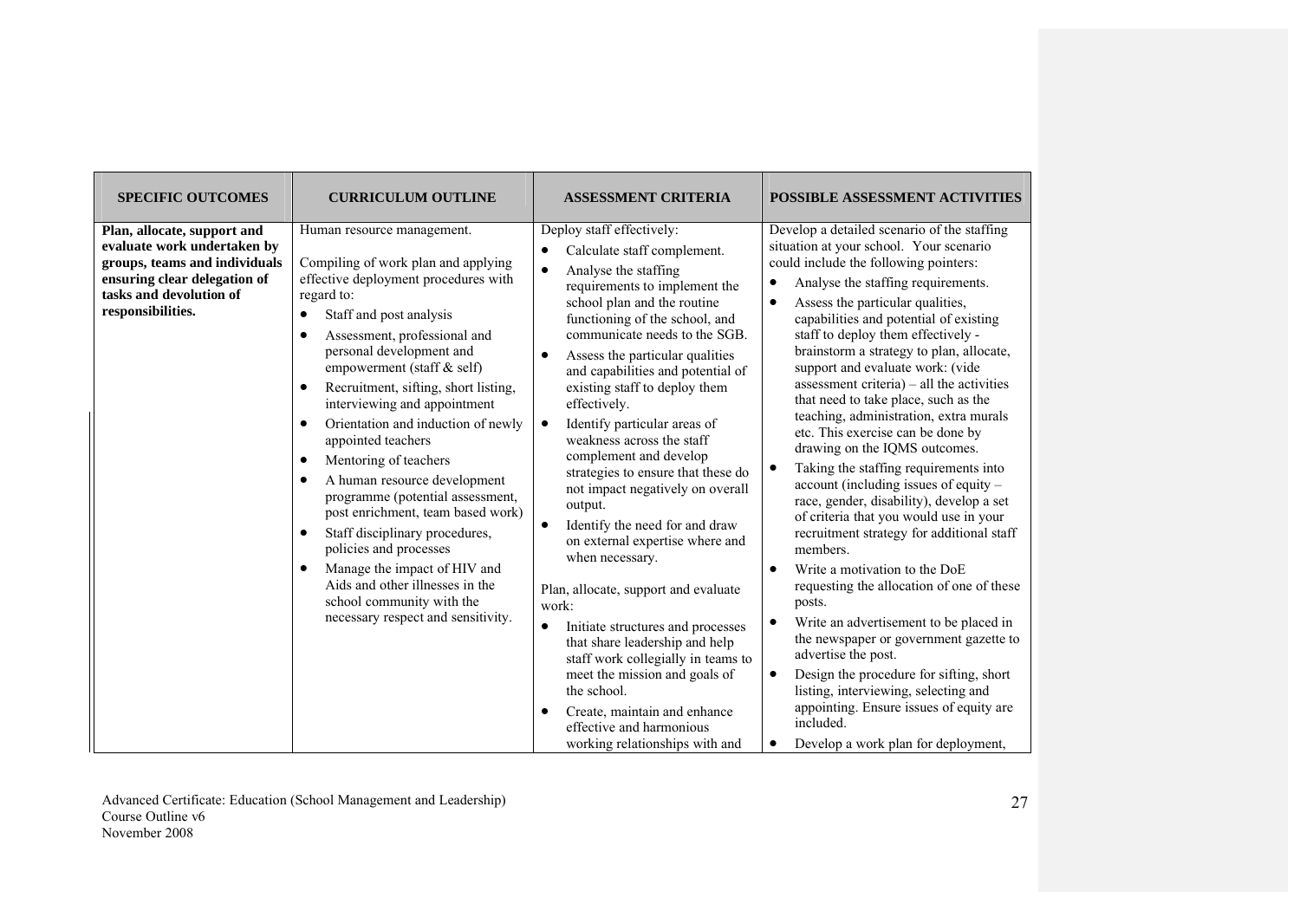| <b>SPECIFIC OUTCOMES</b>                                                                                                      | <b>CURRICULUM OUTLINE</b>                                                                                                                                                                                                                                                                                                                  | <b>ASSESSMENT CRITERIA</b>                                                                                                                                                                                                                                                                                                                                                                                                                                                                                                                                                                              | <b>POSSIBLE ASSESSMENT ACTIVITIES</b>                                                                                                                                                                                                                                                                                                                                                                                                           |
|-------------------------------------------------------------------------------------------------------------------------------|--------------------------------------------------------------------------------------------------------------------------------------------------------------------------------------------------------------------------------------------------------------------------------------------------------------------------------------------|---------------------------------------------------------------------------------------------------------------------------------------------------------------------------------------------------------------------------------------------------------------------------------------------------------------------------------------------------------------------------------------------------------------------------------------------------------------------------------------------------------------------------------------------------------------------------------------------------------|-------------------------------------------------------------------------------------------------------------------------------------------------------------------------------------------------------------------------------------------------------------------------------------------------------------------------------------------------------------------------------------------------------------------------------------------------|
|                                                                                                                               |                                                                                                                                                                                                                                                                                                                                            | between staff.<br>Manage own workload and that<br>$\bullet$<br>of others to ensure a work/life<br>balance - stress management.<br>Acknowledge and celebrate the<br>responsibilities and<br>achievements of individuals and<br>teams.<br>Develop and maintain a culture<br>of high expectations for self and<br>for others and take appropriate<br>action when performance is<br>unsatisfactory.<br>Understand the potential impact<br>of HIV and Aids and other<br>illnesses on individuals and the<br>school community and be able to<br>manage affected staff and<br>learners sensitively and fairly. | orientation and induction, mentoring,<br>work redesign and professional<br>development of the new staff member.                                                                                                                                                                                                                                                                                                                                 |
| Develop the professional skills<br>of self, groups and individuals<br>to enhance their performance<br>and that of the school. | Professional leadership and<br>management skills development.<br>Candidates should have an in-depth<br>understanding of leadership:<br>Styles<br>٠<br>Theory<br>$\bullet$<br>Transformational Leadership<br>$\bullet$<br>Motivation<br>$\bullet$<br>Communication (presentation -<br>٠<br>public speaking – facilitation)<br>Teamwork<br>٠ | Create an environment conducive to<br>professional reflection and learning.<br>Establish a staff development team<br>that ensures that planned activities<br>are implemented within the legal<br>requirements.<br>Monitor the implementation of staff<br>development plans and activities and<br>ensure that there is feedback to share<br>learning with the school as a whole.                                                                                                                                                                                                                         | Conduct a small-scale research project on<br>the performance and well-being of people at<br>your school. Include aspects such as:<br>Absenteeism (staff & learners)<br>٠<br>Stress and time management<br>$\bullet$<br>Support needs<br>٠<br>Socio-economic well-being<br>$\bullet$<br>Communication<br>$\bullet$<br>$\bullet$<br>Other aspects of interpersonal and<br>professional relations.<br>(The IQMS could be drawn upon.)<br>$\bullet$ |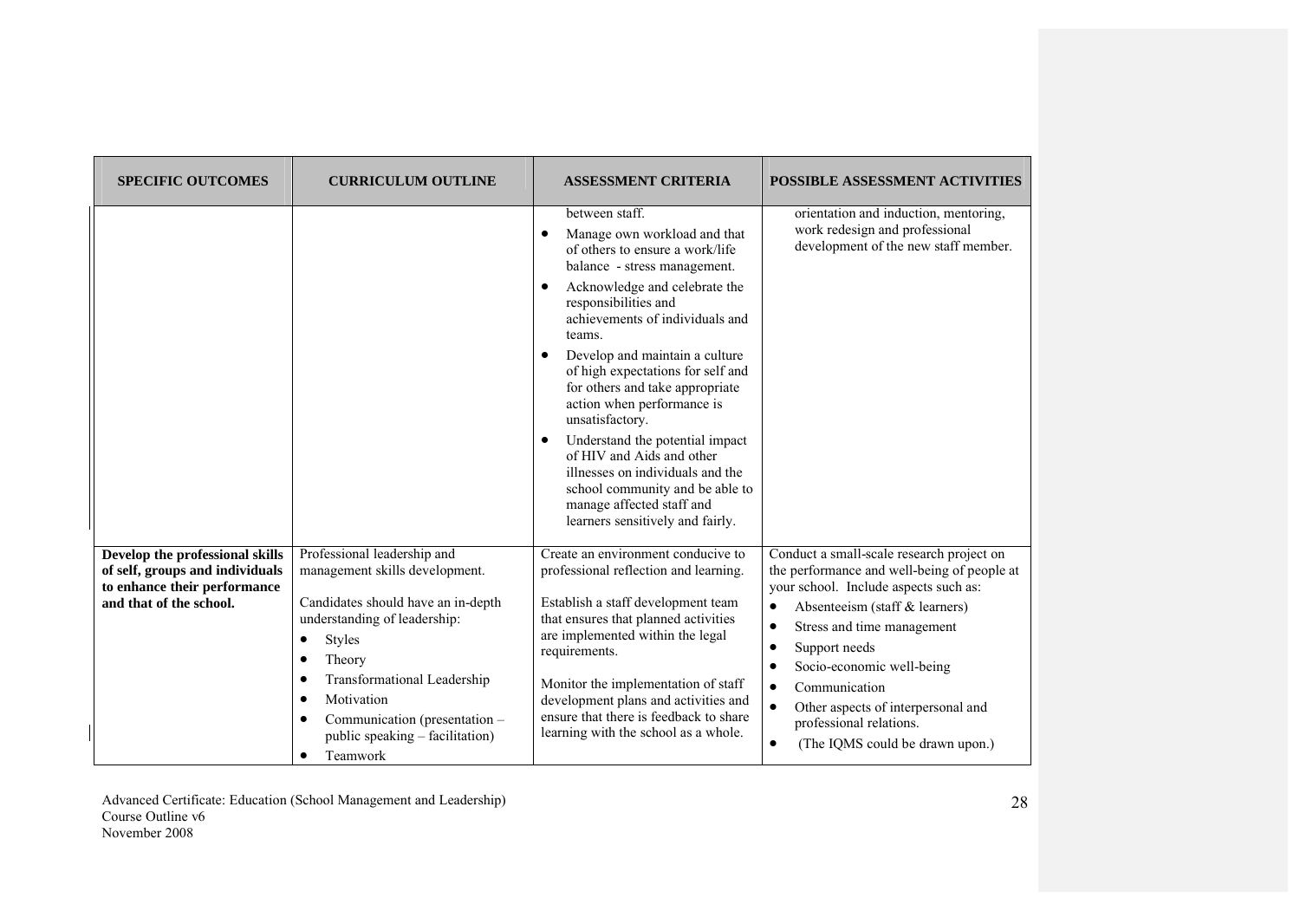| <b>SPECIFIC OUTCOMES</b>                                                                              | <b>CURRICULUM OUTLINE</b>                                                                                                                                                                                                                                                                                                                                        | <b>ASSESSMENT CRITERIA</b>                                                                                                                                                                                                                                                                                                                                                                                                 | <b>POSSIBLE ASSESSMENT ACTIVITIES</b>                                                                                                                                                                                                                                                                                                                                   |
|-------------------------------------------------------------------------------------------------------|------------------------------------------------------------------------------------------------------------------------------------------------------------------------------------------------------------------------------------------------------------------------------------------------------------------------------------------------------------------|----------------------------------------------------------------------------------------------------------------------------------------------------------------------------------------------------------------------------------------------------------------------------------------------------------------------------------------------------------------------------------------------------------------------------|-------------------------------------------------------------------------------------------------------------------------------------------------------------------------------------------------------------------------------------------------------------------------------------------------------------------------------------------------------------------------|
|                                                                                                       | Creating a learning organisation.<br>٠<br>Management:<br>Planning<br>Policy<br>Work-life management<br>Managing change<br>Negotiating<br>Collective bargaining<br>Work-load management<br>Problem solving<br>Decision making<br>Goal setting/planning,<br>Strategising.<br>Quality assurance: prevailing quality<br>management systems.<br>Personal development. | Develop and maintain effective<br>strategies and procedures for quality<br>assurance and evaluation of staff for<br>improvement purposes.<br>Develop and maintain effective<br>strategies for the induction and<br>mentoring of staff, and, where<br>appropriate, for the management of<br>learnerships.<br>Regularly review own practice, set<br>personal targets and take<br>responsibility for personal<br>development. | Describe strategies to incorporate your<br>findings in the School Improvement<br>Plan/School Development Plan. Take, inter<br>alia, the following into account:<br><b>SACE Code of Conduct</b><br>٠<br><b>SASA</b><br>$\bullet$<br>Employment of Educators Act<br>٠<br><b>Employment Equity Act</b><br>٠<br>Labour Law<br>٠<br>Other relevant legislation and policies. |
| <b>Create an environment</b>                                                                          | Mentoring as a value driven part of the<br>school as a learning community<br>Mentoring as a value driven part of the<br>school as a learning community.<br>Managing the external environment.                                                                                                                                                                    | Demonstrate a basic knowledge<br>about the nature, purpose and models<br>of mentoring.<br>Demonstrate an understanding of and                                                                                                                                                                                                                                                                                              |                                                                                                                                                                                                                                                                                                                                                                         |
| conducive to collective<br>bargaining, collaboration and<br>negotiation (and conflict<br>resolution). | This could include areas such as:<br>Socio-economic environment<br>$\bullet$<br>South African labour legislation<br>$\bullet$<br>Department of Education and<br>$\bullet$                                                                                                                                                                                        | ability to manage diversity in school<br>communities.<br>Interpret and implement<br>departmental conditions of service                                                                                                                                                                                                                                                                                                     |                                                                                                                                                                                                                                                                                                                                                                         |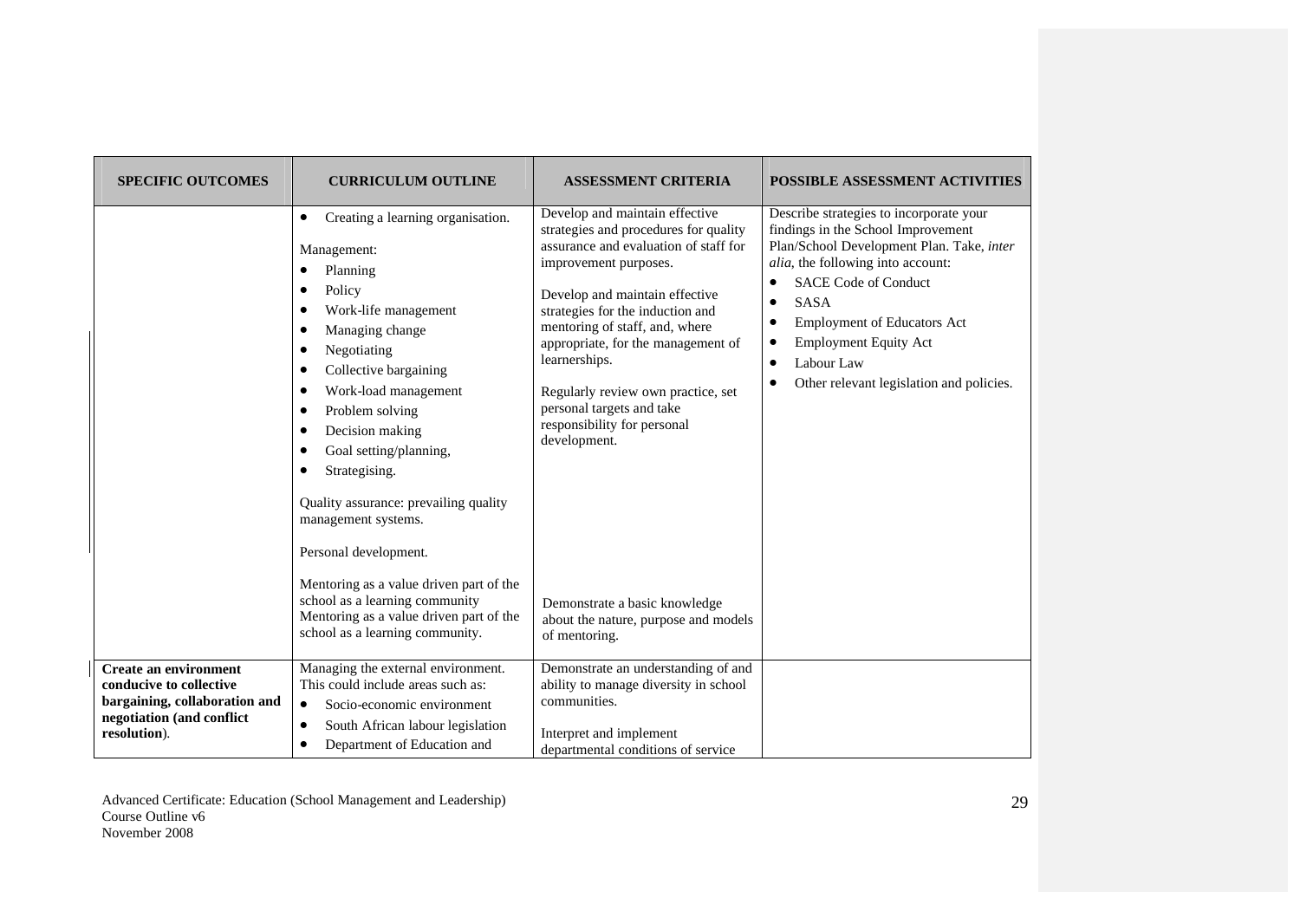| <b>SPECIFIC OUTCOMES</b>                                                                            | <b>CURRICULUM OUTLINE</b>                                                                                                                                                                                                                                        | <b>ASSESSMENT CRITERIA</b>                                                                                                                                                                                                                                                                                                                                                                                                                                                                                                                                           | <b>POSSIBLE ASSESSMENT ACTIVITIES</b> |
|-----------------------------------------------------------------------------------------------------|------------------------------------------------------------------------------------------------------------------------------------------------------------------------------------------------------------------------------------------------------------------|----------------------------------------------------------------------------------------------------------------------------------------------------------------------------------------------------------------------------------------------------------------------------------------------------------------------------------------------------------------------------------------------------------------------------------------------------------------------------------------------------------------------------------------------------------------------|---------------------------------------|
|                                                                                                     | Labour Unions<br>Parent and community<br>$\bullet$<br>involvement<br>Collaboration, negotiation and<br>conflict resolution skills<br>Cross cultural management<br>٠<br>Networking with other schools,<br>Higher Education Institutions,<br>clinics and business. | sensitively and fairly.<br>Demonstrate an understanding of,<br>and ability to interpret and act on, the<br>relevant labour relations laws<br>pertinent to schools.<br>Demonstrate awareness of the socio-<br>political environment and its<br>potential impact on schools.<br>Create an environment within the<br>school in which conflict can be<br>managed creatively.<br>Analyse and effect change in the<br>organisational culture of a school – to<br>what effect?<br>Understand schools as communities.<br>Promote mutually beneficial<br>community relations. |                                       |
| Understand and be able to<br>apply relevant content<br>knowledge in leading and<br>managing people. | Related national legislation and<br>policies. (SACE, SASA, Labour Law,<br>Employment of Educators Act,<br>Employment Equity Act, Integrated<br>Quality Management System, etc.)<br>Develop school policies and understand                                        | Understand, and apply in a reflective<br>way, departmental conditions of<br>service, as well as relevant aspects of<br>the Labour Relations Act and the<br>South African Schools Act.<br>Understand, and apply in a reflective                                                                                                                                                                                                                                                                                                                                       |                                       |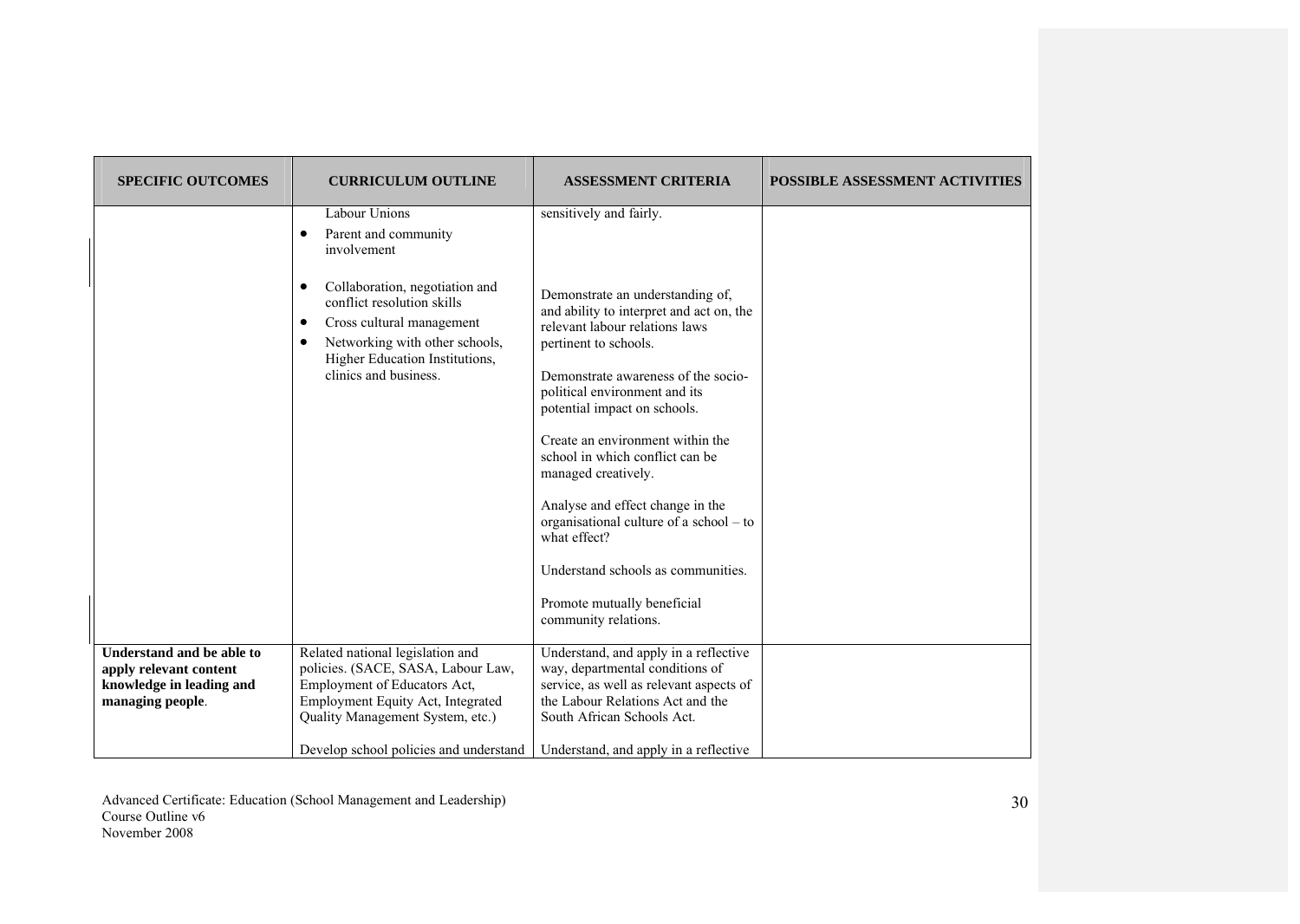| <b>SPECIFIC OUTCOMES</b> | <b>CURRICULUM OUTLINE</b>                                                                         | <b>ASSESSMENT CRITERIA</b>                                                                                                                                                                      | <b>POSSIBLE ASSESSMENT ACTIVITIES</b> |
|--------------------------|---------------------------------------------------------------------------------------------------|-------------------------------------------------------------------------------------------------------------------------------------------------------------------------------------------------|---------------------------------------|
|                          | Conditions of Service.                                                                            | way, the SACE Code of Conduct.                                                                                                                                                                  |                                       |
|                          | Learners must be able to identify parts<br>of legislation applicable to the SA<br>school context. | Understand, and apply in a reflective<br>way, processes for developmental<br>appraisal and performance review.<br>Understand, and apply in a reflective<br>way, strategies to manage diversity. |                                       |
|                          |                                                                                                   | Understand, and apply in a reflective<br>way, the actual/potential impact of<br>HIV and Aids on individuals and the<br>school community.                                                        |                                       |
|                          |                                                                                                   | Understand, and apply in a reflective<br>way, time and work management.                                                                                                                         |                                       |
|                          |                                                                                                   | Understand, and apply in a reflective<br>way, strategies for building sound<br>working relationships and<br>communication.                                                                      |                                       |
|                          |                                                                                                   | Understand, and apply in a reflective<br>way, strategies to promote self and<br>team development.                                                                                               |                                       |
|                          |                                                                                                   | Understand, and apply in a reflective<br>way, strategies for building and<br>sustaining a learning community $-$<br>Organisation Development<br>processes.                                      |                                       |
|                          |                                                                                                   | Understand, and apply in a reflective<br>way, Departmental requirements for<br>the continuing professional                                                                                      |                                       |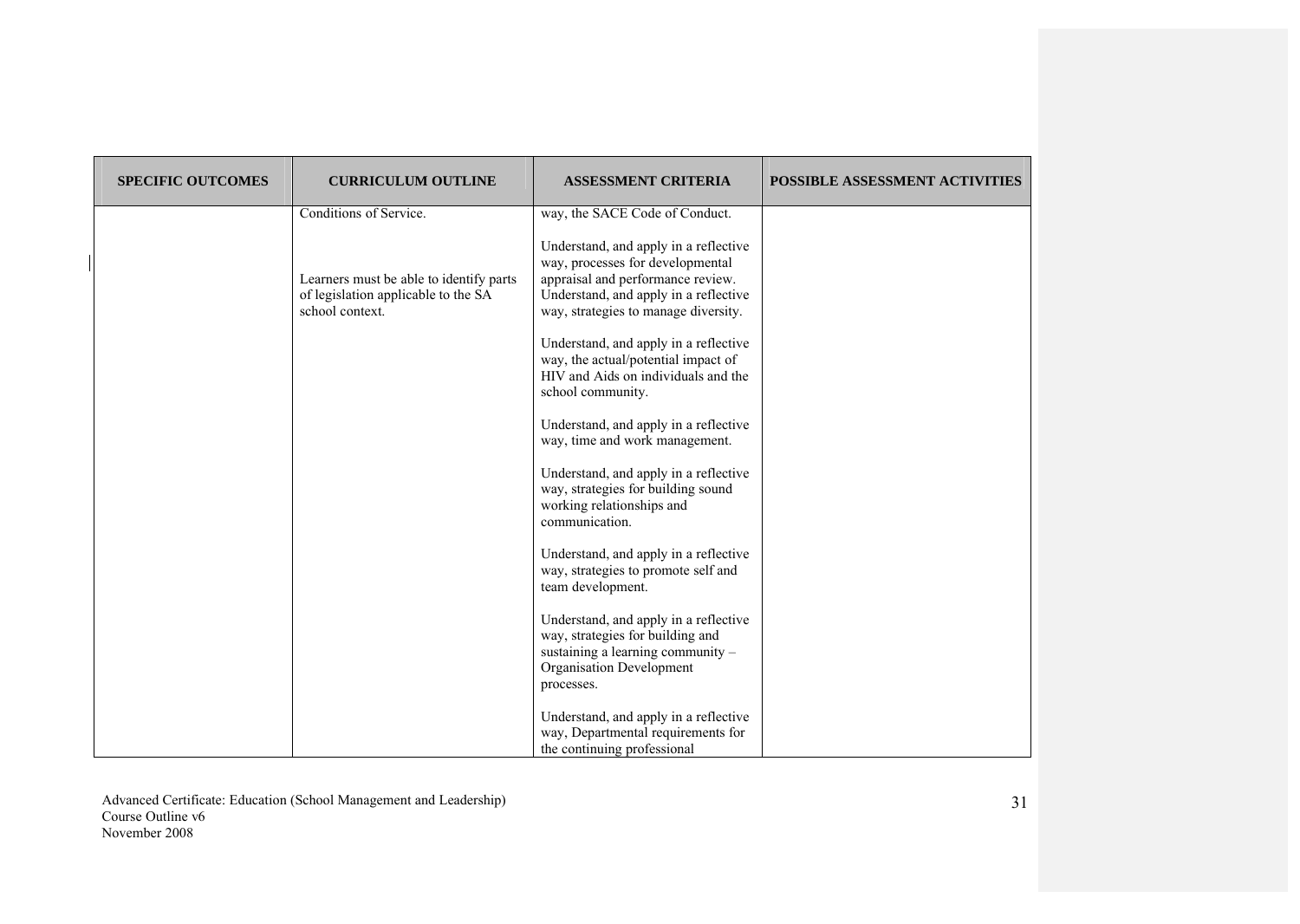| <b>SPECIFIC OUTCOMES</b> | <b>CURRICULUM OUTLINE</b> | <b>ASSESSMENT CRITERIA</b> | <b>POSSIBLE ASSESSMENT ACTIVITIES</b> |
|--------------------------|---------------------------|----------------------------|---------------------------------------|
|                          |                           | development of staff.      |                                       |

## **15.2.7 Manage organisational systems, physical and financial resources**

# **Core module: 20 credits NQF level 6 (115434) (with elements of 115438 regarding school safety)**

| <b>SPECIFIC OUTCOMES</b>          | <b>CURRICULUM OUTLINE</b>                                                 | <b>ASSESSMENT CRITERIA</b>                                                                                  | <b>POSSIBLE ASSESSMENT ACTIVITIES</b>                                                    |
|-----------------------------------|---------------------------------------------------------------------------|-------------------------------------------------------------------------------------------------------------|------------------------------------------------------------------------------------------|
| Demonstrate the personal and      | Knowledge of relevant policies,                                           | Demonstrates the ability to <i>obtain</i>                                                                   | Investigate and explain the management of                                                |
| professional qualities and skills | regulations, applicable legislation                                       | and apply information to guide                                                                              | organisational systems, physical and                                                     |
| necessary for effective           | and other applicable data.                                                | judgment, decision-making and                                                                               | financial resources at your school. Take into                                            |
| management of organisational      |                                                                           | conduct. (Continuous evidence in all                                                                        | account:                                                                                 |
| systems and financial and         | Practising participatory management                                       | organisational systems and                                                                                  | Communication systems<br>$\bullet$                                                       |
| physical resources.               | skills.<br>Consulting with all relevant role                              | processes.)<br>Demonstrates integrity and fairness                                                          | Information systems (record-keeping,<br>٠<br>data-collection and analyses)               |
|                                   | players/ stakeholders and promoting<br>teamwork.                          | in managing resources.                                                                                      | Financial systems (Budget, income and<br>$\bullet$<br>expenditure, banking and auditing) |
|                                   |                                                                           | Demonstrates a systematic yet                                                                               | Asset management<br>$\bullet$                                                            |
|                                   | Knowledge of the qualities of an                                          | flexible approach to running an                                                                             | <b>Timeframes</b><br>$\bullet$                                                           |
|                                   | effective school.                                                         | organisation.                                                                                               | Legislative framework and policy<br>$\bullet$                                            |
|                                   | Knowledge of Constitutional values<br>such as efficiency, accountability, | Demonstrates the ability to think<br>creatively to anticipate and solve                                     | Skills available (SMT, SGB, broader<br>$\bullet$<br>staff and community).                |
|                                   | transparency, fairness, building<br>financial responsibility and          | problems.                                                                                                   | <b>OR</b>                                                                                |
|                                   | punctuality.<br>Knowledge of problem-solving                              | Demonstrates an awareness of the<br>critical importance of informal and<br>formal means of communication in | Present a concise report/account about the<br>interpretation and implementation of the   |
|                                   | techniques, innovation and creative                                       | the running of an organisation.                                                                             | departmental requirements in your school                                                 |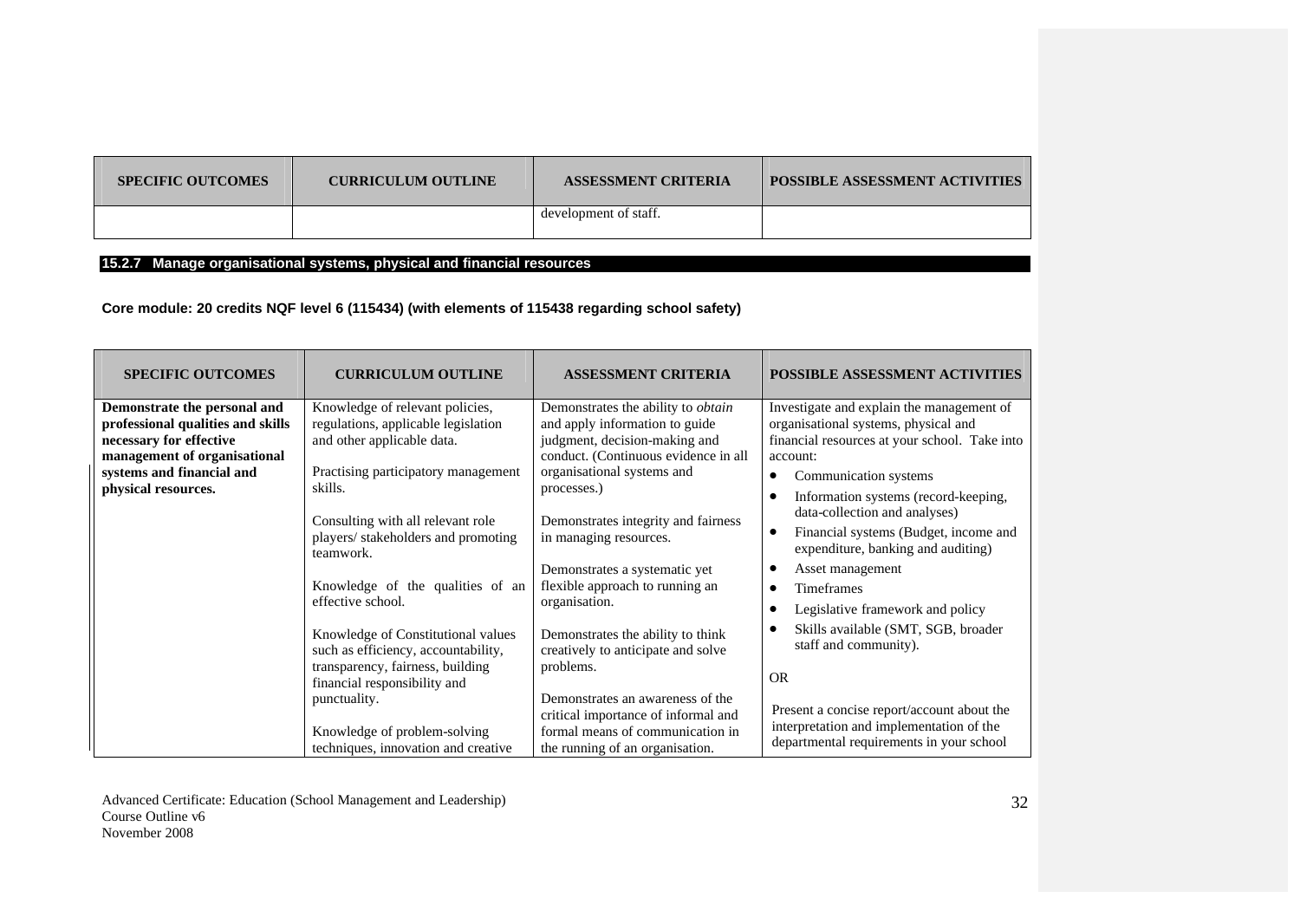| <b>SPECIFIC OUTCOMES</b>                                                                                                                                                             | <b>CURRICULUM OUTLINE</b>                                                                                                                                                                                                                                                                                                                                                                                                                                                                                                                                          | <b>ASSESSMENT CRITERIA</b>                                                                                                                                                                                                                                                                                                                                                                                                                                                                                                                                                                                                                                                                                                                                                                                                                                     | <b>POSSIBLE ASSESSMENT ACTIVITIES</b>                                                                                                                                                                                                                                                                                                                                                                                                                                                                                                                                                                                                                                                                                                         |
|--------------------------------------------------------------------------------------------------------------------------------------------------------------------------------------|--------------------------------------------------------------------------------------------------------------------------------------------------------------------------------------------------------------------------------------------------------------------------------------------------------------------------------------------------------------------------------------------------------------------------------------------------------------------------------------------------------------------------------------------------------------------|----------------------------------------------------------------------------------------------------------------------------------------------------------------------------------------------------------------------------------------------------------------------------------------------------------------------------------------------------------------------------------------------------------------------------------------------------------------------------------------------------------------------------------------------------------------------------------------------------------------------------------------------------------------------------------------------------------------------------------------------------------------------------------------------------------------------------------------------------------------|-----------------------------------------------------------------------------------------------------------------------------------------------------------------------------------------------------------------------------------------------------------------------------------------------------------------------------------------------------------------------------------------------------------------------------------------------------------------------------------------------------------------------------------------------------------------------------------------------------------------------------------------------------------------------------------------------------------------------------------------------|
|                                                                                                                                                                                      | thinking skills.<br>Using appropriate communication<br>strategies.                                                                                                                                                                                                                                                                                                                                                                                                                                                                                                 | Demonstrates an awareness of, and<br>ability to implement, the Integrated<br>Quality Management System.                                                                                                                                                                                                                                                                                                                                                                                                                                                                                                                                                                                                                                                                                                                                                        | with regard to the management of the<br>physical and financial resources.                                                                                                                                                                                                                                                                                                                                                                                                                                                                                                                                                                                                                                                                     |
| Set up, implement, maintain<br>and evaluate organisational<br>systems for the school where<br>possible making use of<br>appropriate information and<br>communication technology ICT. | Communication media, technology<br>and systems.<br>Understands information<br>management systems in schools.<br>Grasps school administration - the<br>setting up of a school administrative<br>office, setting up and maintaining<br>school resource management<br>systems- (The school administrative<br>system is consistent with the<br>requirements of SASA-).<br>Understands departmental guidelines<br>on managing physical resources.<br>Understands the relationship between<br>good communication systems and<br>school effectiveness and<br>improvement. | The learner is able to set up,<br>implement, maintain and evaluate the<br>systems for communication with and<br>between management, learners, staff,<br>parents, the school governing body,<br>the department, and the community.<br>The learner is able to set up,<br>implement, maintain and evaluate the<br>information management systems to<br>facilitate the use of information for<br>the purposes of monitoring<br>performance and planning - with<br>elements such as:<br>Learner profiles<br>٠<br>Records of learner progress<br>$\bullet$<br>Staff profiles<br>٠<br>Stock and asset registers<br>$\bullet$<br>Financial records.<br>٠<br>The learner is able to set up,<br>implement, maintain and evaluate the<br>administrative systems and structures<br>in the school to carry out<br>departmental requirements and<br>school policies such as: | Design a comprehensive schematic<br>organisational structure and draw up<br>guidelines that include processes, tasks,<br>responsibilities to develop and implement<br>the following systems in your school:<br>Communication:<br>$\bullet$<br>Staff<br>Parents<br>Learners<br><b>DoE</b><br>٠<br>Broader school community.<br>Finances:<br>$\bullet$<br>Procedures for drawing up the<br>school's budget;<br>How the budget links up with the<br>٠<br>school's development plan;<br>Process of bookkeeping in the<br>٠<br>school – receiving, spending,<br>statements, control;<br>Procedures for auditing and<br>٠<br>reporting;<br>Generating additional funds.<br>$\bullet$<br>Assets:<br>Stock control<br>п<br>Maintenance<br>Procurement |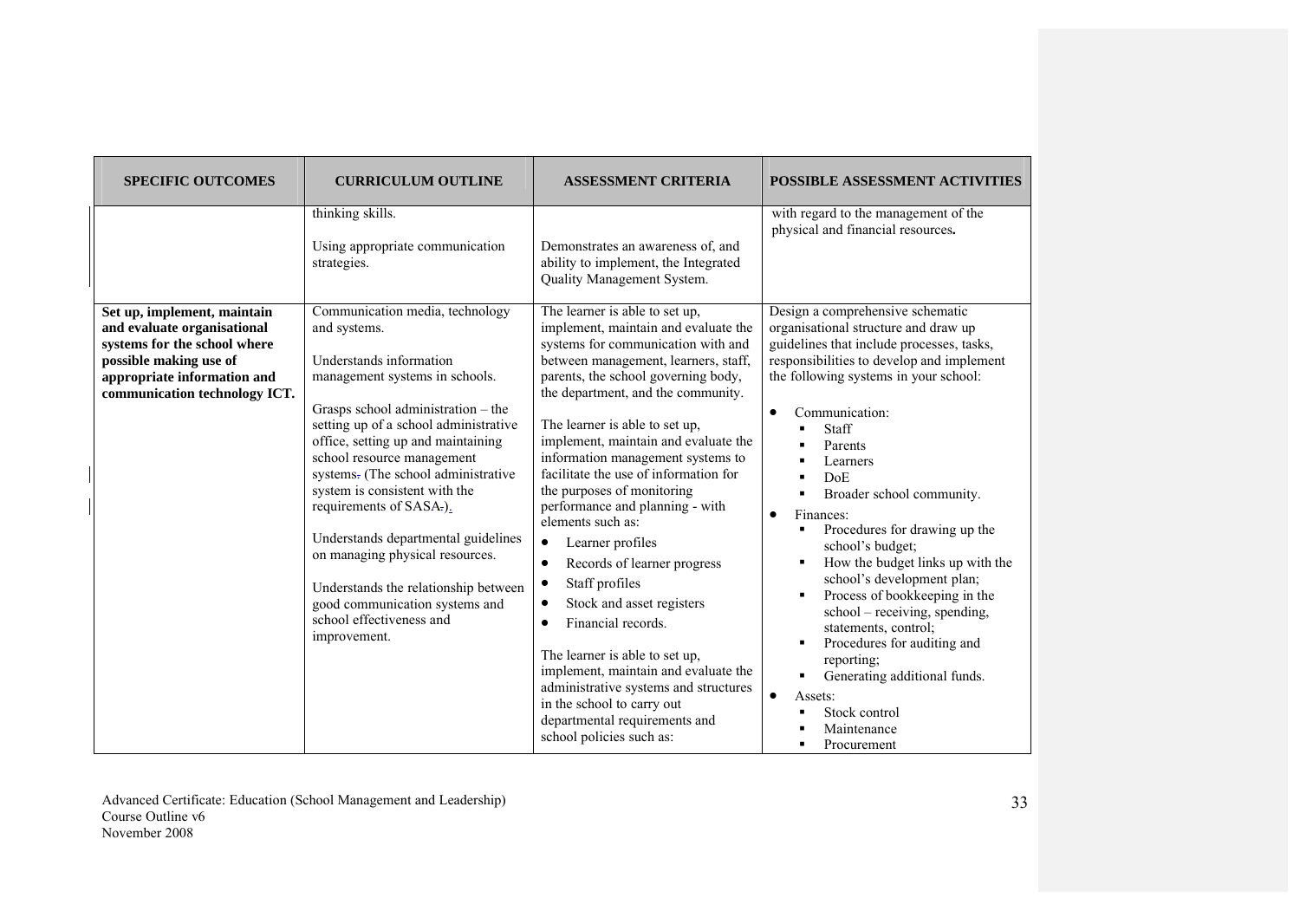| <b>SPECIFIC OUTCOMES</b>                                                                           | <b>CURRICULUM OUTLINE</b>                                                                                                                                                                                                                                                                                                                                                                                      | <b>ASSESSMENT CRITERIA</b>                                                                                                                                                                                                                                                                                                                                                                                                                                            | <b>POSSIBLE ASSESSMENT ACTIVITIES</b>                                                                                                                                                                                                                                                                                             |
|----------------------------------------------------------------------------------------------------|----------------------------------------------------------------------------------------------------------------------------------------------------------------------------------------------------------------------------------------------------------------------------------------------------------------------------------------------------------------------------------------------------------------|-----------------------------------------------------------------------------------------------------------------------------------------------------------------------------------------------------------------------------------------------------------------------------------------------------------------------------------------------------------------------------------------------------------------------------------------------------------------------|-----------------------------------------------------------------------------------------------------------------------------------------------------------------------------------------------------------------------------------------------------------------------------------------------------------------------------------|
|                                                                                                    |                                                                                                                                                                                                                                                                                                                                                                                                                | Admissions<br>$\bullet$<br>Collection of school fees<br>School safety and security.<br>The learner is able to set up,<br>implement, maintain and evaluate the<br>systems for managing the physical<br>resources of the school to ensure a<br>safe and healthy environment that is<br>conducive to teaching and learning<br>such as:<br>School buildings and grounds<br>$\bullet$<br>Equipment<br>٠<br>School transport<br>Textbooks and learner support<br>materials. | Allocation.<br>$\blacksquare$<br>Curriculum management systems:<br>Resource allocation and<br>management<br>Curriculum meeting schedules<br>٠<br>Curriculum management<br>$\blacksquare$<br>timetables.<br>Identify appropriate ways to utilise IT<br>٠<br>and other resources to support the<br>management of the above systems. |
| <b>Manage the financial</b><br>resources of the school in a<br>transparent and accountable<br>way. | Theory, policy and guidelines on<br>school financial management - make<br>visible the institutional context as<br>well as the broader structure in which<br>the school operates.<br>Integrating the school budget with<br>the school development plan,<br>relevant sections of SASA and theory<br>of budgeting.<br>School financial budgeting within<br>policy parameters.<br>Prescriptions and guidelines for | Develop a financial policy for the<br>school that is aligned with the legal<br>framework for financial school<br>management (including the Norms<br>and Standards for School Funding)<br>and ensure that these policies are<br>adhered to.<br>Ability to coordinate the preparation<br>and approval of a budget that<br>supports the implementation of<br>school goals, policies and plans.<br>Ability to set up a system of<br>accountability for the management of  | Develop or review and refine a financial<br>policy for your school.                                                                                                                                                                                                                                                               |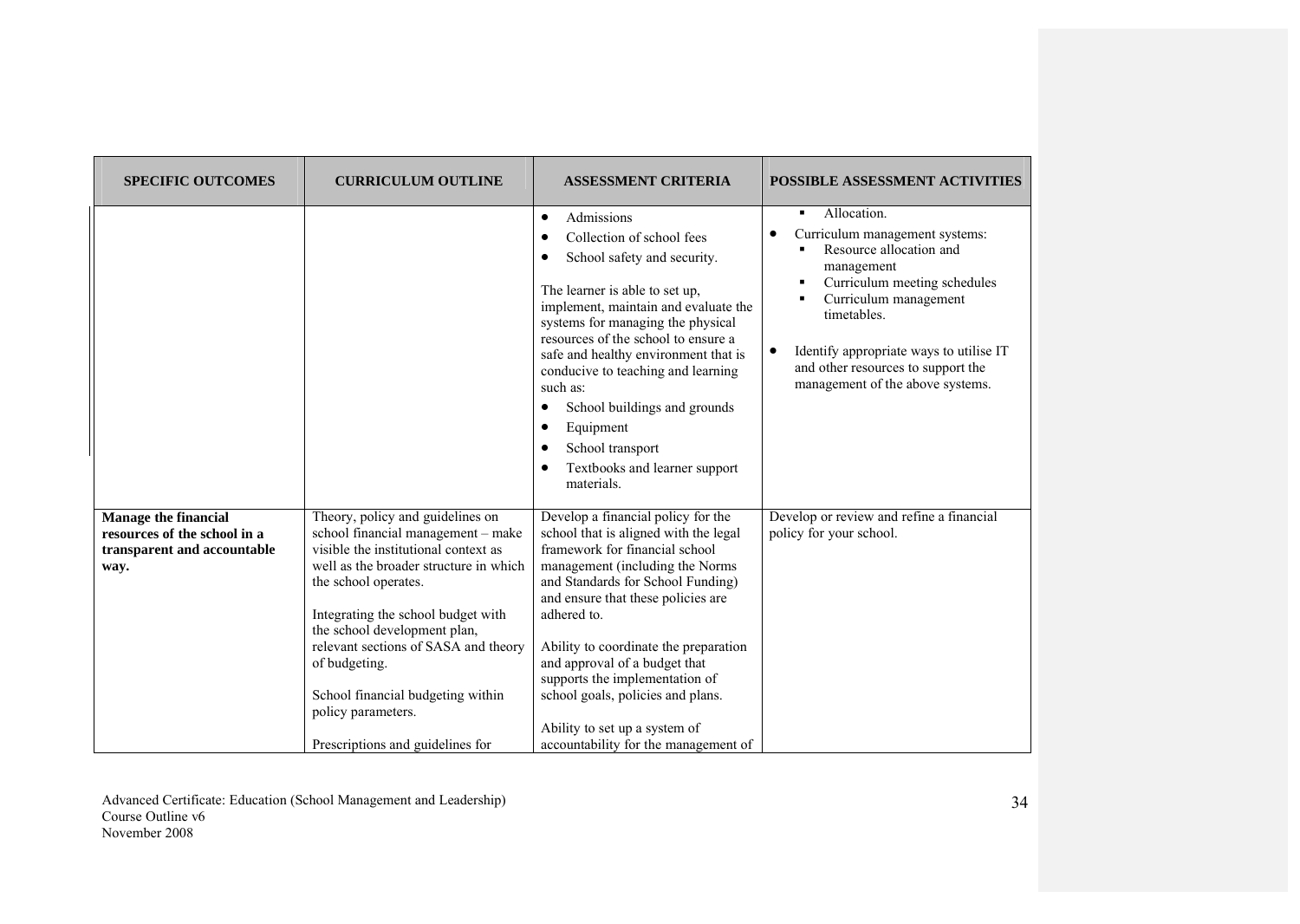| <b>SPECIFIC OUTCOMES</b>                                                                                                                                                | <b>CURRICULUM OUTLINE</b>                                                                                                                                                                                                                                                                                                                                                                      | <b>ASSESSMENT CRITERIA</b>                                                                                                                                                                                                                                                                                                                                                                                                                                                                                                  | POSSIBLE ASSESSMENT ACTIVITIES |
|-------------------------------------------------------------------------------------------------------------------------------------------------------------------------|------------------------------------------------------------------------------------------------------------------------------------------------------------------------------------------------------------------------------------------------------------------------------------------------------------------------------------------------------------------------------------------------|-----------------------------------------------------------------------------------------------------------------------------------------------------------------------------------------------------------------------------------------------------------------------------------------------------------------------------------------------------------------------------------------------------------------------------------------------------------------------------------------------------------------------------|--------------------------------|
|                                                                                                                                                                         | financial monitoring and controlling.<br>Procurement procedures.<br>Basic accounting theory and skill.<br>Financial controlling measures.<br>Relevant sections of the Public<br>Financial Management Act.<br>The interpretation of financial<br>records.<br>Fundraising strategies and<br>mechanisms i.e. entrepreneurship.<br>Preparing a business plan for schools.<br>Marketing of schools. | the financial system in terms of the<br>Public Financial Management Act<br>and Generally Accepted Accounting<br>Principles, including:<br>Monitoring and controlling<br>$\bullet$<br>spending in terms of the budget<br>Ensuring that resources are used<br>$\bullet$<br>in an efficient manner<br>Developing a sound procurement<br>$\bullet$<br>policy.<br>Ensure that a financial statement is<br>drawn up at the end of the school<br>year.<br>Develop opportunities for generating<br>additional funds for the school. |                                |
| Understand and be able to<br>apply relevant content<br>knowledge and skills in the<br>management of organisational<br>systems, and physical and<br>financial resources. | Departmental and other useable<br>guidelines and information.<br>Relevant information about the<br>norms and standards of funding for<br>schools in the SA education system.<br>Relevant information about basic<br>financial management.<br>Relevant information about the<br>principles of information<br>management.                                                                        | Understand, (supervise, interpret,<br>analyse) and <i>manage</i> in a reflective<br>way financial accounting principles<br>and skills such as:<br>Identifying various source<br>$\bullet$<br>documents used in financial<br>accounting<br>Entering basic transactions from<br>$\bullet$<br>source documents into relevant<br>journals<br>Doing reconciliations<br>Drafting receipts and payment                                                                                                                             |                                |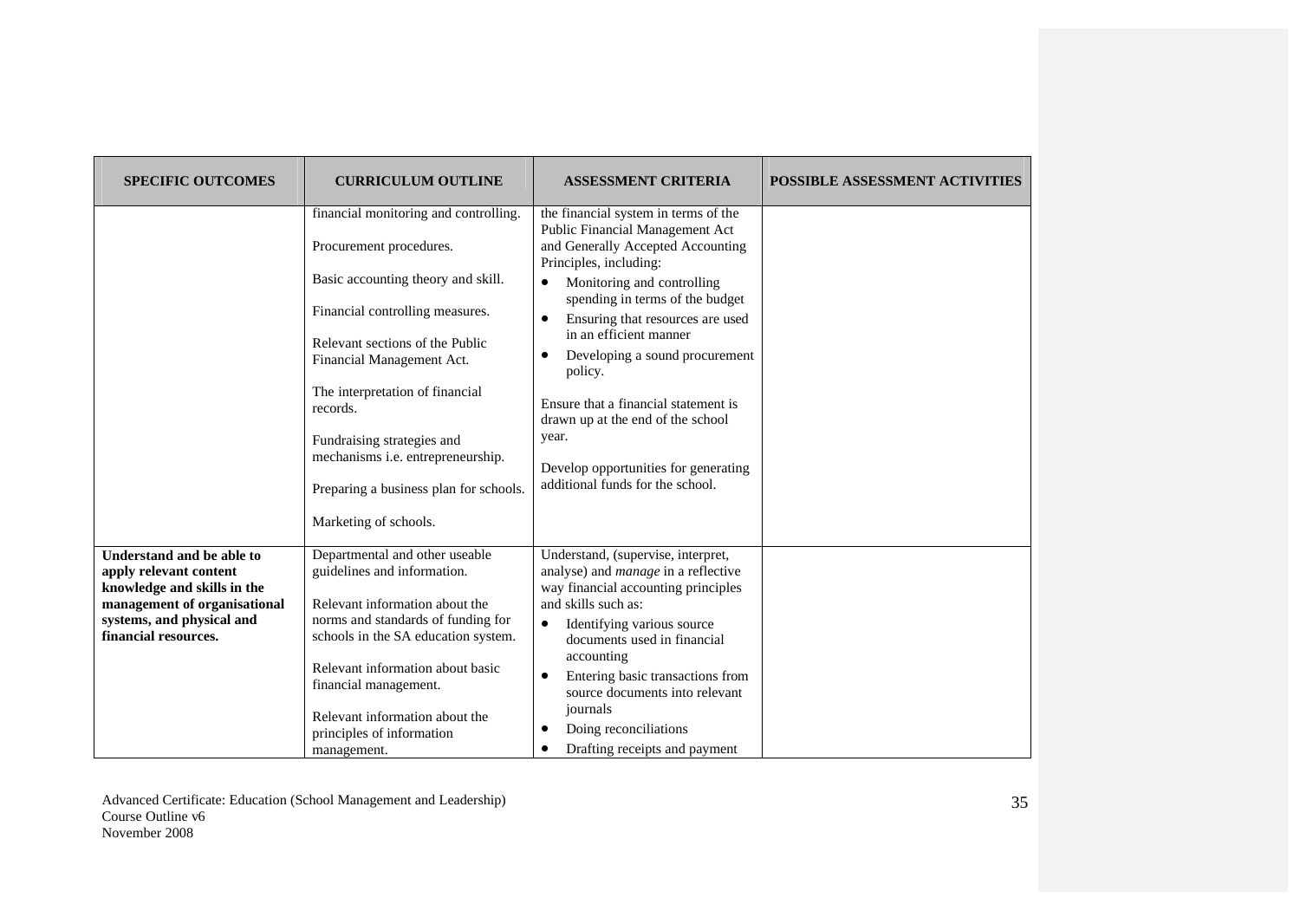| <b>SPECIFIC OUTCOMES</b>                                                     | <b>CURRICULUM OUTLINE</b>                                                                                                                                                                     | <b>ASSESSMENT CRITERIA</b>                                                                                                                                                                                                                                                                                                                                                                                                                                                                                                                                                                                                                                                                                                                             | POSSIBLE ASSESSMENT ACTIVITIES                                                                                                                                                                             |
|------------------------------------------------------------------------------|-----------------------------------------------------------------------------------------------------------------------------------------------------------------------------------------------|--------------------------------------------------------------------------------------------------------------------------------------------------------------------------------------------------------------------------------------------------------------------------------------------------------------------------------------------------------------------------------------------------------------------------------------------------------------------------------------------------------------------------------------------------------------------------------------------------------------------------------------------------------------------------------------------------------------------------------------------------------|------------------------------------------------------------------------------------------------------------------------------------------------------------------------------------------------------------|
|                                                                              | Departmental guidelines for<br>management of financial and<br>physical resources.<br>Understand policy related to Section<br>20 and 21 schools and their different<br>financial requirements. | statements<br>Reading income statements and<br>balance sheets<br>Comparing and interpreting<br>differences between actual<br>income and expenditure with<br>budgets (control)<br>Writing of financial reports.<br>$\bullet$<br>Understand, and apply in a reflective<br>way, norms and standards for school<br>funding.<br>Understand, and apply in a reflective<br>way, basic financial management.<br>Understand and apply in reflective<br>way, principles of financial<br>information management.<br>Understand, and apply in a reflective<br>way, departmental requirements for<br>management of financial and<br>physical resources including asset<br>management, management of school<br>facilities and grounds, collection of<br>school fees. |                                                                                                                                                                                                            |
| Create, manage and sustain a<br>safe, caring and disciplined<br>environment. | Understanding the principles and<br>practices of the health promoting<br>school underpinned by Section 22 of<br>the South African Constitution.                                               | Ensure safety, security and welfare<br>of learners and educators in the<br>school based on sound policies.<br>Ensure that systems are in place to                                                                                                                                                                                                                                                                                                                                                                                                                                                                                                                                                                                                      | Explore the concept: What is a safe school?<br>Describe a vision of a learning<br>$\bullet$<br>environment in which all learners feel<br>secure, safe and accepted.<br>In your school's operational plans, |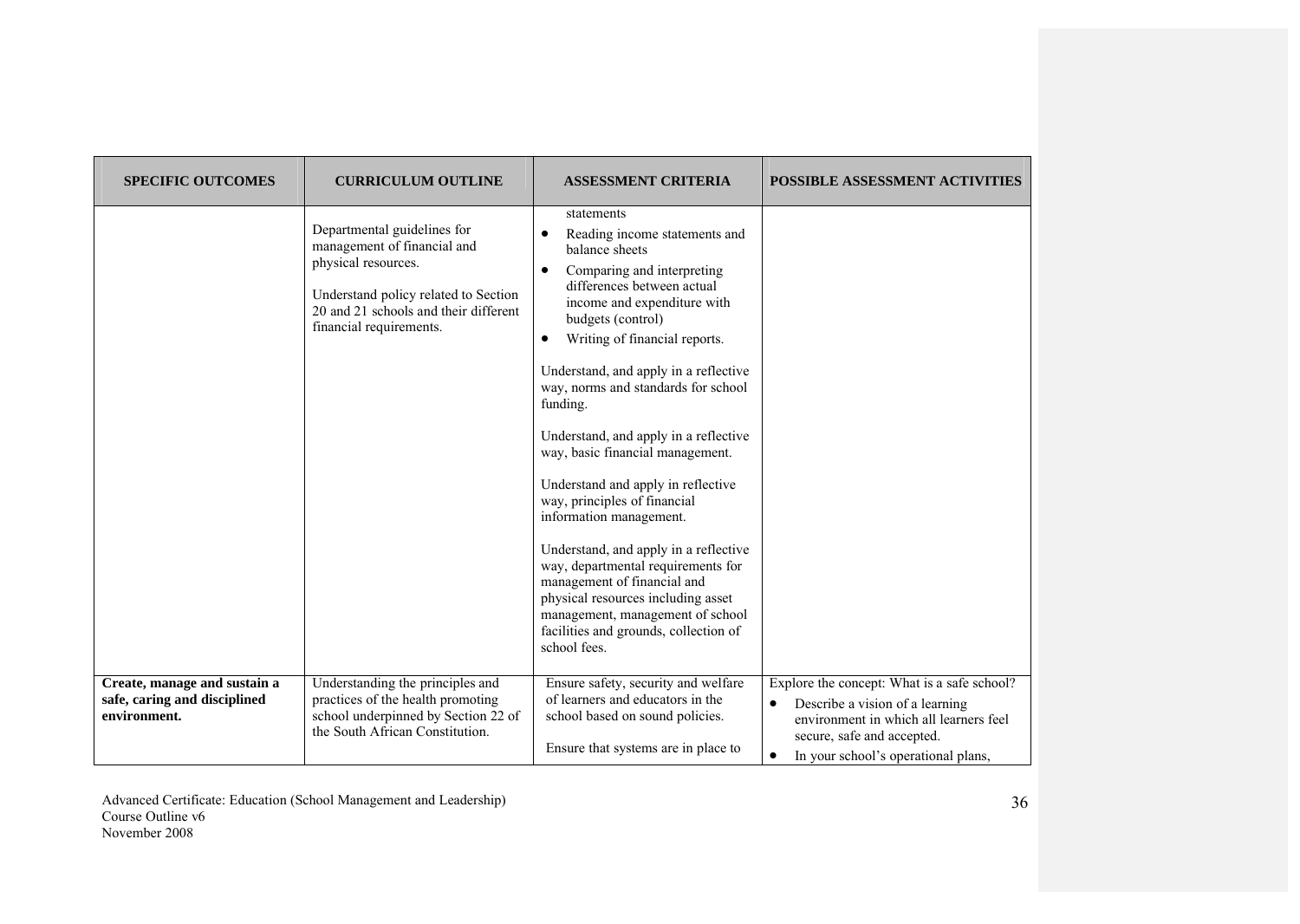| <b>SPECIFIC OUTCOMES</b> | <b>CURRICULUM OUTLINE</b>                                                                                                                                                                                                 | <b>ASSESSMENT CRITERIA</b>                                                                                                                                                                                                                                                                                                                                                                                                                           | <b>POSSIBLE ASSESSMENT ACTIVITIES</b>                                                                                                                                                                                                               |
|--------------------------|---------------------------------------------------------------------------------------------------------------------------------------------------------------------------------------------------------------------------|------------------------------------------------------------------------------------------------------------------------------------------------------------------------------------------------------------------------------------------------------------------------------------------------------------------------------------------------------------------------------------------------------------------------------------------------------|-----------------------------------------------------------------------------------------------------------------------------------------------------------------------------------------------------------------------------------------------------|
|                          | Understanding the principles and<br>practices of safe schools.<br>Ascertain the needs of your school in<br>relation to this specific outcome.<br>Use of data and research findings to<br>plan improved safety conditions. | identify and address the pastoral<br>needs of the individual learner and<br>groups of learners. This should<br>include provision for learners<br>affected by particular challenges<br>such as HIV and Aids, safety, social<br>problems, health, and learning<br>disabilities.<br>Understand, and apply in a reflective<br>way, school safety policy.<br>Understand, and apply in a reflective<br>way, pastoral care in the running of<br>the school. | include the aspects that specifically<br>focus and contribute towards the<br>vision that you described.<br>Undertake a gap analysis of what is<br>missing from your operational plan to<br>achieve the vision, based on research in<br>your school. |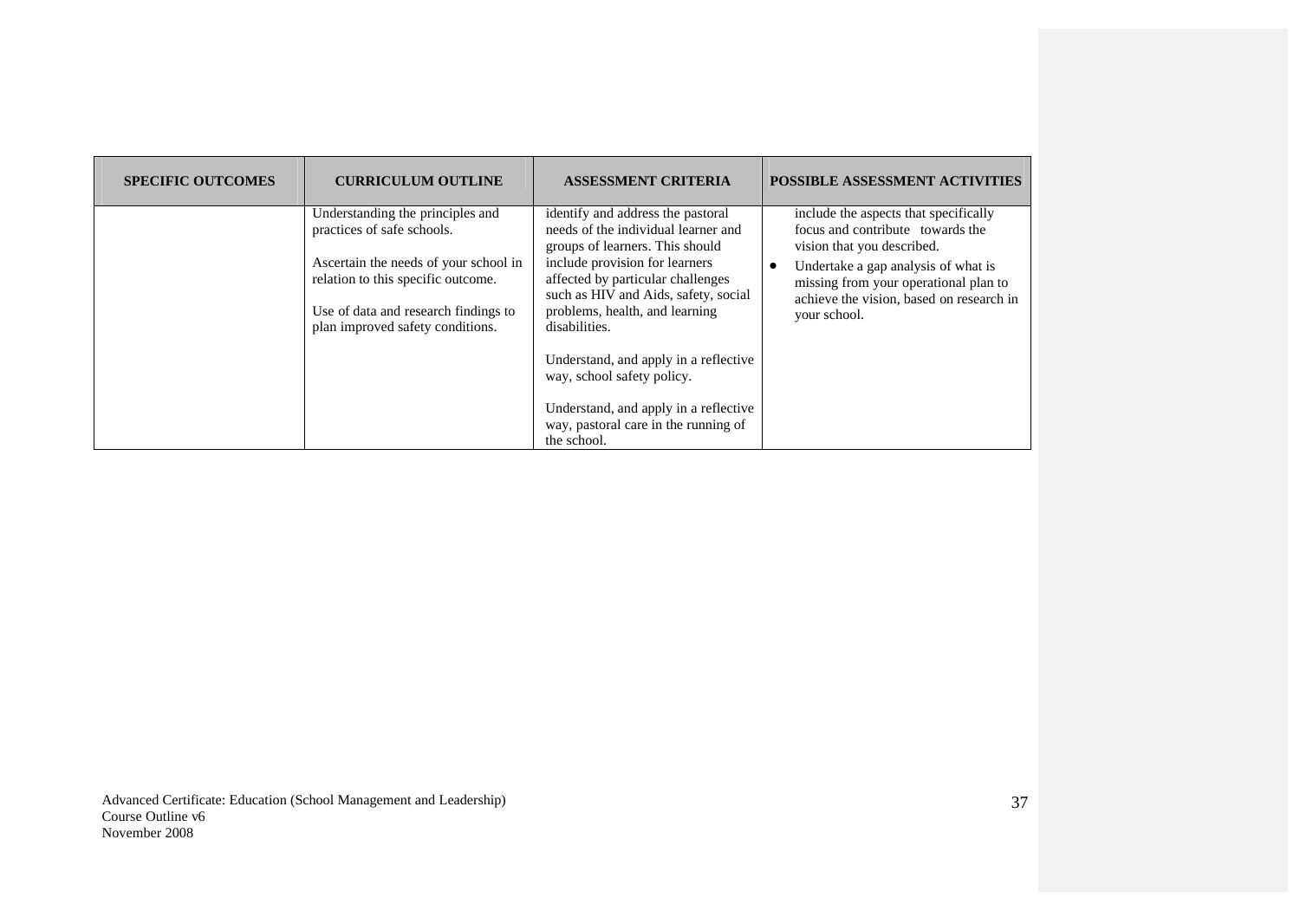# **15.2.8 Manage teaching and learning**

**Core module: 20 credits NQF level 6 (115438) (with elements of 115753 and 7977 relating to conducting and moderating assessment)**

| <b>SPECIFIC OUTCOMES</b>                                                                                                     | <b>CURRICULUM OUTLINE</b>                                                                                                                                                                                                                                                                                                                                                                                                                                                                                                                                                                                                                                                                                                              | <b>ASSESSMENT CRITERIA</b>                                                                                                                                                                                                                                                                                                                                                                                                                              | <b>POSSIBLE ASSESSMENT ACTIVITIES</b>                                                                                                                                                                                                                                                                                                                                                                                                                                                                                                                                                                                                                                                                                                                                                                                                                                                                                                                                       |
|------------------------------------------------------------------------------------------------------------------------------|----------------------------------------------------------------------------------------------------------------------------------------------------------------------------------------------------------------------------------------------------------------------------------------------------------------------------------------------------------------------------------------------------------------------------------------------------------------------------------------------------------------------------------------------------------------------------------------------------------------------------------------------------------------------------------------------------------------------------------------|---------------------------------------------------------------------------------------------------------------------------------------------------------------------------------------------------------------------------------------------------------------------------------------------------------------------------------------------------------------------------------------------------------------------------------------------------------|-----------------------------------------------------------------------------------------------------------------------------------------------------------------------------------------------------------------------------------------------------------------------------------------------------------------------------------------------------------------------------------------------------------------------------------------------------------------------------------------------------------------------------------------------------------------------------------------------------------------------------------------------------------------------------------------------------------------------------------------------------------------------------------------------------------------------------------------------------------------------------------------------------------------------------------------------------------------------------|
| Demonstrate the personal<br>and professional qualities<br>necessary for effective<br>management of teaching<br>and learning. | Personal and professional orientation<br>to teaching and learning.<br>In order to understand how to<br>influence the curriculum and its<br>management one needs to have a<br>sound theoretical and applied<br>understanding of curriculum<br>management.<br>Theories of learning:<br>How children learn: behaviourist,<br>phenomenological, cognitive and<br>humanistic views on learning.<br>Interrogate and debate the concept of<br>"quality" in teaching and learning.<br>Explore the personal and professional<br>qualities that are necessary for<br>effective management of teaching and<br>learning.<br>Understand the culture of your school<br>as it relates to curriculum delivery.<br>Understanding of the issues faced by | Demonstrate a passionate interest in<br>teaching and learning and an ability to<br>encourage this in both staff and learners.<br>The ability to model good teaching and<br>learning and lead by example, e.g.<br>understanding curriculum requirements.<br>High expectations for achievement and<br>the ability to set stretching targets for the<br>whole school community.<br>A commitment to enabling all learners<br>to reach their full potential. | Observe the teaching and learning activities<br>at your school, and:<br>Consult with the staff members<br>$\bullet$<br>responsible for the phases/grades and let<br>them explain how the teaching and<br>learning programme is organised within<br>each phase.<br>Observe and reflect on the teaching and<br>$\bullet$<br>learning of at least one classroom lesson<br>in each phase of your school.<br>From your observations, identify the<br>$\bullet$<br>predominant teaching and learning<br>methodologies applied in your school.<br>Reflect on the culture of teaching and<br>learning by:<br>Describing your understanding of what<br>$\bullet$<br>constitutes a culture of learning<br>Discussing the theoretical framework in<br>$\bullet$<br>which your understanding is located<br>Describing conditions that enable<br>$\bullet$<br>optimal teaching and learning<br>Identifying the barriers to optimal<br>$\bullet$<br>teaching and learning at your school. |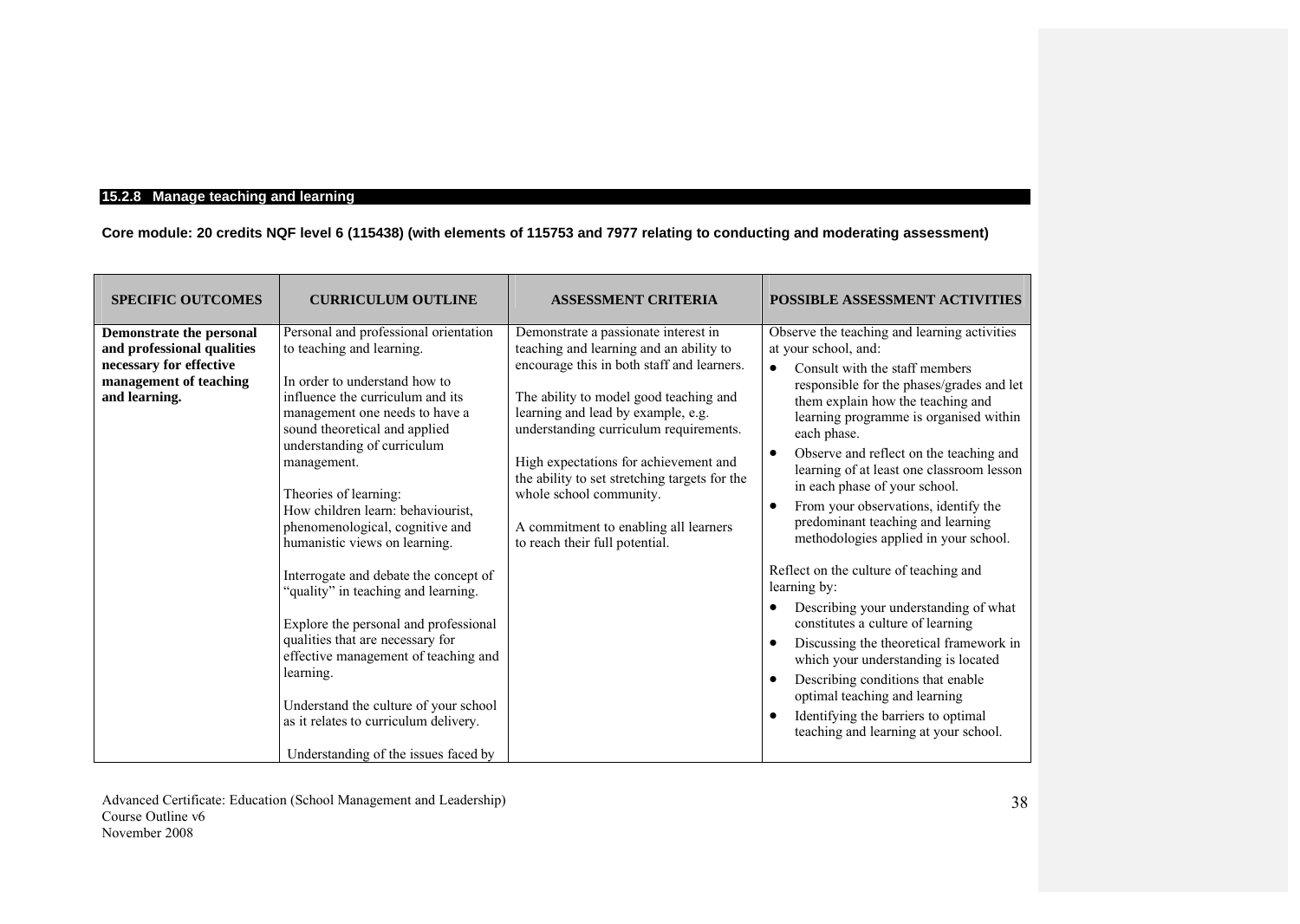| <b>SPECIFIC OUTCOMES</b>                                                                                                                                                                       | <b>CURRICULUM OUTLINE</b>                                                                                                                                                                                                                                                                                                                                                                                                                                                                                                                                                                                                                                     | <b>ASSESSMENT CRITERIA</b>                                                                                                                                                                                                                                                                                                                                                                                                                                                                                                                                     | POSSIBLE ASSESSMENT ACTIVITIES                                                                                                                                                                                                                                                                                                                                                                                                                                                                                                                                                                                          |
|------------------------------------------------------------------------------------------------------------------------------------------------------------------------------------------------|---------------------------------------------------------------------------------------------------------------------------------------------------------------------------------------------------------------------------------------------------------------------------------------------------------------------------------------------------------------------------------------------------------------------------------------------------------------------------------------------------------------------------------------------------------------------------------------------------------------------------------------------------------------|----------------------------------------------------------------------------------------------------------------------------------------------------------------------------------------------------------------------------------------------------------------------------------------------------------------------------------------------------------------------------------------------------------------------------------------------------------------------------------------------------------------------------------------------------------------|-------------------------------------------------------------------------------------------------------------------------------------------------------------------------------------------------------------------------------------------------------------------------------------------------------------------------------------------------------------------------------------------------------------------------------------------------------------------------------------------------------------------------------------------------------------------------------------------------------------------------|
| Manage the planning and<br>implementation and<br>monitoring/evaluation of<br>teaching to ensure quality<br>learning for all in the<br>context of national,<br>provincial and school<br>policy. | teachers in the classroom across all<br>communities in South Africa.<br>Understanding of the role of the<br>principal within the management and<br>leadership of teaching and learning.<br>Leading learning through the<br>curriculum.<br>The concept 'curriculum' for this<br>programme is underpinned by the<br>understanding that curriculum<br>implementation is the core business<br>of the school and is not fixed. It<br>needs to be revised and adapted to<br>suit changing needs.<br>Define what curriculum is and the<br>implications of the defined<br>understanding.<br>Develop a vision of teaching and<br>learning in the school based on sound | Manage a process for planning teaching<br>and learning that promotes responsive,<br>effective and creative approaches and is<br>in line with national policy.<br>Ability to deploy staff for effective<br>teaching based on sound pedagogical and<br>human resource principles.<br>Manage and participate in the<br>development of a school timetable that<br>ensures effective use of time and supports<br>the goals of the curriculum.<br>Manage learner assessment ethically and<br>fairly and in a manner that links<br>curriculum and assessment policies | Develop strategies to overcome any barriers<br>to learning identified. Critically analyse your<br>school's curriculum planning against your<br>understanding of the culture of learning and<br>identify barriers, gaps and areas for<br>improvement of the teaching and learning at<br>your school. You could focus on:<br>Timetable<br>$\bullet$<br>Data collection/research reports<br>$\bullet$<br>Staff deployment schedule linked to<br>$\bullet$<br>timetable<br>Learner record pro-forma<br>$\bullet$<br>School curriculum management<br>$\bullet$<br>document<br>Personal learner support material<br>$\bullet$ |
|                                                                                                                                                                                                | pedagogical principles.<br>Develop HR principles and policies<br>based on sound human resource<br>principles<br>Undertake a review of learner<br>assessment types and procedures.<br>Understand what records of learner                                                                                                                                                                                                                                                                                                                                                                                                                                       | effectively.<br>Ensure that detailed records of learners'<br>work and performance are maintained,<br>analysed and used for planning, problem<br>solving and development.<br>Develop and manage strategies to ensure                                                                                                                                                                                                                                                                                                                                            | retrieval system<br>Lesson observation records<br>$\bullet$<br>Other teaching aids or documentation.<br>$\bullet$                                                                                                                                                                                                                                                                                                                                                                                                                                                                                                       |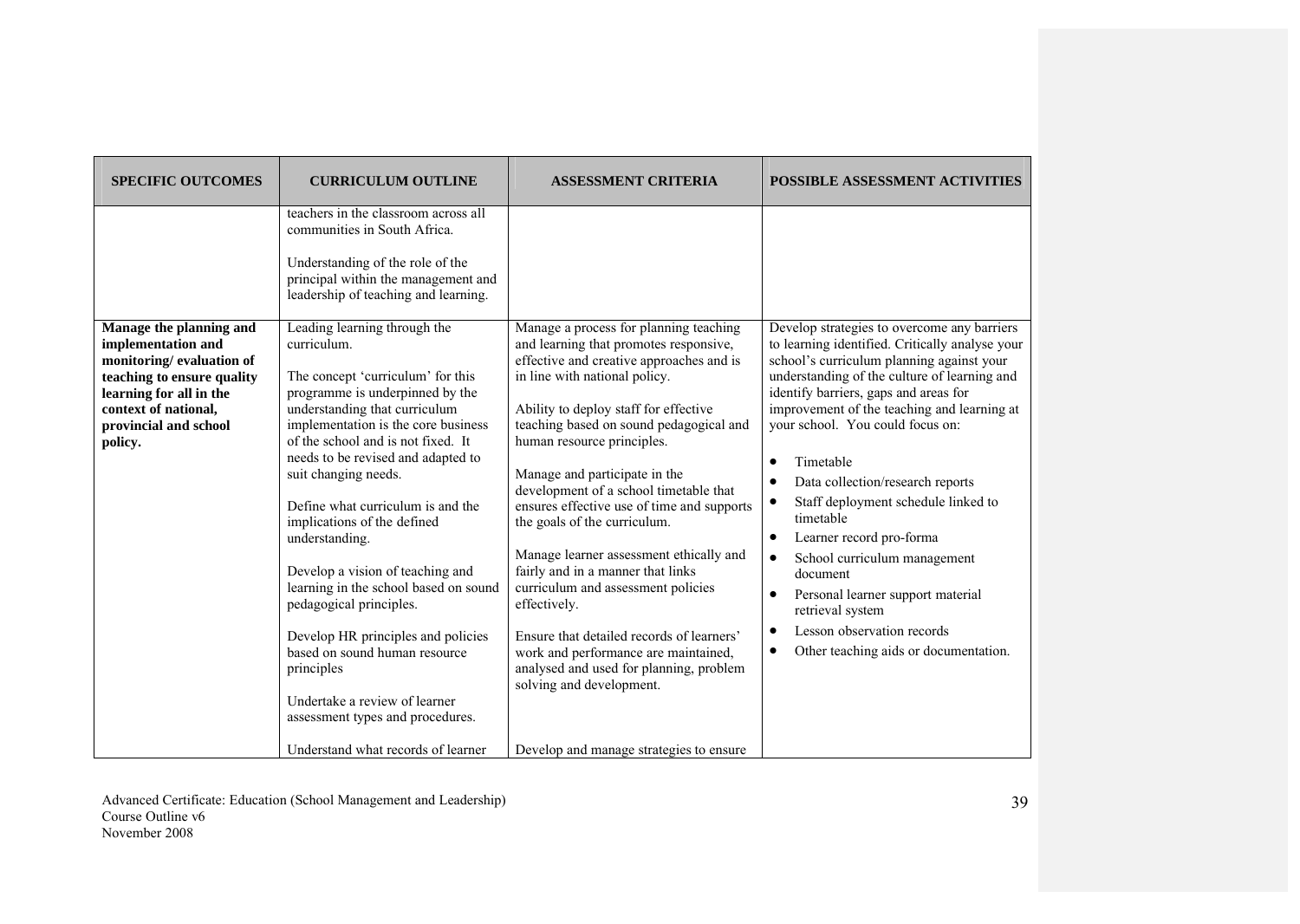| <b>SPECIFIC OUTCOMES</b> | <b>CURRICULUM OUTLINE</b>                                                                                                             | <b>ASSESSMENT CRITERIA</b>                                                                                                                                                                                                                      | POSSIBLE ASSESSMENT ACTIVITIES |
|--------------------------|---------------------------------------------------------------------------------------------------------------------------------------|-------------------------------------------------------------------------------------------------------------------------------------------------------------------------------------------------------------------------------------------------|--------------------------------|
|                          | work need to be kept and how to use<br>them.<br>Plan, conduct and moderate<br>assessment appropriately.                               | that all learners (whatever their<br>background or barriers/special needs) are<br>supported to achieve their full potential.<br>This should include strategies to<br>challenge high achievers as well as<br>strategies to help under-achievers. |                                |
|                          | Discuss reasons why the curriculum<br>needs to be managed, who should<br>manage it and the key elements<br>related to its management. | Manage co- and extra-curricular<br>activities in ways that involve and<br>motivate staff and ensure that learners<br>receive a rounded educational experience.                                                                                  |                                |
|                          | How do we decide what goes into the<br>curriculum?<br>Data collection and management.                                                 | Prioritize, implement and monitor the<br>deployment of physical and financial<br>resources for the delivery of teaching and                                                                                                                     |                                |
|                          | Employ the following strategies for<br>data collection:<br>Benchmarking<br>٠<br>Candidate records                                     | learning based on agreed principles. This<br>should include:<br>An effective system for issuing and<br>$\bullet$<br>retrieval of school books and other<br>learner support materials                                                            |                                |
|                          | Other sources.<br>٠<br>Analyse and interpret data, e.g.<br>analyse teaching and learning<br>material that you use in your school.     | Planning for the use of a variety of<br>technologies for the support of<br>teaching and learning<br>Support continuous improvement in<br>$\bullet$<br>teaching and learning by, for                                                             |                                |
|                          | Focus on elements such as:<br>Methodologies<br>٠<br>Competencies of educators<br>School context.<br>٠                                 | example:<br>Ensuring that the school<br>٠<br>development plans are first and<br>foremost directed to the<br>improvement of teaching and                                                                                                         |                                |
|                          | Understand the process of developing<br>and setting up of curriculum<br>management systems.                                           | learning<br>Ensuring that educators have                                                                                                                                                                                                        |                                |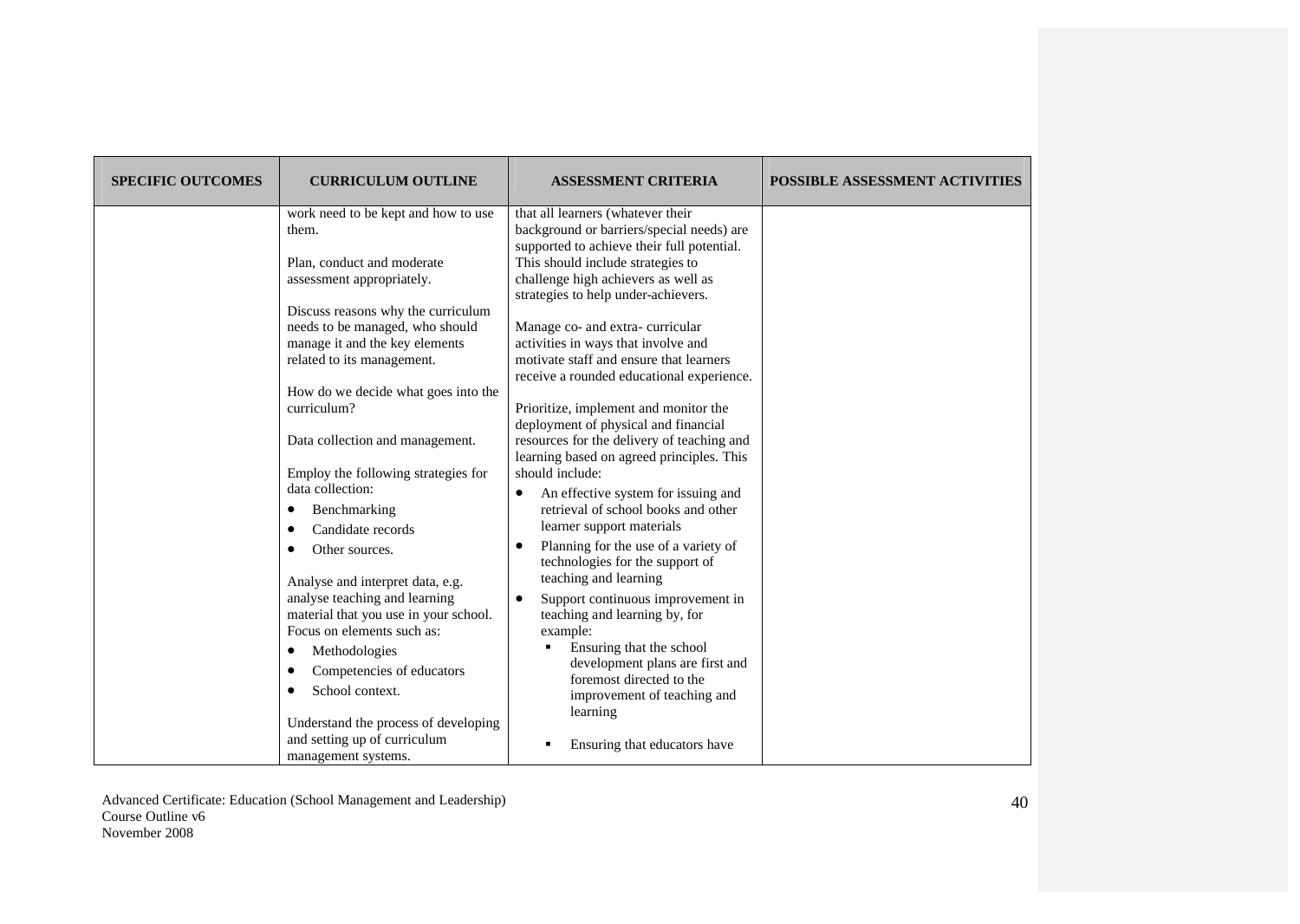| <b>SPECIFIC OUTCOMES</b>                                                                              | <b>CURRICULUM OUTLINE</b>                                                                                                                                                                                                                                                                                                                                                                                                                                                                                                                                                                                                                                        | <b>ASSESSMENT CRITERIA</b>                                                                                                                                                                                                                                                                                                                                                                                                                                                                                                                                                           | <b>POSSIBLE ASSESSMENT ACTIVITIES</b>                                                                |
|-------------------------------------------------------------------------------------------------------|------------------------------------------------------------------------------------------------------------------------------------------------------------------------------------------------------------------------------------------------------------------------------------------------------------------------------------------------------------------------------------------------------------------------------------------------------------------------------------------------------------------------------------------------------------------------------------------------------------------------------------------------------------------|--------------------------------------------------------------------------------------------------------------------------------------------------------------------------------------------------------------------------------------------------------------------------------------------------------------------------------------------------------------------------------------------------------------------------------------------------------------------------------------------------------------------------------------------------------------------------------------|------------------------------------------------------------------------------------------------------|
|                                                                                                       | Discuss reasons why the curriculum<br>needs to be managed, who should<br>manage it and the key elements<br>related to its management.<br>How do we decide what goes into the<br>curriculum?<br>Data collection and management<br>Employ the following strategies for<br>data collection:<br>Benchmarking<br>٠<br>Candidate records<br>Other sources.<br>Analyse and interpret data, e.g.<br>analyse teaching and learning<br>material that you use in your school.<br>Focus on elements such as:<br>Methodologies<br>Competencies of educators<br>School context.<br>Understand the process of developing<br>and setting up of curriculum<br>management systems. | access to learner support<br>material and other resources to<br>assist them<br>Engaging teachers in<br>professional conversations<br>focusing on teaching, learning<br>and assessment<br>Initiating specific events and<br>٠<br>processes to promote teaching<br>and learning and reward<br>achievement.<br>Monitor classroom practice by observing<br>lessons and providing advice and<br>feedback that is both constructive and<br>supportive.<br>Evaluate the implementation of<br>curriculum change and transformation<br>initiatives in the school and monitor their<br>impact. |                                                                                                      |
| Understand and be able to<br>apply relevant content<br>knowledge in the design,<br>implementation and | Schools as learning organisations<br>Moving from data to action.                                                                                                                                                                                                                                                                                                                                                                                                                                                                                                                                                                                                 | Understand, and apply in a reflective<br>way, strategies for ensuring that learners<br>reach their full potential.                                                                                                                                                                                                                                                                                                                                                                                                                                                                   | Evaluate the implementation of curriculum<br>change and transformation initiatives in the<br>school. |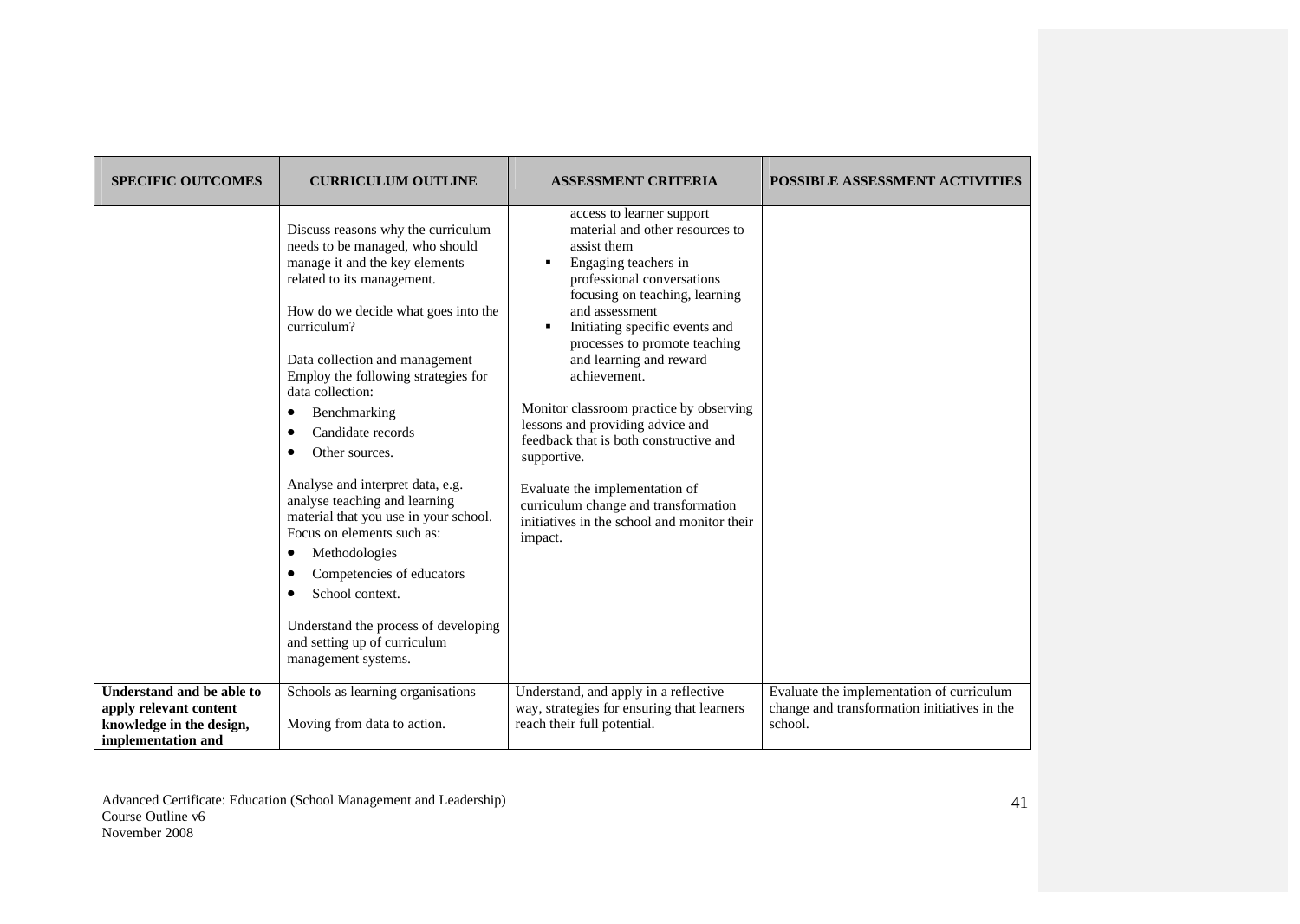| <b>SPECIFIC OUTCOMES</b>                                                                     | <b>CURRICULUM OUTLINE</b>                                                                                                                                                                                                                                                                                                                                                                                                                                                                                                                                                                                                                                                                                                                                                                                                                    | <b>ASSESSMENT CRITERIA</b>                                                                                                                                                                                                                                                                                                                                                                                                                                                                                                                                                                                             | POSSIBLE ASSESSMENT ACTIVITIES                                                                                                                                                                                                   |
|----------------------------------------------------------------------------------------------|----------------------------------------------------------------------------------------------------------------------------------------------------------------------------------------------------------------------------------------------------------------------------------------------------------------------------------------------------------------------------------------------------------------------------------------------------------------------------------------------------------------------------------------------------------------------------------------------------------------------------------------------------------------------------------------------------------------------------------------------------------------------------------------------------------------------------------------------|------------------------------------------------------------------------------------------------------------------------------------------------------------------------------------------------------------------------------------------------------------------------------------------------------------------------------------------------------------------------------------------------------------------------------------------------------------------------------------------------------------------------------------------------------------------------------------------------------------------------|----------------------------------------------------------------------------------------------------------------------------------------------------------------------------------------------------------------------------------|
| evaluation of teaching and<br>learning and the<br>organisation of the school<br>environment. | Understanding teaching and learning<br>as an interactive process within a<br>planned organisational context.<br>Curriculum is not only what is<br>prescribed in the National<br>Curriculum Statement. It is what<br>happens in your classrooms and<br>school grounds and is informed by<br>the context within which you and<br>your learners engage with teaching<br>and learning.<br>Intervening on the basis of evidence:<br>Modelling<br>$\bullet$<br>Accessing support systems<br>$\bullet$<br>Policy review<br>Organisation<br>Applying data to bring about<br>informed action.<br>Establishing a learning culture:<br>What is a learning culture?<br>$\bullet$<br>Who is responsible for creating a<br>learning culture in a school?<br>Role of the principal in helping<br>educators to develop innovative<br>teaching methodologies. | Understand, and apply in a reflective<br>way, methods of creating and sustaining<br>a learning culture within the school.<br>Understand, and apply in a reflective<br>way, adult-learning principles.<br>Understand, and apply in a reflective<br>way, principles of effective teaching for<br>learning.<br>Understand, and apply in a reflective<br>way, assessment as an integral part of<br>teaching and learning.<br>Understand, and apply in a reflective<br>way, national and provincial curriculum<br>and assessment policies and how to use<br>them to plan teaching and learning<br>activities in the school. | Select one of the identified areas of<br>improvement and develop a detailed<br>operational plan of how you will address this<br>area. The activity should be based on a<br>thorough mini research project of the chosen<br>area. |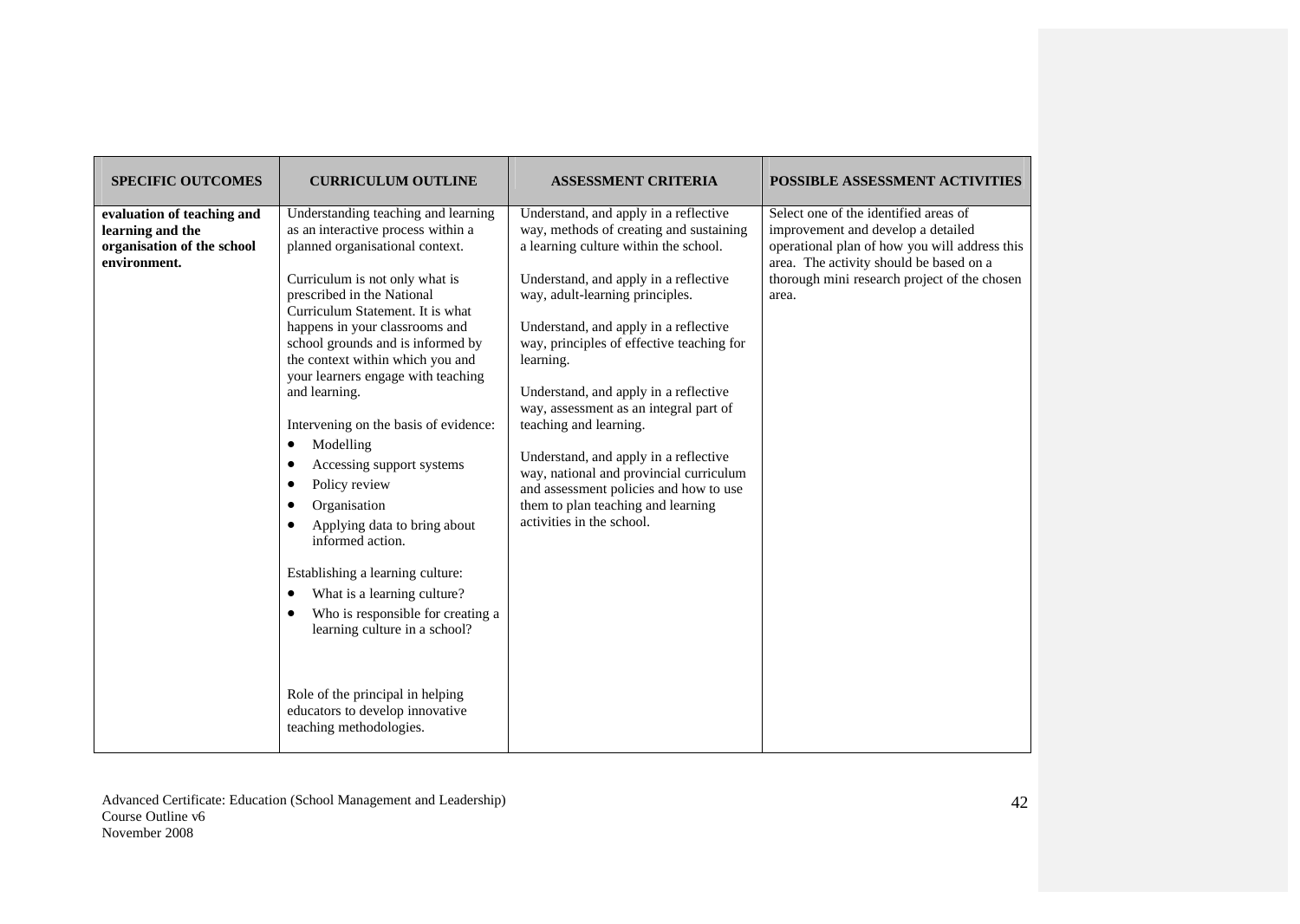| <b>SPECIFIC OUTCOMES</b>                                                                                                                                  | <b>CURRICULUM OUTLINE</b>                                                                                                                                                                                                                           | <b>ASSESSMENT CRITERIA</b>                                                                                                                                                                                                                                                                                                                                                                                                                                                                                                                                                                                                                                                                                                                                                                              | <b>POSSIBLE ASSESSMENT ACTIVITIES</b>                                                                                                                                                                                                                                                                                                                                                                                                                                        |
|-----------------------------------------------------------------------------------------------------------------------------------------------------------|-----------------------------------------------------------------------------------------------------------------------------------------------------------------------------------------------------------------------------------------------------|---------------------------------------------------------------------------------------------------------------------------------------------------------------------------------------------------------------------------------------------------------------------------------------------------------------------------------------------------------------------------------------------------------------------------------------------------------------------------------------------------------------------------------------------------------------------------------------------------------------------------------------------------------------------------------------------------------------------------------------------------------------------------------------------------------|------------------------------------------------------------------------------------------------------------------------------------------------------------------------------------------------------------------------------------------------------------------------------------------------------------------------------------------------------------------------------------------------------------------------------------------------------------------------------|
| Create, manage and sustain                                                                                                                                | Role of principal in facilitating<br>access to necessary resources.<br>Role of principal in encouraging the<br>development of a critical, innovative<br>and resourceful teaching corps and<br>body of learners.<br>Understanding the principles and | Ensure that systems are in place to                                                                                                                                                                                                                                                                                                                                                                                                                                                                                                                                                                                                                                                                                                                                                                     | Explore the concept: What is an inclusive,                                                                                                                                                                                                                                                                                                                                                                                                                                   |
| a caring and disciplined<br>environment and show<br>commitment to following<br>this through in the way in<br>which teaching and<br>learning is organised. | practices of inclusive education<br>Ascertain the needs of your school in<br>relation to this specific outcome.<br>Use of data and research findings to<br>plan improved safety conditions.                                                         | identify and address the pastoral needs of<br>the individual learner and groups of<br>learners. This should include curriculum<br>provision for learners affected by<br>particular challenges such as HIV and<br>Aids, safety, social problems, health, and<br>learning disabilities.<br>Understand, and apply in a reflective<br>way, pastoral care in the running of the<br>school.<br>Understand, and apply in a reflective<br>way, approaches to discipline and<br>behaviour management.<br>Understand and apply in reflective way<br>strategies for ensuring inclusion,<br>diversity and access including relevant<br>national policies.<br>Manage the development and<br>implementation of systems for co-<br>operative disciplining of learners that<br>will result in their growth/development. | positively disciplined school?<br>Describe a vision of a learning<br>$\bullet$<br>environment in which all learners feel<br>secure, safe and accepted.<br>In your school's curriculum plans,<br>$\bullet$<br>include the aspects that specifically<br>focus and contribute towards the<br>vision that you described.<br>Undertake a gap analysis of what is<br>$\bullet$<br>missing from your curriculum plan to<br>achieve the vision, based on research in<br>your school. |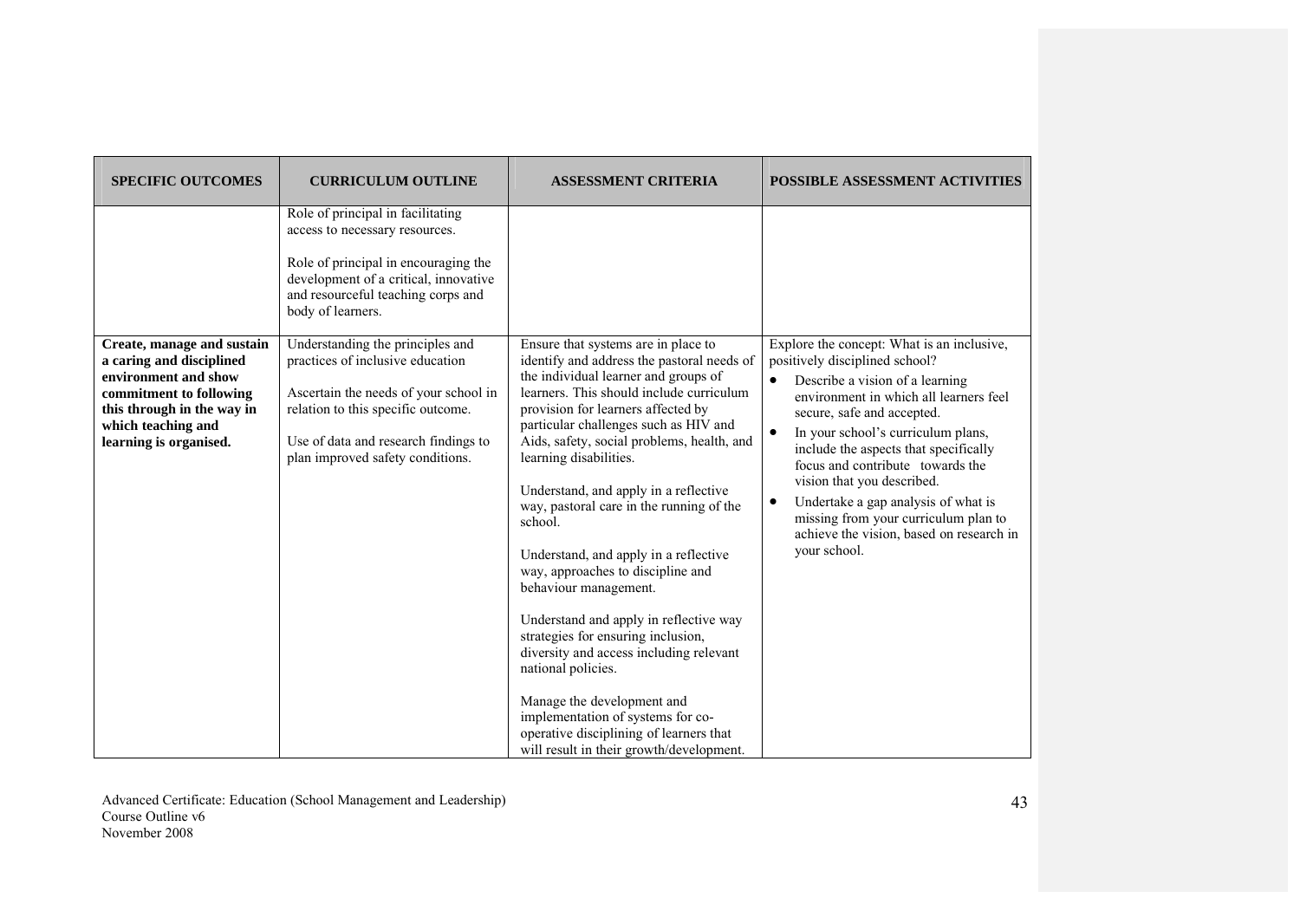## **15.2.9 Lead and manage a subject, learning area or phase**

# **Elective module: 12 credits NQF level 6 (115435)**

| <b>SPECIFIC OUTCOMES</b>                                                                                                                                                                             | <b>CURRICULUM OUTLINE</b>                                                                                                                                                                                                                                                                                                                                                                                                                                                                                                                                                                                                                                                    | <b>ASSESSMENT CRITERIA</b>                                                                                                                                                                                                                                                                                                                                                                                                                                                                                                                                                                                                                                                                                                                                                                                                                                                               | <b>POSSIBLE ASSESSMENT</b><br><b>ACTIVITIES</b>                                                                                                                                                                                                                                                                                                                                                                                                                                                                                                                                                      |
|------------------------------------------------------------------------------------------------------------------------------------------------------------------------------------------------------|------------------------------------------------------------------------------------------------------------------------------------------------------------------------------------------------------------------------------------------------------------------------------------------------------------------------------------------------------------------------------------------------------------------------------------------------------------------------------------------------------------------------------------------------------------------------------------------------------------------------------------------------------------------------------|------------------------------------------------------------------------------------------------------------------------------------------------------------------------------------------------------------------------------------------------------------------------------------------------------------------------------------------------------------------------------------------------------------------------------------------------------------------------------------------------------------------------------------------------------------------------------------------------------------------------------------------------------------------------------------------------------------------------------------------------------------------------------------------------------------------------------------------------------------------------------------------|------------------------------------------------------------------------------------------------------------------------------------------------------------------------------------------------------------------------------------------------------------------------------------------------------------------------------------------------------------------------------------------------------------------------------------------------------------------------------------------------------------------------------------------------------------------------------------------------------|
| Lead and manage the<br>planning, implementation and<br>monitoring/evaluation of<br>teaching and learning to<br>ensure quality learning for all<br>in the particular subject/<br>learning area/phase. | Curriculum management.<br>Contextualise the management of<br>grades/learning area/phase on the<br>continuum of curriculum<br>management.<br>Develop and discuss how a focused<br>vision for the subject learning<br>area/phase should be formulated:<br>Curriculum plan<br>٠<br>Classroom management<br>Learning area/grade/phase<br>meetings<br>Teaching and learning<br>innovations/programmes<br>Staff development<br>Organisational (school) structure<br>supporting the above.<br>Skills Development should focus on:<br>Change facilitation<br>Policy development<br>Policy mediation and<br>implementation<br>Implementing change and<br>٠<br>development initiatives | Develop policies, plans and targets, in<br>ways that establish shared vision and<br>direction for the subject/learning<br>area/phase in the context of the school<br>development plan.<br>Be able to interpret and apply national<br>curriculum requirements for the particular<br>subject/learning area or phase, and ensure<br>that subject/learning area/phase staff is<br>able to do this as well.<br>Ensure curriculum coverage, continuity<br>and progression in the subject/learning<br>area/phase for all learners.<br>Provide guidance on the design of<br>learning programmes and teaching,<br>learning and assessment methods to meet<br>the needs of the subject and of different<br>learners (accounting for gender, race,<br>ability and disability).<br>Together with other teachers in the<br>subject/learning area/phase, develop,<br>implement and evaluate assessment | Develop a vision for the subject/learning<br>area/phase within the context of:<br>School development plan<br>$\bullet$<br>Departmental policies<br>Contextual reality of the school.<br>Draw up a curriculum plan (schedule for<br>each grade and learning area) for the<br>cycle, taking into account:<br>Policy documents<br>Targets<br>٠<br>Progression and continuity<br>٠<br>Assessment and evaluation<br>٠<br>Availability and allocation of<br>resources<br>Context.<br>$\bullet$<br>Organise $\&$ implement initiatives and<br>interventions from learning/phase/grade<br>learning networks. |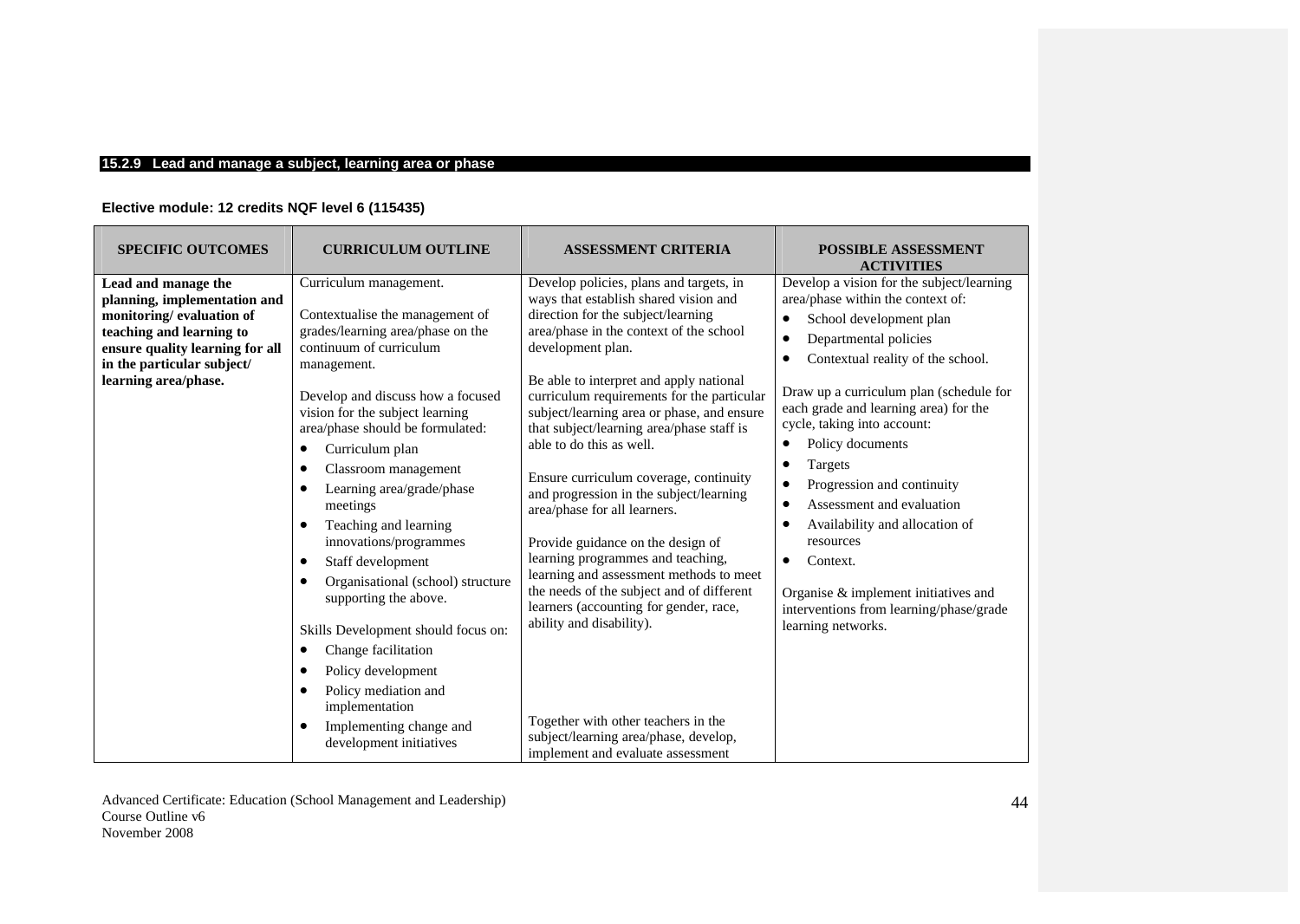| <b>SPECIFIC OUTCOMES</b> | <b>CURRICULUM OUTLINE</b>                                                         | <b>ASSESSMENT CRITERIA</b>                                                                                                                                                                                                                                                                                                                                                                                                                   | <b>POSSIBLE ASSESSMENT</b><br><b>ACTIVITIES</b> |
|--------------------------|-----------------------------------------------------------------------------------|----------------------------------------------------------------------------------------------------------------------------------------------------------------------------------------------------------------------------------------------------------------------------------------------------------------------------------------------------------------------------------------------------------------------------------------------|-------------------------------------------------|
|                          | Data collection and analysis and<br>application to improve delivery               | policies and practices appropriate to the<br>subject/learning area and phase.                                                                                                                                                                                                                                                                                                                                                                |                                                 |
|                          | Evaluate teaching in the relevant<br>learning area and implement<br>improvements. | Set expectations and targets for staff and<br>learners in relation to standards of learner<br>achievement, and evaluate progress and<br>achievement in the subject/learning<br>area/phase by all learners.<br>Evaluate the teaching of the<br>subject/learning area/phase in the school;<br>use this analysis to identify effective<br>practice and areas for improvement, and<br>take action to improve further the quality<br>of teaching. |                                                 |

# **15.2.10 Mentor school managers and manage mentoring programmes in schools**

# **Elective module: 12 credits NQF level 6 (115432)**

| <b>SPECIFIC OUTCOMES</b>                        | <b>CURRICULUM OUTLINE</b>                                                                                                                                                | <b>ASSESSMENT CRITERIA</b>                                                                                                                                                                                 | <b>POSSIBLE ASSESSMENT</b><br><b>ACTIVITIES</b>                                                                                                                                                  |
|-------------------------------------------------|--------------------------------------------------------------------------------------------------------------------------------------------------------------------------|------------------------------------------------------------------------------------------------------------------------------------------------------------------------------------------------------------|--------------------------------------------------------------------------------------------------------------------------------------------------------------------------------------------------|
| Demonstrate the skills and                      | Mentoring as a value driven part of the                                                                                                                                  | Demonstrate a basic knowledge about                                                                                                                                                                        | Reflect on your own growth as an                                                                                                                                                                 |
| personal qualities for<br>successful mentoring. | school as a learning community<br>Philosophical, moral, educational and<br>practical reasons for a well developed<br>mentoring programme:<br>Conceptualise mentoring and | the nature, purpose and models of<br>mentoring.<br>Establish and maintain a relationship<br>with the school manager/mentor that is<br>conducive to learning; i.e. a<br>relationship of trust, that is non- | educator and school manager:<br>Identify people that formally and<br>informally contributed to your<br>growth.<br>Identify qualities in these individuals<br>that made you accept their support, |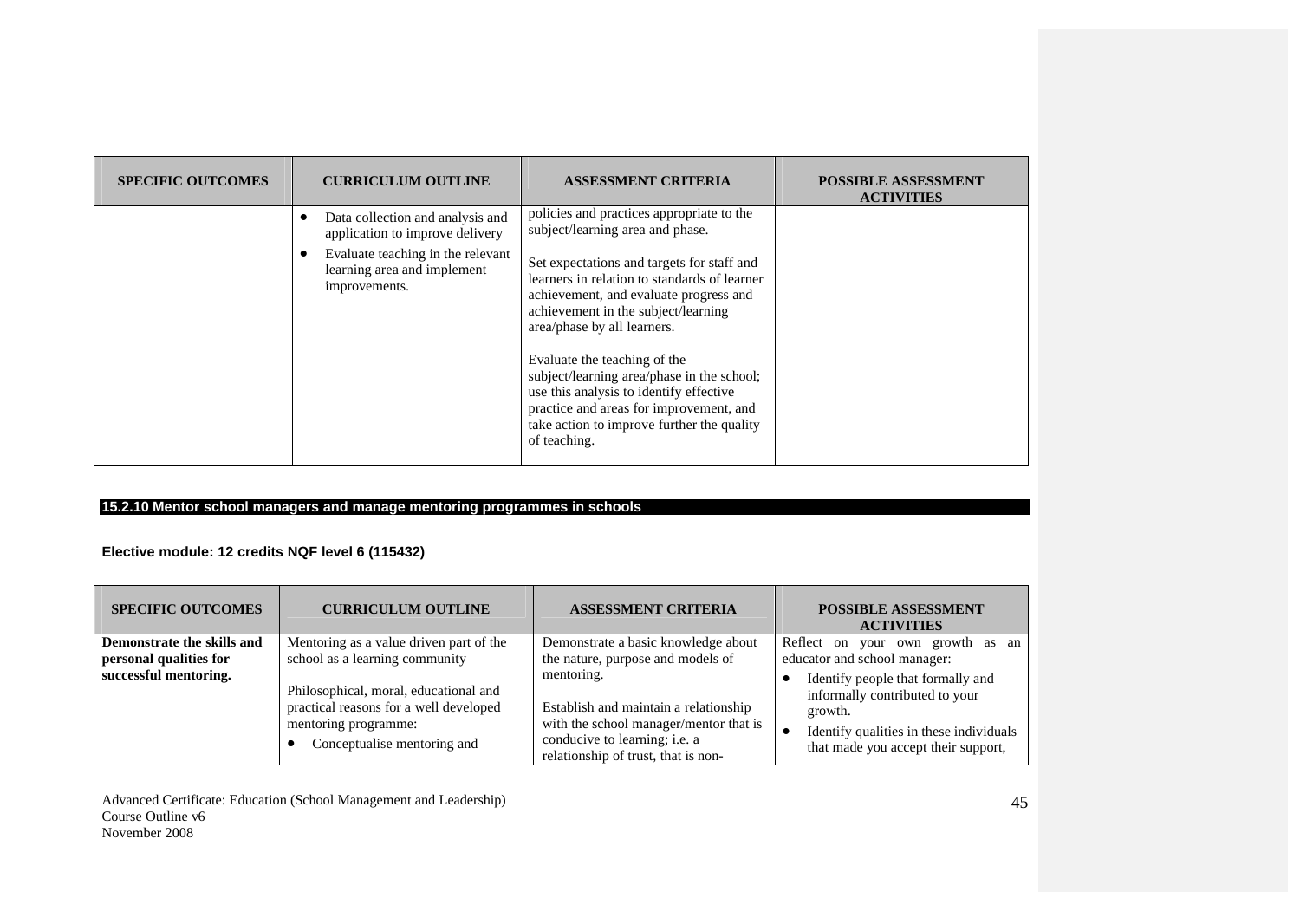| <b>SPECIFIC OUTCOMES</b> | <b>CURRICULUM OUTLINE</b>                                                                                                                                                                                                                                                                                                                                                                                                                                                                                                                                                                                                                                                                                                                                                                                                                                                                                                                    | <b>ASSESSMENT CRITERIA</b>                                                                                                                                                                                                                                                                                                                                                                                                                                                                                                                                                                                                                                                                                                                                                                                          | <b>POSSIBLE ASSESSMENT</b><br><b>ACTIVITIES</b>                                                                                                                                                                                                                                                                                                                                                                                                                                                                                                                                                                                                                                                                                                                                                                                                                                                                                                                                                                                                                                |
|--------------------------|----------------------------------------------------------------------------------------------------------------------------------------------------------------------------------------------------------------------------------------------------------------------------------------------------------------------------------------------------------------------------------------------------------------------------------------------------------------------------------------------------------------------------------------------------------------------------------------------------------------------------------------------------------------------------------------------------------------------------------------------------------------------------------------------------------------------------------------------------------------------------------------------------------------------------------------------|---------------------------------------------------------------------------------------------------------------------------------------------------------------------------------------------------------------------------------------------------------------------------------------------------------------------------------------------------------------------------------------------------------------------------------------------------------------------------------------------------------------------------------------------------------------------------------------------------------------------------------------------------------------------------------------------------------------------------------------------------------------------------------------------------------------------|--------------------------------------------------------------------------------------------------------------------------------------------------------------------------------------------------------------------------------------------------------------------------------------------------------------------------------------------------------------------------------------------------------------------------------------------------------------------------------------------------------------------------------------------------------------------------------------------------------------------------------------------------------------------------------------------------------------------------------------------------------------------------------------------------------------------------------------------------------------------------------------------------------------------------------------------------------------------------------------------------------------------------------------------------------------------------------|
|                          | coaching (rationale, nature, purpose)<br>Mentoring as part of life-long<br>$\bullet$<br>learning and human development<br>Relevant literature on mentoring<br>$\bullet$<br>Define roles of mentor and mentee.<br>$\bullet$<br>Mentoring in SA context:<br>Values entrenched in the Bill of<br>Rights<br>Building relationships for effective<br>$\bullet$<br>mentoring<br>Models in SA context.<br>$\bullet$<br>Profiles of personal and professional<br>qualities of effective mentors<br>No stereotype or standard profile;<br>mentoring based on integrity and<br>authentic educative relationships.<br>Value-directed behaviour towards<br>building the capacity of others.<br>The ability to help mentees to connect<br>personal development and professional<br>fulfilment with institutional vision and<br>quality.<br>Communication and facilitation skills<br>aimed at building trust and supportive<br>professional relationships. | judgmental and supportive, but also<br>challenging, and that instils confidence<br>and the desire to succeed.<br>Demonstrate ability to listen to and<br>empathise with the school<br>manager/management.<br>Demonstrate understanding of the<br>mentee's context (particularly if very<br>different from that of the mentor), and<br>the implications of these differences for<br>the nature of the management guidance<br>offered.<br>Analyse accurately and clearly the<br>school management issues raised by the<br>mentee.<br>In cooperation with the mentee,<br>develop appropriate activities and<br>approaches that will address the<br>management issues raised.<br>Regularly evaluate the relationship and<br>progress on activities undertaken with<br>the mentee and identify areas for<br>improvement. | live up to their expectations and trust<br>them.<br>Identify stages in your career when a<br>$\bullet$<br>mentor could have helped you.<br>Identify personal skills and qualities<br>that you would look for when<br>assigning a person to be a mentor for<br>somebody at your school.<br><b>OR</b><br>Assess the potential of your school for the<br>implementation of a mentoring<br>programme. Summarise your findings by<br><i>inter alia</i> reporting on the following:<br>A needs assessment (be as specific<br>$\bullet$<br>and detailed as possible)<br>Identification of potential mentors<br>and assessment of how they could be<br>used<br>The possible training/ capacity<br>$\bullet$<br>building needs of mentors<br>Particular challenges or difficulties<br>$\bullet$<br>that need to be addressed<br>Possible resources and support<br>structures required.<br>In consultation with your SMT and the<br>educators involved, choose two<br>colleagues that you regard as needing<br>mentoring (e.g. novice teachers or<br>teachers with specific needs). From |
|                          | Understanding of and positive<br>engagement with diversity in the SA                                                                                                                                                                                                                                                                                                                                                                                                                                                                                                                                                                                                                                                                                                                                                                                                                                                                         |                                                                                                                                                                                                                                                                                                                                                                                                                                                                                                                                                                                                                                                                                                                                                                                                                     | among your colleagues, select a suitable                                                                                                                                                                                                                                                                                                                                                                                                                                                                                                                                                                                                                                                                                                                                                                                                                                                                                                                                                                                                                                       |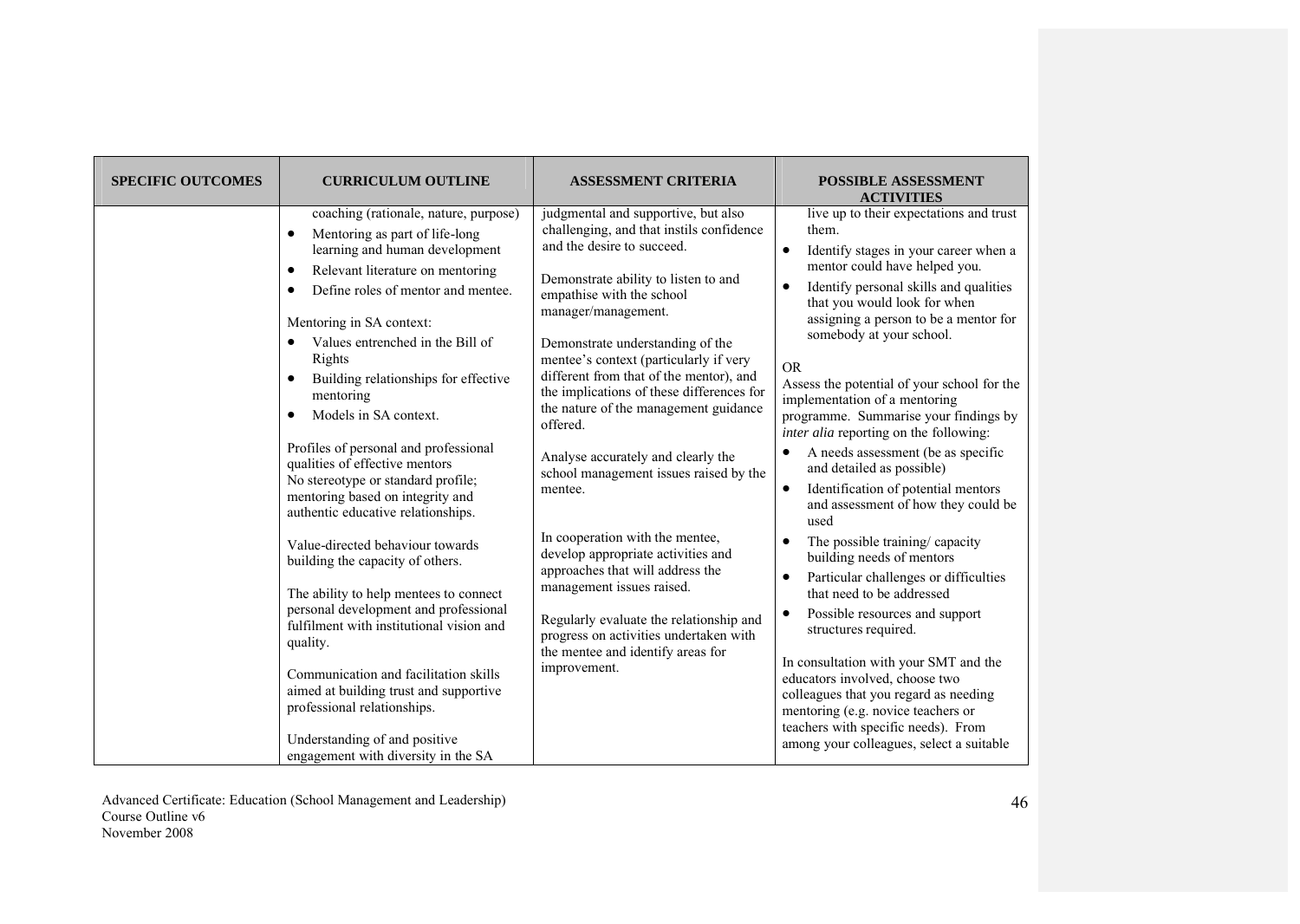| <b>SPECIFIC OUTCOMES</b> | <b>CURRICULUM OUTLINE</b>                                                                                                                        | <b>ASSESSMENT CRITERIA</b> | <b>POSSIBLE ASSESSMENT</b><br><b>ACTIVITIES</b>                                                                                                                                                    |
|--------------------------|--------------------------------------------------------------------------------------------------------------------------------------------------|----------------------------|----------------------------------------------------------------------------------------------------------------------------------------------------------------------------------------------------|
|                          | context.                                                                                                                                         |                            | mentor for each of the mentees.                                                                                                                                                                    |
|                          | Consultation and problem-solving skills.<br>Sensitivity and response to developmental<br>needs in the organisation and to the                    |                            | Document fully how you implement a<br>mentoring programme for the two<br>mentees over a period of three months.<br>Include the following:                                                          |
|                          | potential agency of every individual.<br>Openness and capacity to negotiate                                                                      |                            | A mentoring plan drawn up in<br>conjunction with all stakeholders<br>Reasons for choosing the mentees<br>$\bullet$                                                                                 |
|                          | procedures that will lead to cooperative<br>programmes of mentoring in the school as                                                             |                            | and mentors                                                                                                                                                                                        |
|                          | part of the wider culture of learning in the<br>institution.                                                                                     |                            | The training and support given to the<br>mentors                                                                                                                                                   |
|                          | Ability to identify areas where mentoring<br>is needed and develop appropriate plans                                                             |                            | A timeline used to record the<br>progress of the mentoring over the<br>three-month period                                                                                                          |
|                          | and strategies to implement mentoring<br>programmes.                                                                                             |                            | An explanation of how you<br>monitored the process throughout the<br>period                                                                                                                        |
|                          | Ability to maintain and sustain mentoring<br>relationships.<br>Methods of evaluation, e.g. reflection,<br>observation, scrutinising records, and |                            | An explanation of how you set about<br>reviewing the success or effects of<br>the mentoring, e.g. what steps you<br>took to assess the experiences of (a)<br>the mentors and (b) the mentees       |
|                          | reporting.                                                                                                                                       |                            | A comparison between the relative<br>success of the mentoring of each of<br>the two mentees                                                                                                        |
|                          |                                                                                                                                                  |                            | Involving all stakeholders, review of<br>$\bullet$<br>the successes and weaknesses of the<br>programme as well as mentoring as a<br>developmental step towards<br>professional autonomy of mentees |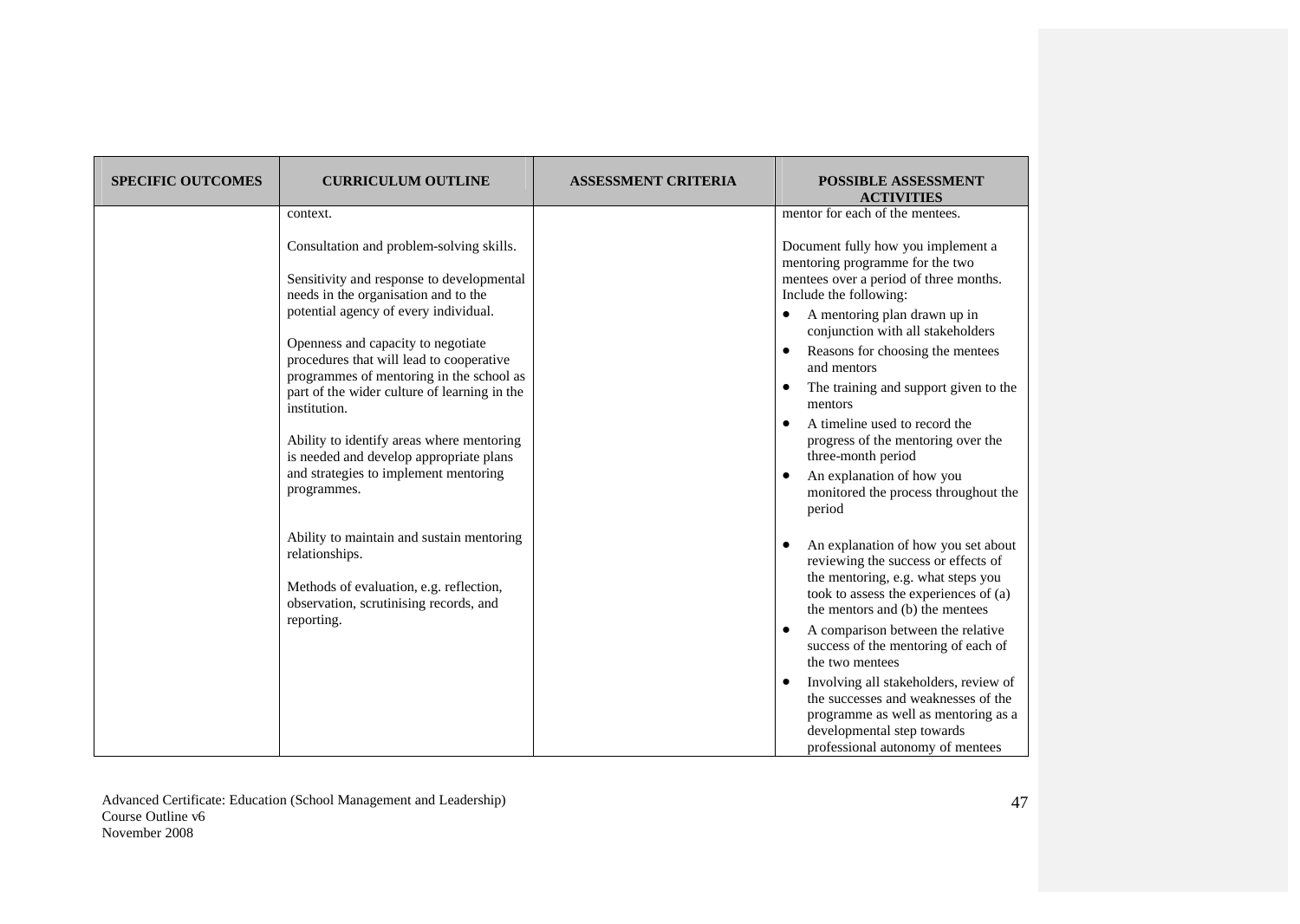| <b>SPECIFIC OUTCOMES</b>                                                                            | <b>CURRICULUM OUTLINE</b>                                                                                                                                                                                                                                                                                                                                      | <b>ASSESSMENT CRITERIA</b>                                                                                                                                                                                                                                                                                                                                                                                                       | <b>POSSIBLE ASSESSMENT</b><br><b>ACTIVITIES</b>                                                       |
|-----------------------------------------------------------------------------------------------------|----------------------------------------------------------------------------------------------------------------------------------------------------------------------------------------------------------------------------------------------------------------------------------------------------------------------------------------------------------------|----------------------------------------------------------------------------------------------------------------------------------------------------------------------------------------------------------------------------------------------------------------------------------------------------------------------------------------------------------------------------------------------------------------------------------|-------------------------------------------------------------------------------------------------------|
|                                                                                                     |                                                                                                                                                                                                                                                                                                                                                                |                                                                                                                                                                                                                                                                                                                                                                                                                                  | Provide suggestions of lessons learnt<br>$\bullet$<br>and improvements/ approaches for<br>the future. |
| Manage the establishment,<br>monitoring and evaluation<br>of a mentoring and<br>coaching programme. | Rationale for continuing professional<br>development.<br>Establish a value system conducive to<br>implementing a mentoring programme.<br>Encourage participative process of<br>designing and implementing mentoring<br>programmes.<br>Develop a culture of mentoring in the<br>school including the promotion of<br>Management Without Executive<br>Authority. | Promote an understanding of the<br>importance and potential benefits of<br>mentoring and coaching in continuing<br>professional development.<br>Facilitate the establishment of<br>appropriate organisational<br>arrangements of support for mentoring<br>and coaching and a culture of<br>collegiality.<br>Determine mentoring and coaching<br>needs and establish criteria for the<br>selection and identification of mentors. |                                                                                                       |
|                                                                                                     | Design a mentoring programme for a<br>specific target group: district, circuit,<br>school, grade and learning area.<br>Identify mentors within and outside the<br>school context.<br>Training of mentors.<br>Practical guidelines for mentoring                                                                                                                | Oversee and monitor appropriate<br>matching of mentors and mentees,<br>being sensitive among other things, to<br>cross cultural and gender<br>considerations.<br>Organise for appropriate training of<br>mentors.<br>Provide ongoing support to mentors<br>and mentees.<br>Identify and respond to challenges and<br>obstacles within the mentoring and                                                                          |                                                                                                       |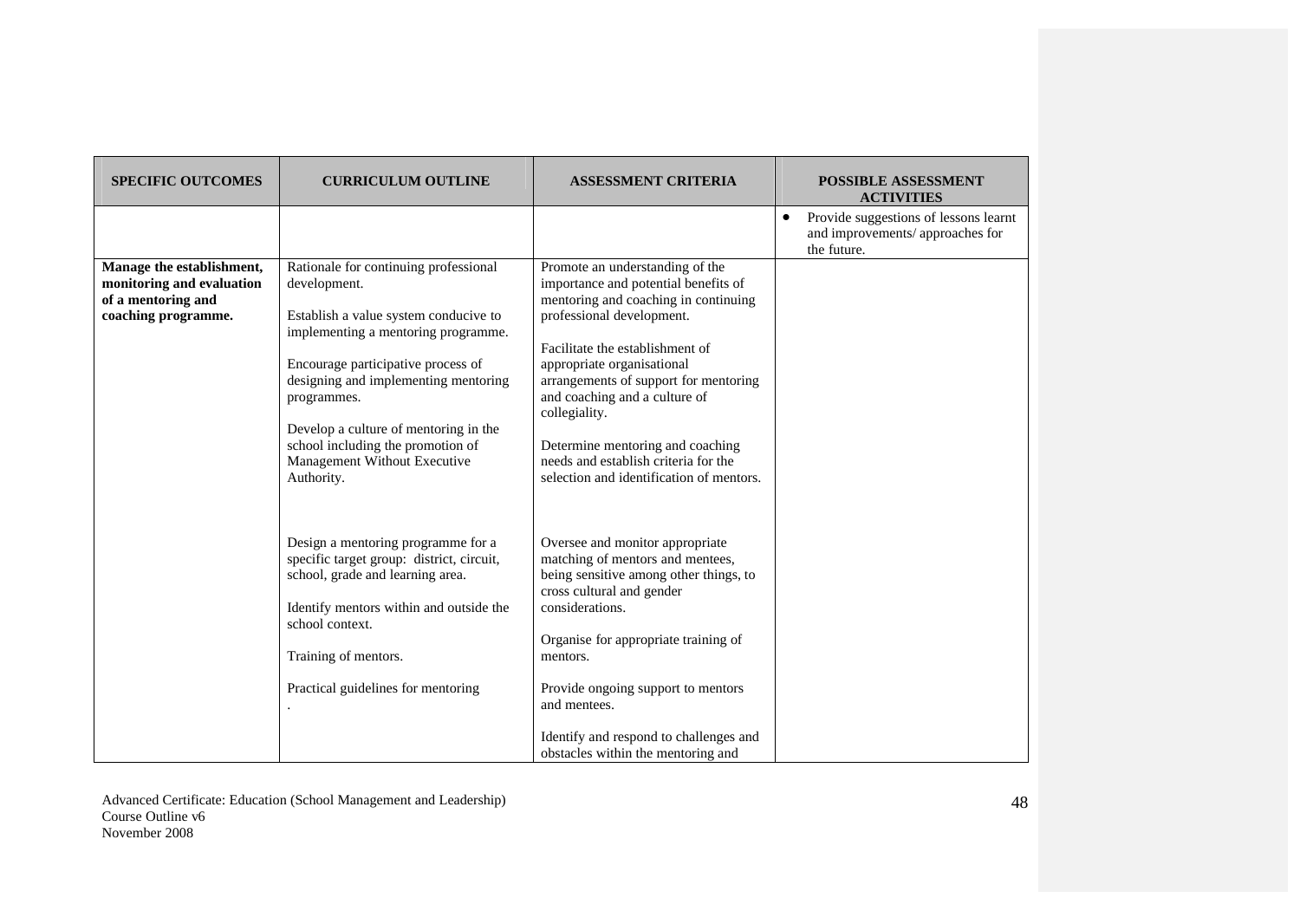| <b>SPECIFIC OUTCOMES</b>                                                                                                                                                                  | <b>CURRICULUM OUTLINE</b>                                                                                                                                                                                                                                                                                                                                                                                                                                                         | <b>ASSESSMENT CRITERIA</b>                                                                                                                                                                                                                                                                                                                                                                                                                                                                                                                                                                                                                                                                                               | <b>POSSIBLE ASSESSMENT</b><br><b>ACTIVITIES</b> |
|-------------------------------------------------------------------------------------------------------------------------------------------------------------------------------------------|-----------------------------------------------------------------------------------------------------------------------------------------------------------------------------------------------------------------------------------------------------------------------------------------------------------------------------------------------------------------------------------------------------------------------------------------------------------------------------------|--------------------------------------------------------------------------------------------------------------------------------------------------------------------------------------------------------------------------------------------------------------------------------------------------------------------------------------------------------------------------------------------------------------------------------------------------------------------------------------------------------------------------------------------------------------------------------------------------------------------------------------------------------------------------------------------------------------------------|-------------------------------------------------|
| Understand and be able to<br>apply relevant content<br>knowledge in mentoring (as<br>well as in managing a<br>mentoring/coaching<br>programme as part of the<br>school development plan). | Relevant sections from applicable<br>legislation.<br>Departmental policies and guidelines.<br>Establishing mentoring within a<br>framework of whole school development,<br>quality assurance, accountability and<br>assessment.<br>Establishing mentoring within a<br>framework of human development and<br>lifelong learning.<br>Mentoring as part of the IQMS.<br>Mentoring as a developmental step<br>towards professional autonomy of<br>mentees and the mentoring of others. | coaching programme.<br>Evaluate, document and report on the<br>mentoring and coaching processes and<br>programme.<br>Understand, and apply in a reflective<br>way, concepts of mentoring and<br>coaching.<br>Understand, and apply in a reflective<br>way, current legislative and policy<br>context that underpins mentoring and<br>coaching.<br>Understand, and apply in a reflective<br>way, the importance and benefits of<br>mentoring and coaching.<br>Understand and apply in reflective way<br>roles, responsibilities, skills, values and<br>attitudes required.<br>Understand, and apply in a reflective<br>way, management processes for setting<br>up and maintaining a mentoring and<br>coaching programme. |                                                 |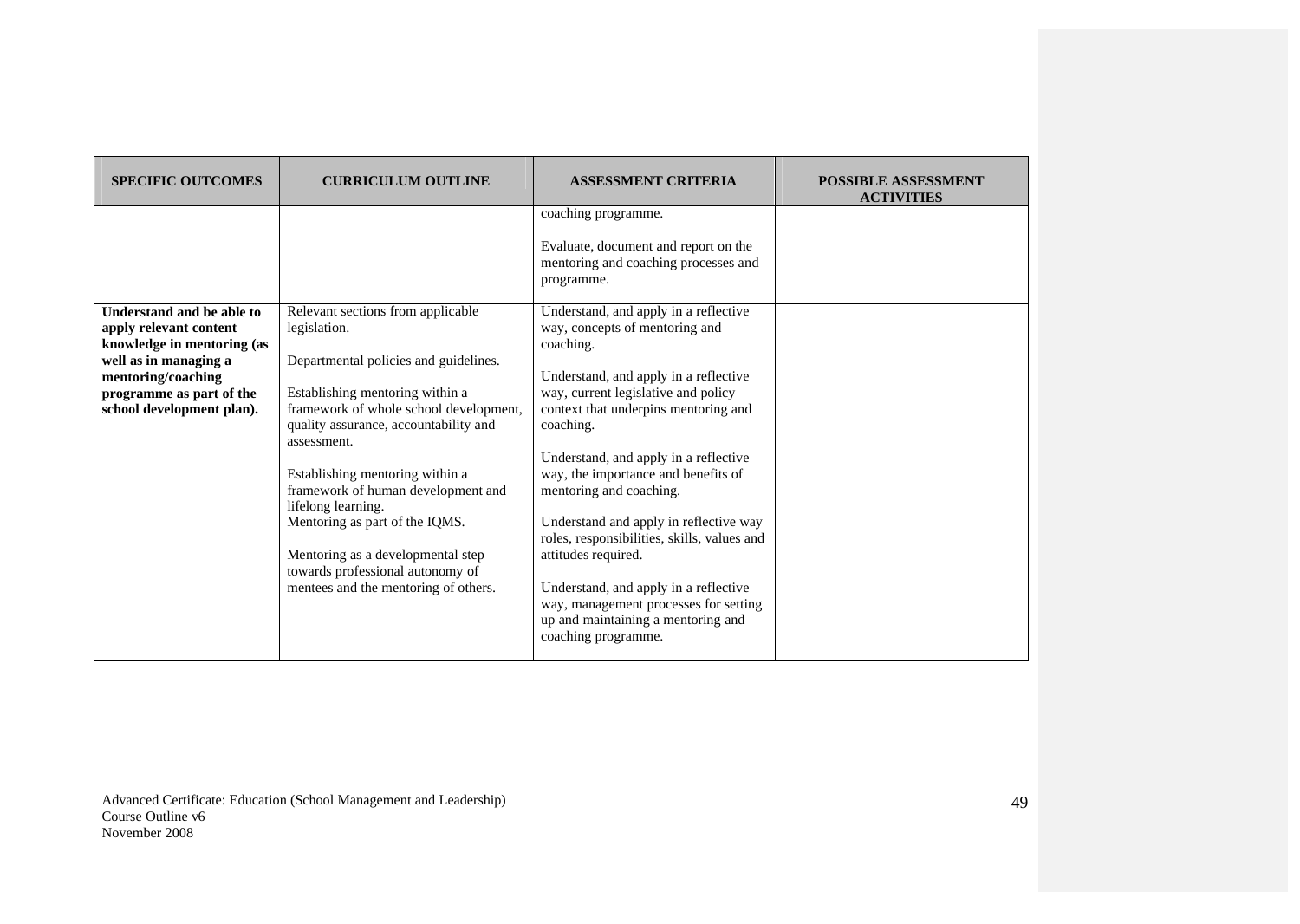### **15.2.11 Plan and conduct assessment**

# **Elective module: 15 credits NQF level 5 (115753)**

| <b>SPECIFIC OUTCOMES</b>                                             | <b>CURRICULUM OUTLINE</b>                                                                                                                                                                                                                                                                                                                                                                                                                                                           | <b>ASSESSMENT CRITERIA</b>                                                                                                                                                                                                                                                                                                                                                                                                                                                                                                                                                                                                                                                                                                                                                                       | <b>POSSIBLE ASSESSMENT</b><br><b>ACTIVITIES</b>                                                                                                                                                                                                                                                                                                                                                                                                                                                                                                                                                                                                                                             |
|----------------------------------------------------------------------|-------------------------------------------------------------------------------------------------------------------------------------------------------------------------------------------------------------------------------------------------------------------------------------------------------------------------------------------------------------------------------------------------------------------------------------------------------------------------------------|--------------------------------------------------------------------------------------------------------------------------------------------------------------------------------------------------------------------------------------------------------------------------------------------------------------------------------------------------------------------------------------------------------------------------------------------------------------------------------------------------------------------------------------------------------------------------------------------------------------------------------------------------------------------------------------------------------------------------------------------------------------------------------------------------|---------------------------------------------------------------------------------------------------------------------------------------------------------------------------------------------------------------------------------------------------------------------------------------------------------------------------------------------------------------------------------------------------------------------------------------------------------------------------------------------------------------------------------------------------------------------------------------------------------------------------------------------------------------------------------------------|
| <b>Demonstrate understanding</b><br>of outcomes-based<br>assessment. | Key principles of assessment in practical<br>situations.<br>Understanding of the National<br>Assessment Protocol in relation to NCS<br>in terms of its objectives and functions.<br>Comparison between outcomes based and<br>other forms of learning.<br>Explanation of RPL in terms of its<br>purpose, process and related benefits and<br>challenges.<br>Different methods of assessment and how<br>they could be applied in different<br>situations in relation to IQMS and WSE. | Comparisons between outcomes-based<br>and another form of assessment of<br>learning highlight key differences in<br>terms of the underlying philosophies<br>and approaches to assessment,<br>including an outline of advantages and<br>disadvantages.<br>RPL is explained in terms of its<br>purpose, processes and related benefits<br>and challenges. Explanations highlight<br>the potential impact of RPL on<br>individuals, learning organisations and<br>the workplace.<br>A variety of assessment methods are<br>described and compared in terms of<br>how they could be used when<br>conducting assessments in different<br>situations.<br>The description of methods should<br>cover situations for gathering evidence<br>of:<br>Problem solving ability<br>Knowledge and understanding | Write a review on assessment procedures<br>at your school. You should inter alia<br>include:<br>Different approaches to assessment<br>Philosophies<br>٠<br>Advantages<br>Disadvantages.<br>Review your school's assessment policy<br>and practises. Pay special attention to:<br>Principles<br>Methods<br>$\bullet$<br>Instruments used different situations<br>at your school<br>Assessment resource requirements<br>٠<br>Logistics arrangement<br>Assessment documentation<br>$\bullet$<br>Progression and feedback and<br>$\epsilon$<br>remedial strategies<br>Assessment contingency plans<br>Resistance to assessment.<br>Ensuring fairness and safety of the<br>assessment processes. |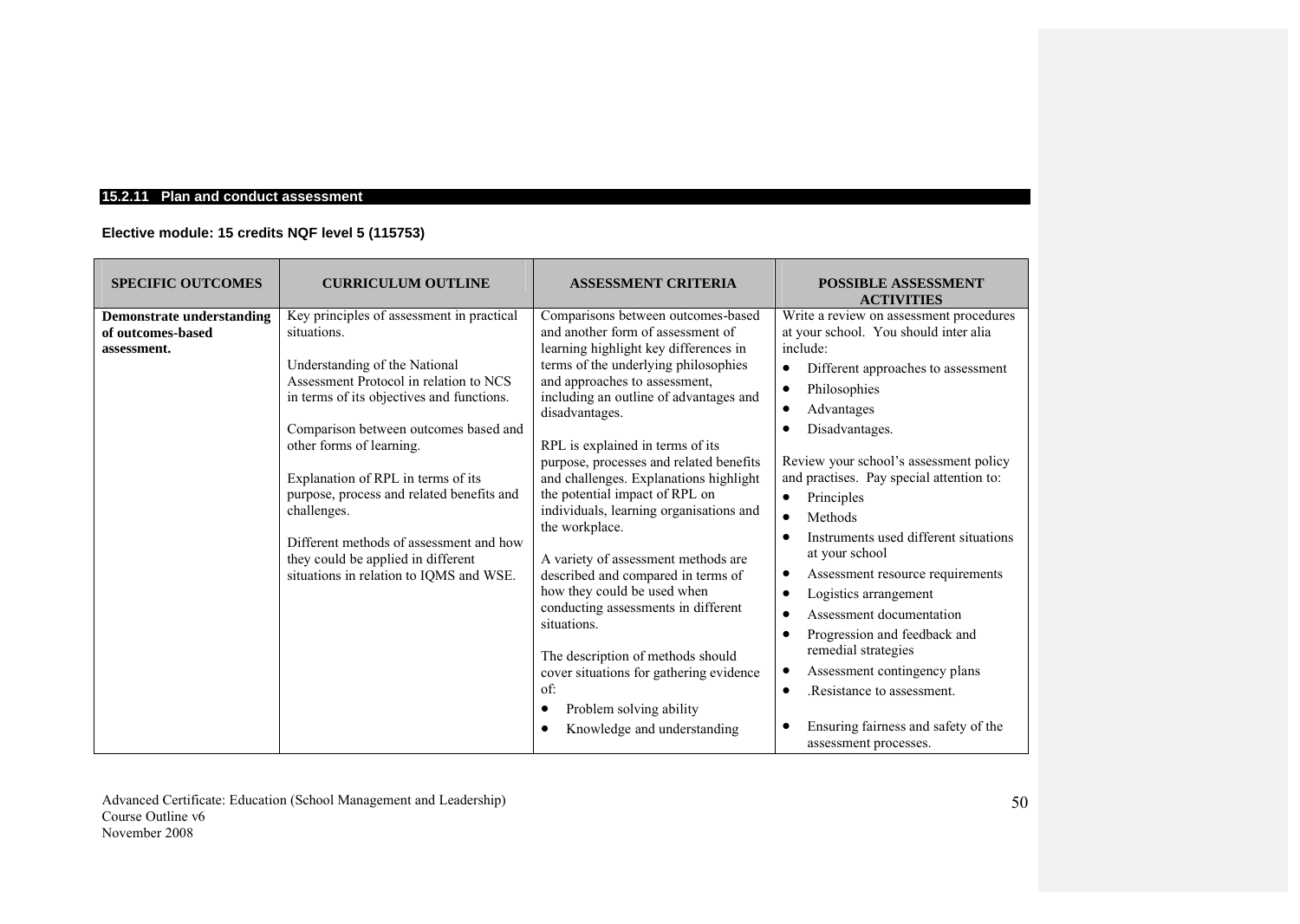| <b>SPECIFIC OUTCOMES</b>              | <b>CURRICULUM OUTLINE</b>                                                                                                                                                                                                                                                                                                                                                                                                                                  | <b>ASSESSMENT CRITERIA</b>                                                                                                                                                                                                                                                                                                                                                                                                                                                                                                                                                                                                                                                                                                                                                                                                                                                                                                                                                                                                                                                                       | <b>POSSIBLE ASSESSMENT</b><br><b>ACTIVITIES</b>                                                                              |
|---------------------------------------|------------------------------------------------------------------------------------------------------------------------------------------------------------------------------------------------------------------------------------------------------------------------------------------------------------------------------------------------------------------------------------------------------------------------------------------------------------|--------------------------------------------------------------------------------------------------------------------------------------------------------------------------------------------------------------------------------------------------------------------------------------------------------------------------------------------------------------------------------------------------------------------------------------------------------------------------------------------------------------------------------------------------------------------------------------------------------------------------------------------------------------------------------------------------------------------------------------------------------------------------------------------------------------------------------------------------------------------------------------------------------------------------------------------------------------------------------------------------------------------------------------------------------------------------------------------------|------------------------------------------------------------------------------------------------------------------------------|
| Prepare for assessments.<br>$\bullet$ | How do we prepare assessment resources,<br>make logistical arrangements, prepare<br>documentation and an environment that<br>meet the requirements of the assessment<br>at hand and ensures fairness and safety of<br>assessment? The assessor should know<br>and have access to:<br>Assessment and moderation policies<br>and procedures<br>Assessment guides and instruments<br>for the assessment process, including<br>relevant outcomes and criteria. | Practical and technical skills<br>$\bullet$<br>Attitudinal skills and values.<br>Key principles of assessment are<br>described and illustrated in practical<br>situations. The descriptions highlight<br>the importance of applying the<br>principles in terms of the possible<br>effect on the assessment process and<br>results.<br>The approach to giving feedback on<br>assessment results is described in terms<br>of the possible impact on candidates<br>and further learning and assessment.<br>Preparation of assessment resources,<br>logistics, documentation and<br>environment meets the requirements of<br>the assessment at hand and ensures<br>fairness and safety of assessment.<br>Parties involved in the assessment are.<br>notified in good time. Checks are<br>carried out to ensure parties involved in<br>the assessment are ready and available<br>to meet required schedules. (Parties<br>include assessment candidates and<br>moderators, and may include<br>assessment facilitators and/or<br>assistants, teachers, trainers,<br>invigilators and safety personnel.) | Write a comprehensive report and make<br>recommendations on how policies,<br>practises and procedures should be<br>improved. |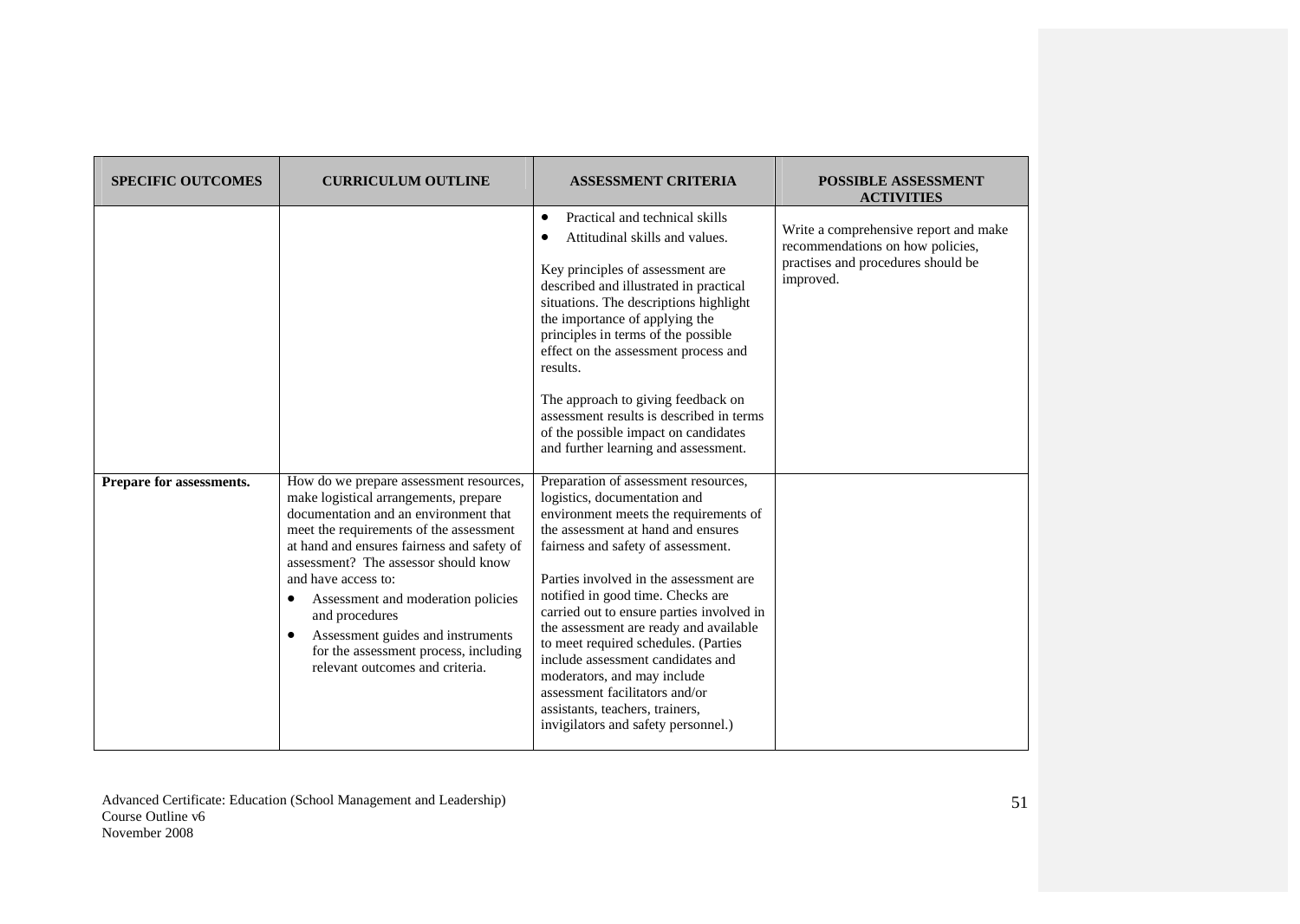| <b>SPECIFIC OUTCOMES</b> | <b>CURRICULUM OUTLINE</b> | <b>ASSESSMENT CRITERIA</b>                                                                                                                                                                                                                                                                                                                                                                                                                                                                                                                 | <b>POSSIBLE ASSESSMENT</b><br><b>ACTIVITIES</b> |
|--------------------------|---------------------------|--------------------------------------------------------------------------------------------------------------------------------------------------------------------------------------------------------------------------------------------------------------------------------------------------------------------------------------------------------------------------------------------------------------------------------------------------------------------------------------------------------------------------------------------|-------------------------------------------------|
|                          |                           | All pre-assessment moderation<br>requirements are carried out in<br>accordance with relevant assessment<br>policies, moderation plans and ETQA<br>requirements.                                                                                                                                                                                                                                                                                                                                                                            |                                                 |
|                          |                           | Assessment details are explained to<br>candidates clearly and constructively.<br>Opportunities for clarification are<br>provided and responses promote<br>understanding of the requirements<br>(Assessment details cover the specific<br>purpose, process, expectations, roles,<br>responsibilities and appeals procedures<br>related to the assessment at hand, as<br>well as the general context of<br>assessment in terms of the principles<br>and mechanisms of the NQF, as<br>applicable to the situation and<br>assessment context). |                                                 |
|                          |                           | Inputs are sought from candidates<br>regarding special needs and possible<br>sources of evidence that could<br>contribute to valid assessment,<br>including RPL opportunities.<br>Modifications made to the assessment<br>approach on the basis of the inputs do<br>not affect the validity of the<br>assessment.                                                                                                                                                                                                                          |                                                 |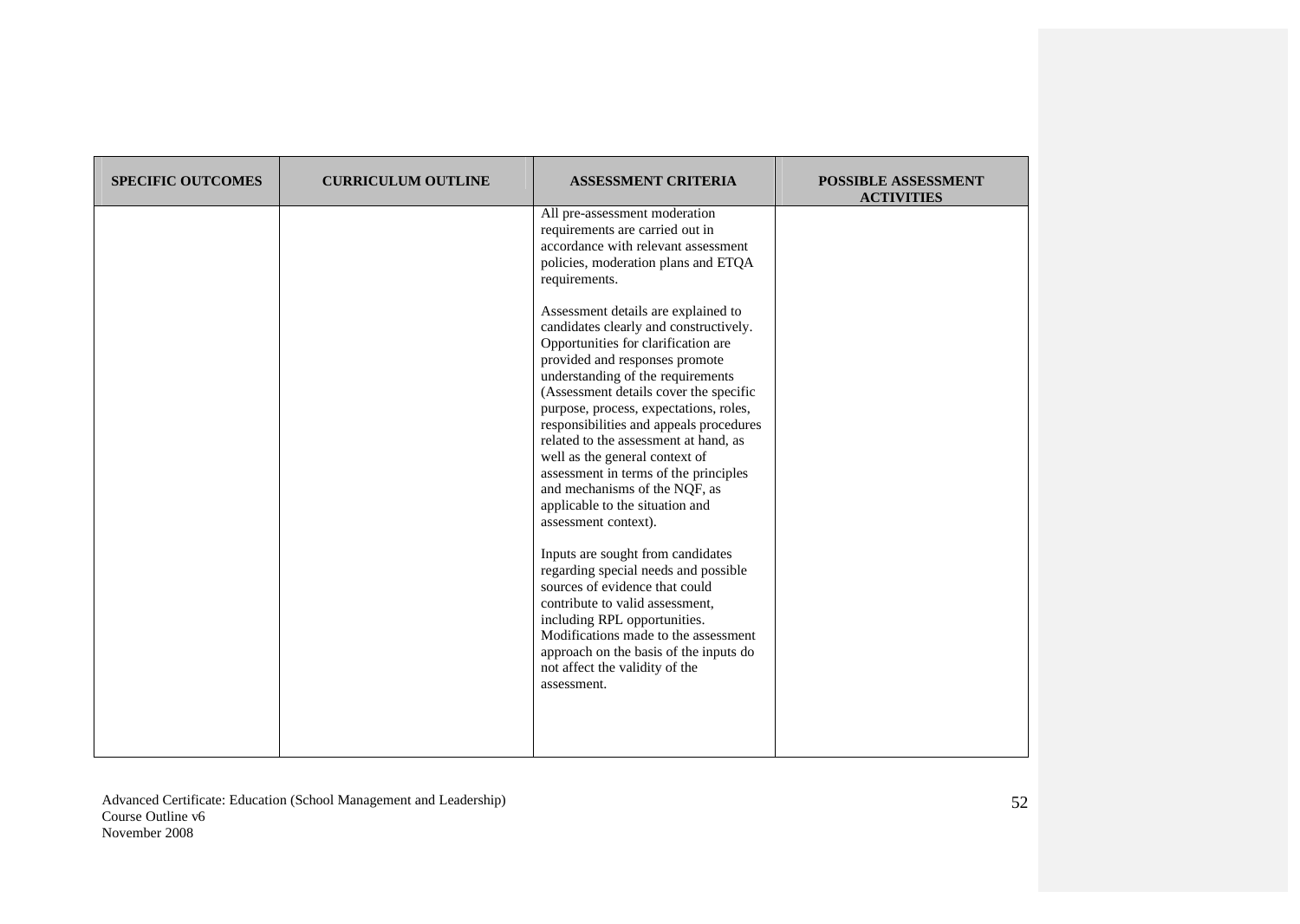| <b>SPECIFIC OUTCOMES</b>    | <b>CURRICULUM OUTLINE</b>                                                                                                                                                                                                                                                  | <b>ASSESSMENT CRITERIA</b>                                                                                                                                                                                                                                                                                                                                                                                                                                                                                                                                                                                                                                                                                                                                                                                                                                                   | <b>POSSIBLE ASSESSMENT</b><br><b>ACTIVITIES</b> |
|-----------------------------|----------------------------------------------------------------------------------------------------------------------------------------------------------------------------------------------------------------------------------------------------------------------------|------------------------------------------------------------------------------------------------------------------------------------------------------------------------------------------------------------------------------------------------------------------------------------------------------------------------------------------------------------------------------------------------------------------------------------------------------------------------------------------------------------------------------------------------------------------------------------------------------------------------------------------------------------------------------------------------------------------------------------------------------------------------------------------------------------------------------------------------------------------------------|-------------------------------------------------|
|                             |                                                                                                                                                                                                                                                                            | Candidate readiness for assessment is<br>confirmed. In cases where candidates<br>are not yet ready, actions taken are in<br>line with assessment policies.                                                                                                                                                                                                                                                                                                                                                                                                                                                                                                                                                                                                                                                                                                                   |                                                 |
| <b>Conduct assessments.</b> | The assessment process:<br>How to involve all parties concerned<br>٠<br>in the different phases of assessment<br>Assessment processes, from pre-<br>assessment until moderation<br>requirements in accordance with<br>policies, moderation plans and<br>ETQA requirements. | Assessment practices promote<br>effective, manageable, fair and safe<br>assessment. Assessment practices are in<br>line with quality assurance<br>requirements, recognised codes of<br>practice and learning-site or work-site<br>standard operating procedures where<br>applicable.<br>The assessment is carried out according<br>to the assessment design and in line<br>with the assessment plan. Adjustments<br>are justified by the situation, and<br>unforeseen events and special needs of<br>candidates are addressed without<br>compromising the validity or fairness<br>of the assessment.<br>Questioning techniques are appropriate<br>and have the potential to successfully<br>elicit appropriate responses.<br>Communication with candidates is non-<br>leading, and is appropriate to the<br>assessment at hand and the language<br>ability of the candidate. |                                                 |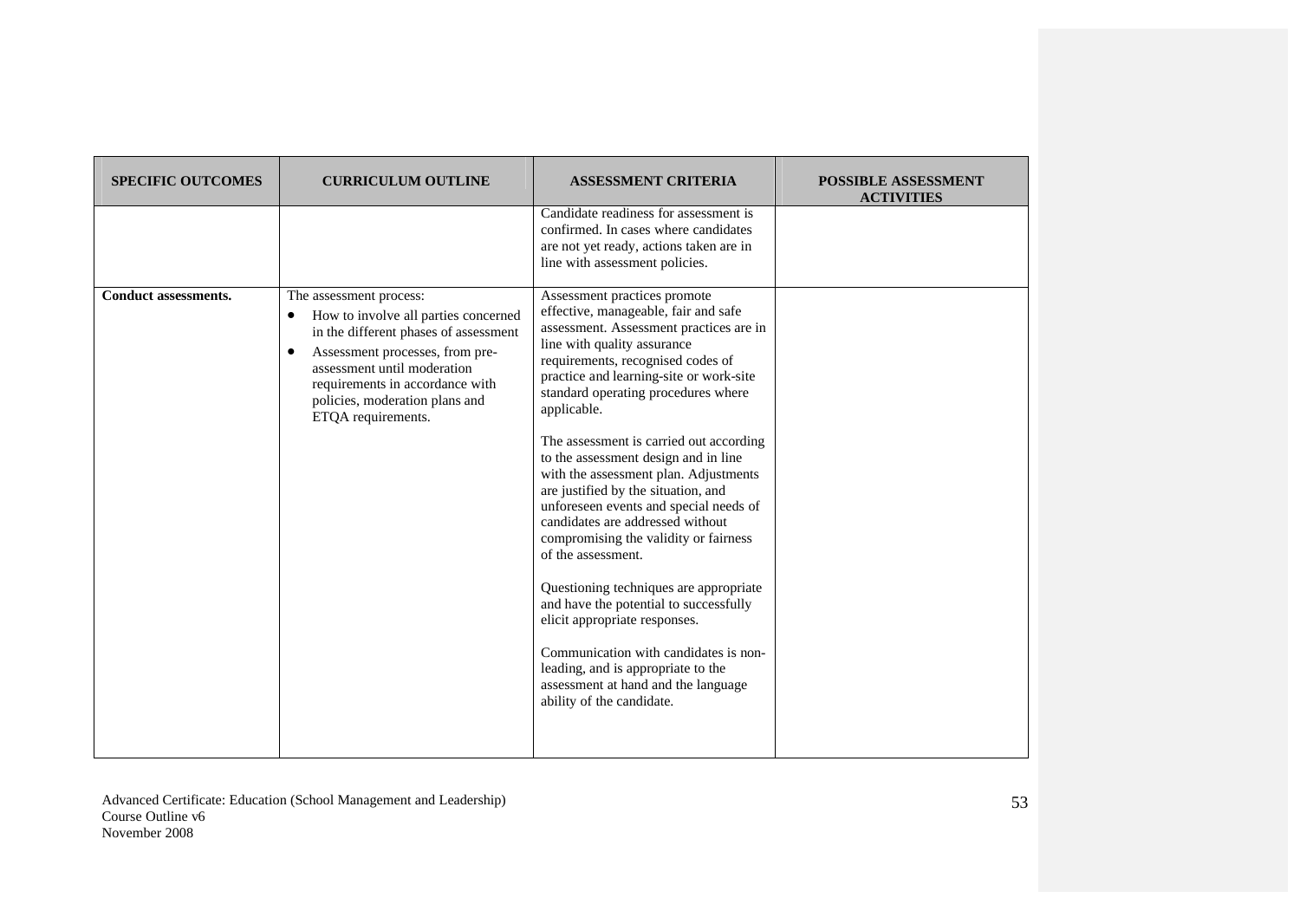| <b>SPECIFIC OUTCOMES</b>            | <b>CURRICULUM OUTLINE</b>                                                                                                                                                                              | <b>ASSESSMENT CRITERIA</b>                                                                                                                                                                                                                                                                             | <b>POSSIBLE ASSESSMENT</b><br><b>ACTIVITIES</b> |
|-------------------------------------|--------------------------------------------------------------------------------------------------------------------------------------------------------------------------------------------------------|--------------------------------------------------------------------------------------------------------------------------------------------------------------------------------------------------------------------------------------------------------------------------------------------------------|-------------------------------------------------|
|                                     |                                                                                                                                                                                                        | Sufficient evidence is gathered,<br>including evidence generated over<br>time, to enable valid, consistent,<br>reliable and fair assessment judgements<br>to be made.                                                                                                                                  |                                                 |
|                                     |                                                                                                                                                                                                        | Assessment judgements are consistent<br>with judgements made on similar<br>evidence and are justified by the<br>authenticity, validity, sufficiency and<br>currency of the evidence.                                                                                                                   |                                                 |
|                                     |                                                                                                                                                                                                        | Records of the assessment are in line<br>with the requirements of the<br>organisation's quality assurance<br>system. Records meet requirements for<br>making assessment judgements, giving<br>meaningful feedback, supporting<br>internal and external moderation, and<br>addressing possible appeals. |                                                 |
| Provide feedback on<br>assessments. | Assessor has the ability to explain<br>assessment details clearly and<br>constructively and allows opportunity for<br>clarification and responses that promote<br>critical reflection and development. | Feedback is given to relevant parties in<br>accordance with confidentiality<br>requirements, in an appropriate<br>sequence and within agreed<br>timeframes.                                                                                                                                            |                                                 |
|                                     |                                                                                                                                                                                                        | Feedback is clear and confined to<br>strengths and weaknesses in<br>performance and/or requirements for<br>further evidence in relation to the<br>outcome/s at hand.                                                                                                                                   |                                                 |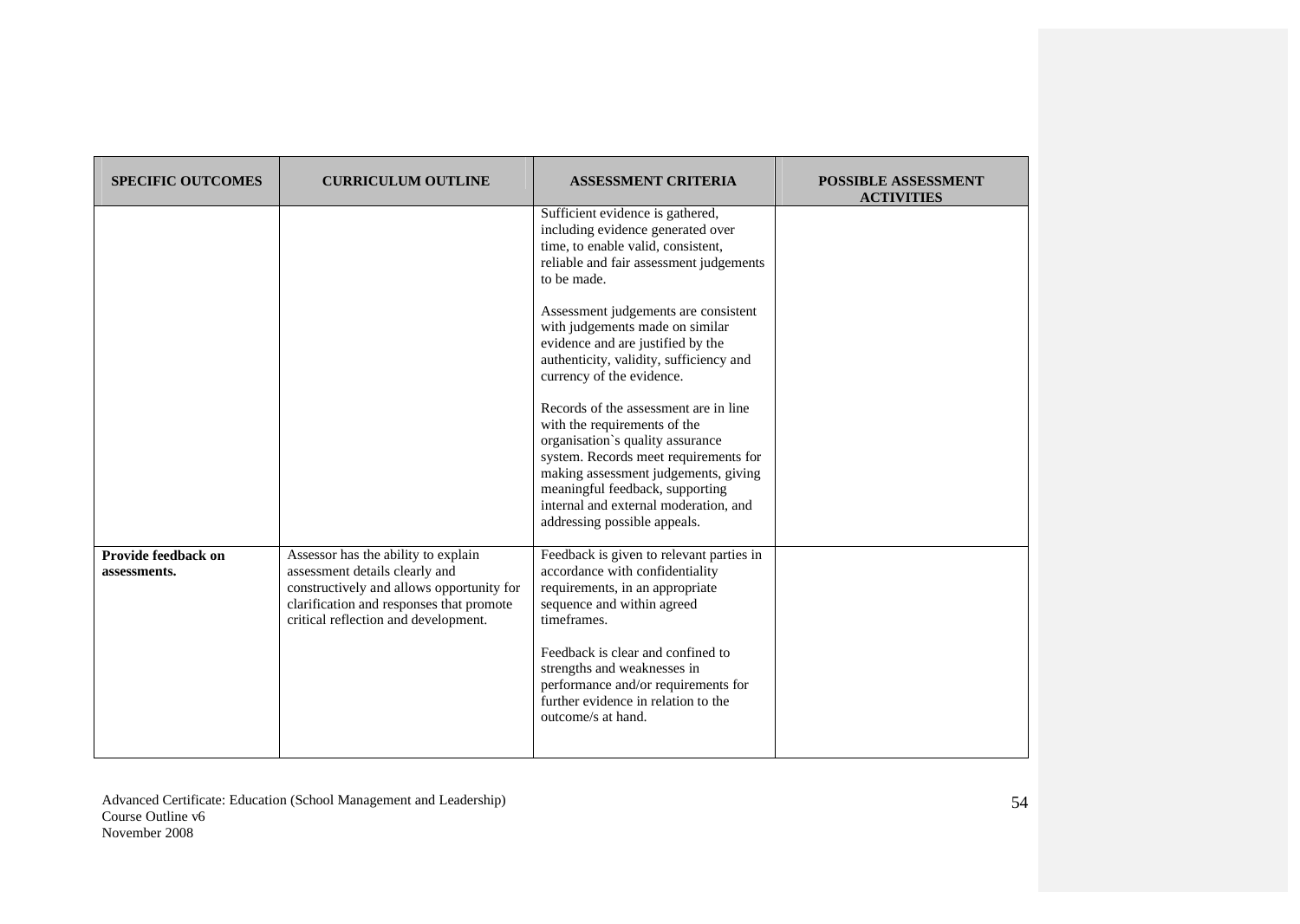| <b>SPECIFIC OUTCOMES</b>   | <b>CURRICULUM OUTLINE</b>                                                                                                                                  | <b>ASSESSMENT CRITERIA</b>                                                                                                                                                                                                                                                                                            | <b>POSSIBLE ASSESSMENT</b><br><b>ACTIVITIES</b> |
|----------------------------|------------------------------------------------------------------------------------------------------------------------------------------------------------|-----------------------------------------------------------------------------------------------------------------------------------------------------------------------------------------------------------------------------------------------------------------------------------------------------------------------|-------------------------------------------------|
|                            |                                                                                                                                                            | Agreements reached and key elements<br>of the feedback are recorded in line<br>with the requirements of the<br>organisation's quality assurance<br>system.                                                                                                                                                            |                                                 |
|                            |                                                                                                                                                            | The type and manner of feedback is<br>constructive, culturally sensitive and<br>related to the relevant parties' needs.                                                                                                                                                                                               |                                                 |
|                            |                                                                                                                                                            | Sufficient information is provided to<br>enable the purpose of the assessment to<br>be met, and to enable parties to make<br>further decisions. (Further decisions<br>include awarding of credit, redirecting<br>candidates to further learning or<br>guiding candidates to further<br>application or re-assessment.) |                                                 |
|                            |                                                                                                                                                            | Feedback on the assessment process is<br>obtained from the candidate and<br>opportunities are provided for<br>clarification and explanations<br>concerning the entire assessment.                                                                                                                                     |                                                 |
|                            |                                                                                                                                                            | Disputes and/or appeals that arise are<br>dealt with according to the assessment<br>policy.                                                                                                                                                                                                                           |                                                 |
| <b>Review assessments.</b> | How to determine the quality of the<br>instruments and develop them to align<br>with the anticipated outcomes.<br>Understand the assessment guidelines and | The review identifies strengths and<br>weaknesses in the instruments and<br>process, and records these for<br>incorporation in assessment redesign.<br>Feedback from relevant parties is                                                                                                                              |                                                 |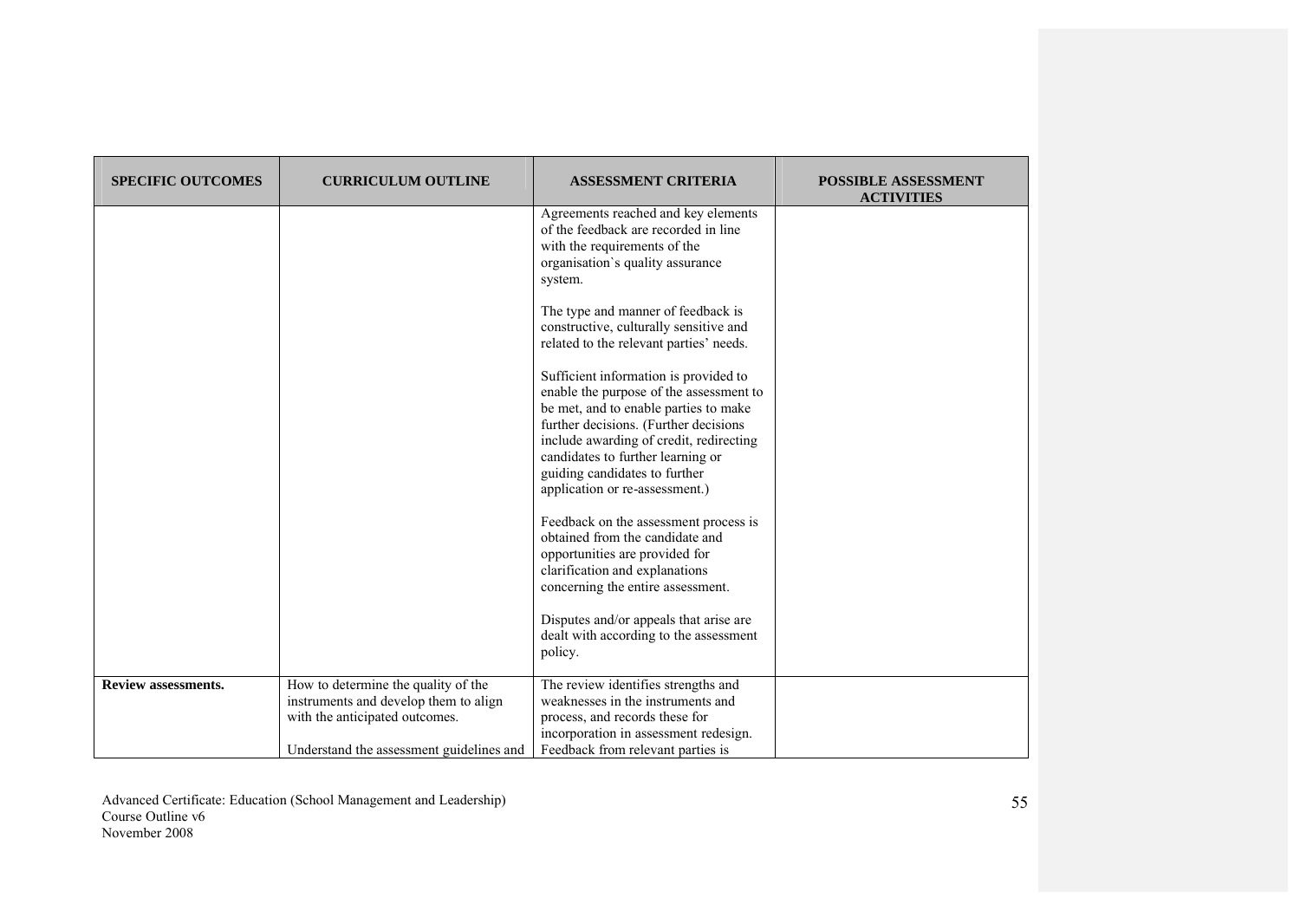| <b>SPECIFIC OUTCOMES</b> | <b>CURRICULUM OUTLINE</b>                                                                                                     | <b>ASSESSMENT CRITERIA</b>                                                                                                                                                                                                                                                                                                                                                                                                                        | <b>POSSIBLE ASSESSMENT</b><br><b>ACTIVITIES</b> |
|--------------------------|-------------------------------------------------------------------------------------------------------------------------------|---------------------------------------------------------------------------------------------------------------------------------------------------------------------------------------------------------------------------------------------------------------------------------------------------------------------------------------------------------------------------------------------------------------------------------------------------|-------------------------------------------------|
|                          | the supporting documentation.<br>The critical questions/criteria to review<br>the process, the conditions and<br>instruments. | analysed and used to influence future<br>assessments positively.<br>Weaknesses in the assessment design<br>and process that could have<br>compromised the fairness of<br>assessment are identified and dealt with<br>according to the organisation's<br>assessment policy.<br>Weaknesses in the assessment arising<br>from poorly defined outcomes and<br>criteria are identified, and effective<br>steps are taken to inform relevant<br>bodies. |                                                 |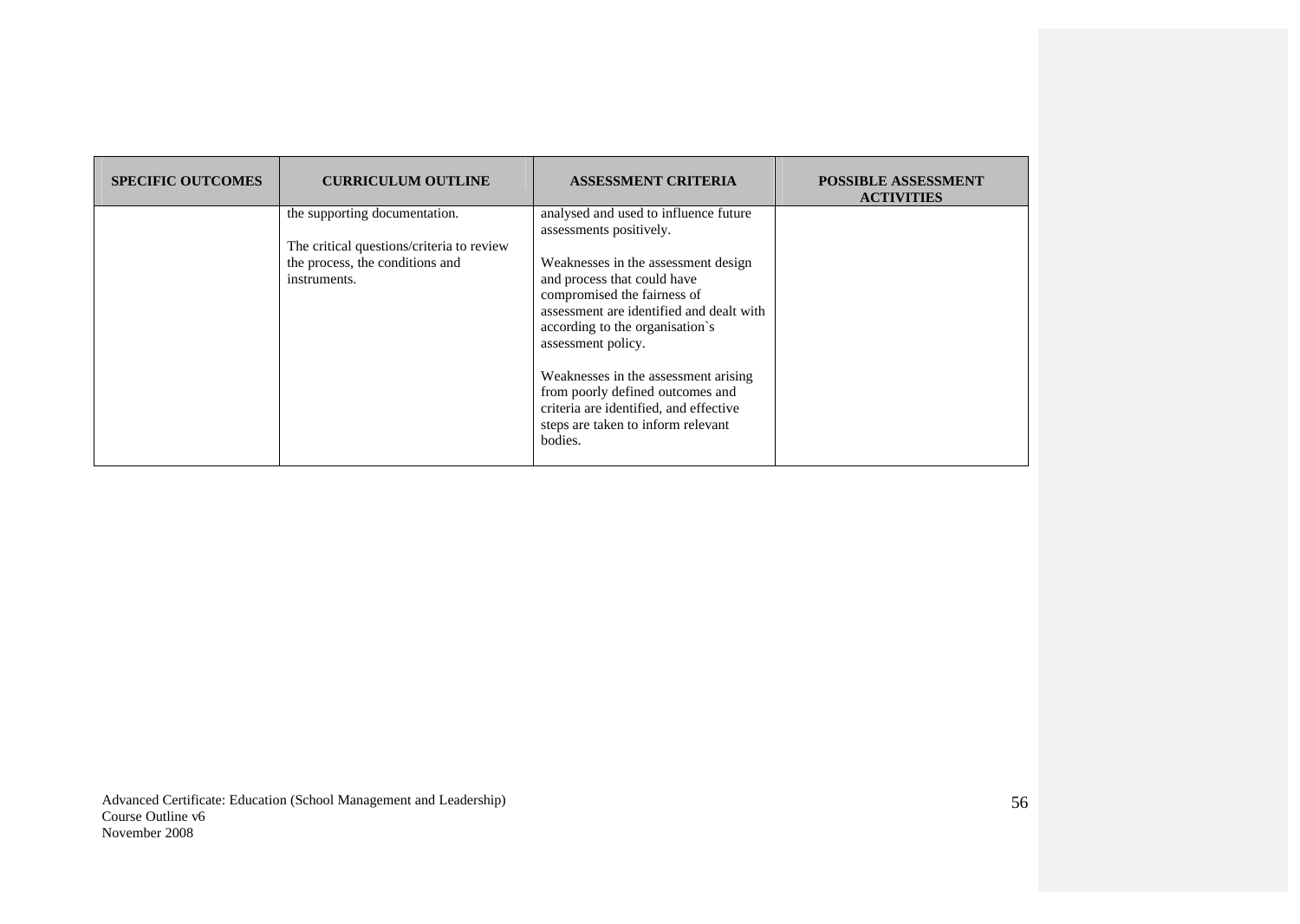## **15.2.12 Moderate assessment**

# **Elective module 10 credits NQF level 6 (7977)**

| <b>SPECIFIC OUTCOMES</b>                                                                                     | <b>CURRICULUM OUTLINE</b>                                                                                                                                                                                                                                                                                                                                                   | <b>ASSESSMENT CRITERIA</b>                                                                                                                                                                                                                                                                                                                                                                                                                                                                                                                                                                                                                                                                                                                                                                                                                                                                                                                                | <b>POSSIBLE ASSESSMENT</b><br><b>ACTIVITIES</b>                                                                                                                                                                                                                                                                                                                                                                                                                                                                                                                                         |
|--------------------------------------------------------------------------------------------------------------|-----------------------------------------------------------------------------------------------------------------------------------------------------------------------------------------------------------------------------------------------------------------------------------------------------------------------------------------------------------------------------|-----------------------------------------------------------------------------------------------------------------------------------------------------------------------------------------------------------------------------------------------------------------------------------------------------------------------------------------------------------------------------------------------------------------------------------------------------------------------------------------------------------------------------------------------------------------------------------------------------------------------------------------------------------------------------------------------------------------------------------------------------------------------------------------------------------------------------------------------------------------------------------------------------------------------------------------------------------|-----------------------------------------------------------------------------------------------------------------------------------------------------------------------------------------------------------------------------------------------------------------------------------------------------------------------------------------------------------------------------------------------------------------------------------------------------------------------------------------------------------------------------------------------------------------------------------------|
| Demonstrate understanding<br>of moderation within the<br>context of an outcomes-<br>based assessment system. | Comprehensive knowledge of the school<br>and departmental assessment and<br>moderation policies.<br>Identify, explain, evaluate and<br>communicate key elements, and concepts<br>relevant to assessment moderation.<br>Recognition of prior knowledge – how to<br>critique own knowledge and assumptions<br>with regard to assessment.<br>Societal pressures on assessment. | Moderation is explained in terms of its<br>contribution to quality assured<br>assessment and recognition systems<br>within the context of principles and<br>regulations concerning the NQF.<br>A variety of moderation methods are<br>described and compared in terms of<br>strengths, weaknesses and applications.<br>The descriptions show how moderation<br>is intended to uphold the need for<br>manageable, credible and reliable<br>assessments.<br>Key principles of assessment are<br>described in terms of their importance<br>and effect on the assessment and the<br>application of the assessment results.<br>Examples are provided to show how<br>moderation may be effective in<br>ensuring the principles of assessment<br>are upheld.<br>Examples are provided to show how<br>moderation activities could verify the<br>fairness and appropriateness of<br>assessment methods and activities used<br>by assessors in different assessment | Prepare a presentation to the staff for a<br>staff meeting about the moderation<br>process review focussing on the<br>following:<br>Relevant official documents<br>Communication during the<br>moderation process<br>Moderation implementation plan<br>Ethics and confidentiality<br>The role of the SMT<br>The role of peer assessment<br>Evidence required during the<br>moderation process<br>Identification of support requirement<br>The strengths and the weaknesses of<br>the moderation process.<br>Make and implement recommendations<br>for improving the moderation process. |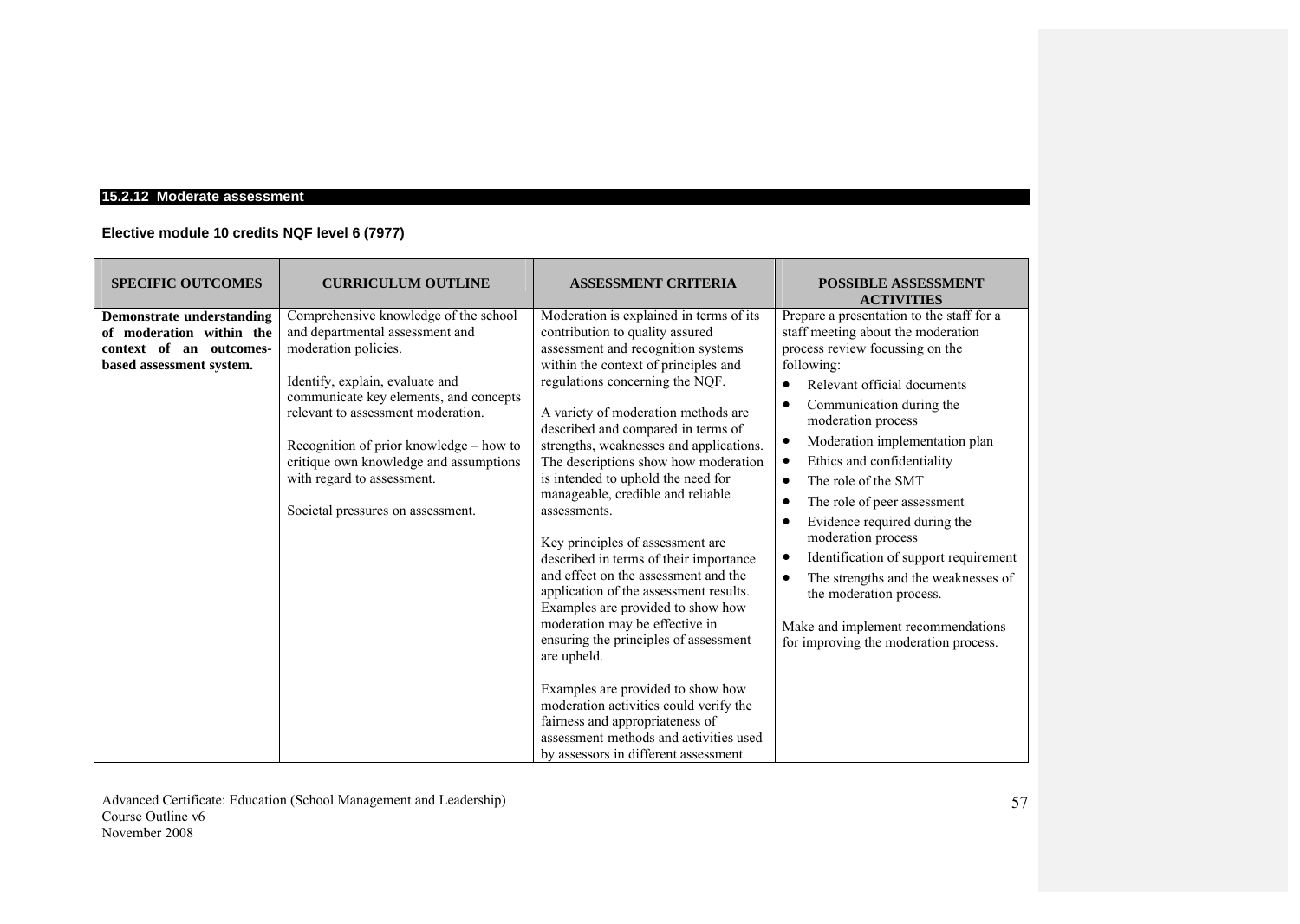| <b>SPECIFIC OUTCOMES</b>            | <b>CURRICULUM OUTLINE</b>                                                                                                                                                                                    | <b>ASSESSMENT CRITERIA</b>                                                                                                                                                                                                                                                                                                                                                                                                                                                                                                                                                                                                                                                                                                                                                                                                                        | <b>POSSIBLE ASSESSMENT</b><br><b>ACTIVITIES</b> |
|-------------------------------------|--------------------------------------------------------------------------------------------------------------------------------------------------------------------------------------------------------------|---------------------------------------------------------------------------------------------------------------------------------------------------------------------------------------------------------------------------------------------------------------------------------------------------------------------------------------------------------------------------------------------------------------------------------------------------------------------------------------------------------------------------------------------------------------------------------------------------------------------------------------------------------------------------------------------------------------------------------------------------------------------------------------------------------------------------------------------------|-------------------------------------------------|
|                                     |                                                                                                                                                                                                              | situations.                                                                                                                                                                                                                                                                                                                                                                                                                                                                                                                                                                                                                                                                                                                                                                                                                                       |                                                 |
| Plan and prepare for<br>moderation. | Role and function of moderation as an<br>integral quality assurance process.<br>Framework of policy, planning,<br>communication, methodology,<br>timeframes and logistical elements<br>governing moderation. | Planning and preparation activities are<br>aligned with moderation system<br>requirements.<br>The scope of the moderation is<br>confirmed with relevant parties.<br>Planning of the extent of moderation<br>and methods of moderation ensures<br>manageability of the process. Planning<br>makes provision for sufficient<br>moderation evidence to enable a<br>reliable judgement to be passed on the<br>assessments under review.<br>The contexts of the assessments under<br>review are clarified with the assessors<br>or assessment agency, and special<br>needs are taken into consideration in<br>the moderation planning.<br>Moderation methods and processes are<br>sufficient to deal with all common<br>forms of evidence for the assessments<br>to be moderated, including evidence<br>gathered for recognition of prior<br>learning. |                                                 |
|                                     |                                                                                                                                                                                                              | The documentation is prepared in line<br>with the moderation system<br>requirements and in such a way as to                                                                                                                                                                                                                                                                                                                                                                                                                                                                                                                                                                                                                                                                                                                                       |                                                 |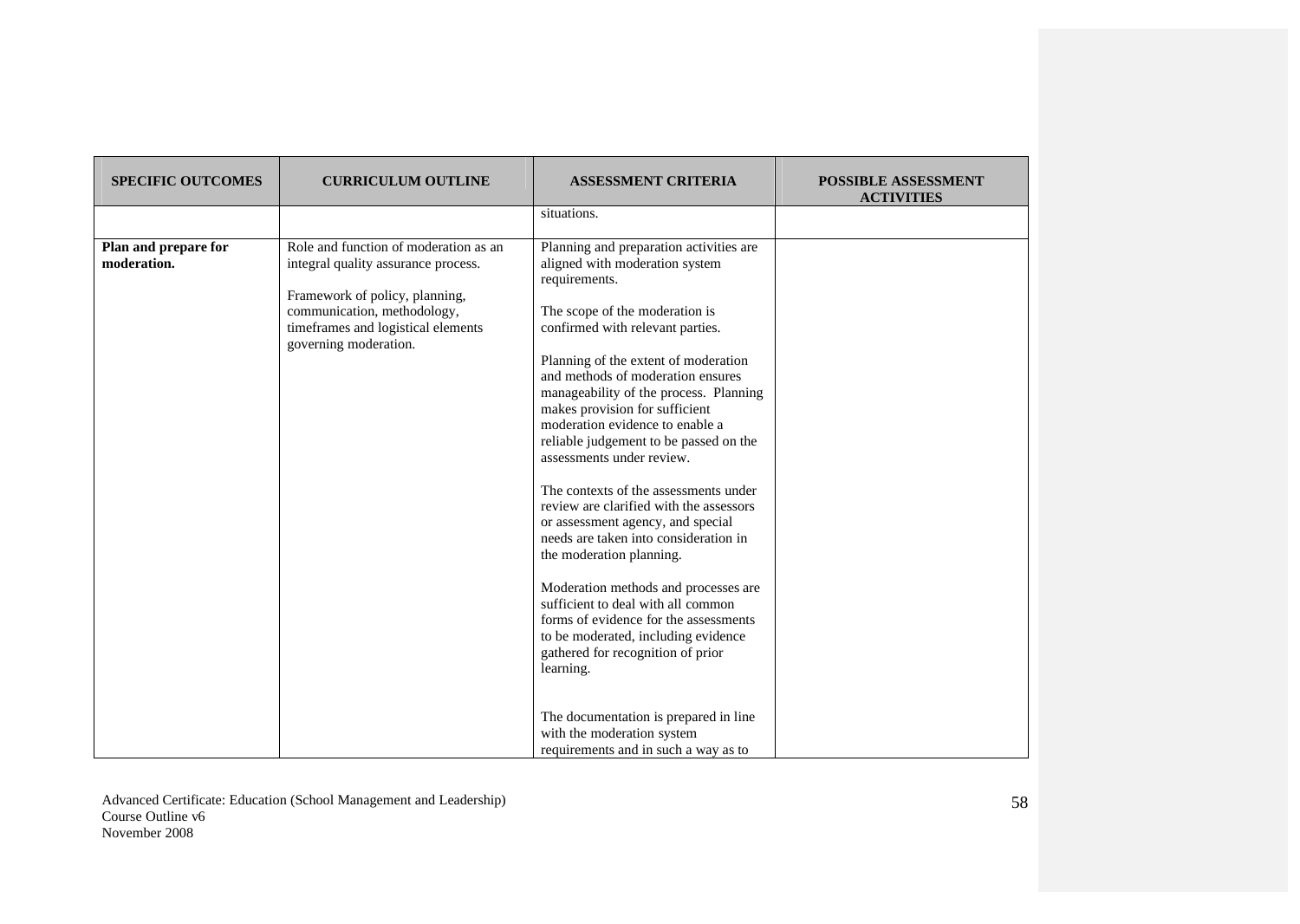| <b>SPECIFIC OUTCOMES</b>   | <b>CURRICULUM OUTLINE</b>                                                                                                                                                               | <b>ASSESSMENT CRITERIA</b>                                                                                                                                                                                                                                                                                                                                                                                                                                                                                                                                                                                                                                                   | <b>POSSIBLE ASSESSMENT</b><br><b>ACTIVITIES</b> |
|----------------------------|-----------------------------------------------------------------------------------------------------------------------------------------------------------------------------------------|------------------------------------------------------------------------------------------------------------------------------------------------------------------------------------------------------------------------------------------------------------------------------------------------------------------------------------------------------------------------------------------------------------------------------------------------------------------------------------------------------------------------------------------------------------------------------------------------------------------------------------------------------------------------------|-------------------------------------------------|
|                            |                                                                                                                                                                                         | ensure moderation decisions are clearly<br>documented.<br>Required physical and human resources<br>are ready and available for use.<br>Logical arrangements are confirmed<br>with relevant role-players prior to the<br>moderation.                                                                                                                                                                                                                                                                                                                                                                                                                                          |                                                 |
| <b>Conduct moderation.</b> | Does the instrument assess the outcomes?<br>How the assessment processes promote<br>the learning culture in the school<br>Recognise reliable and trustworthy<br>evidence of assessment. | The moderation is conducted in<br>accordance with the moderation plan.<br>Unforeseen events are handled without<br>compromising the validity of the<br>moderation.<br>The assessment instruments and<br>process are checked and judged in<br>terms of the extent to which the<br>principles of good assessment are<br>upheld.<br>Moderation confirms that special needs<br>of candidates have been provided for<br>but without compromising the<br>requirements specified in the relevant<br>outcome statements.<br>The proportion of assessments selected<br>for checking meets the quality<br>assurance body's requirements for<br>consistency and reliability. The use of |                                                 |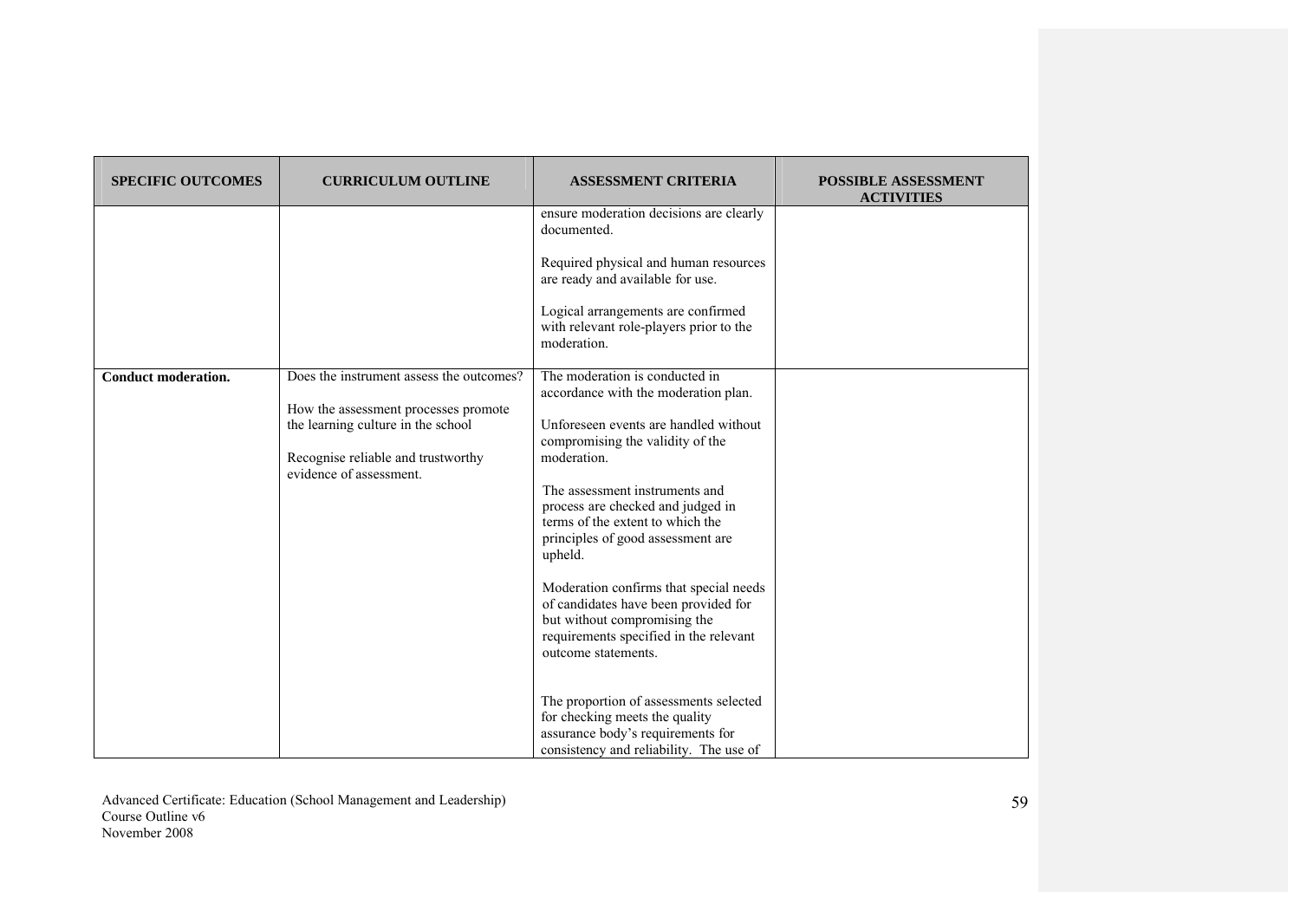| <b>SPECIFIC OUTCOMES</b>               | <b>CURRICULUM OUTLINE</b>                                                                                                                                                   | <b>ASSESSMENT CRITERIA</b>                                                                                                                                                                                                      | <b>POSSIBLE ASSESSMENT</b><br><b>ACTIVITIES</b> |
|----------------------------------------|-----------------------------------------------------------------------------------------------------------------------------------------------------------------------------|---------------------------------------------------------------------------------------------------------------------------------------------------------------------------------------------------------------------------------|-------------------------------------------------|
|                                        |                                                                                                                                                                             | time and resources is justified by the<br>assessment history or record of the<br>assessors and/or assessment agency<br>under consideration.                                                                                     |                                                 |
|                                        |                                                                                                                                                                             | Appeals against assessment decisions<br>are handled in accordance with<br>organisational appeal procedures.                                                                                                                     |                                                 |
|                                        |                                                                                                                                                                             | The moderation decision is consistent<br>with the quality assurance body's<br>requirements for fairness, validity and<br>reliability of assessments to be<br>achieved.                                                          |                                                 |
| <b>Advise and support</b><br>assessors | Reflective practices – being able to<br>analyse the results of the moderation<br>process, the feedback thereof and develop<br>constructive and timely remedial<br>response. | The nature and quality of advice<br>facilitates a common understanding of<br>the relevant outcomes and criteria, and<br>issues related to their assessment by<br>assessors.                                                     |                                                 |
|                                        |                                                                                                                                                                             | The nature and quality of advice<br>promotes assessment in accordance<br>with good assessment principles and<br>enhances the development and<br>maintenance of quality management<br>systems in line with ETQA<br>requirements. |                                                 |
|                                        |                                                                                                                                                                             | Support contributes towards the further<br>development of assessors as needed.                                                                                                                                                  |                                                 |
|                                        |                                                                                                                                                                             | All communications are conducted in<br>accordance with relevant                                                                                                                                                                 |                                                 |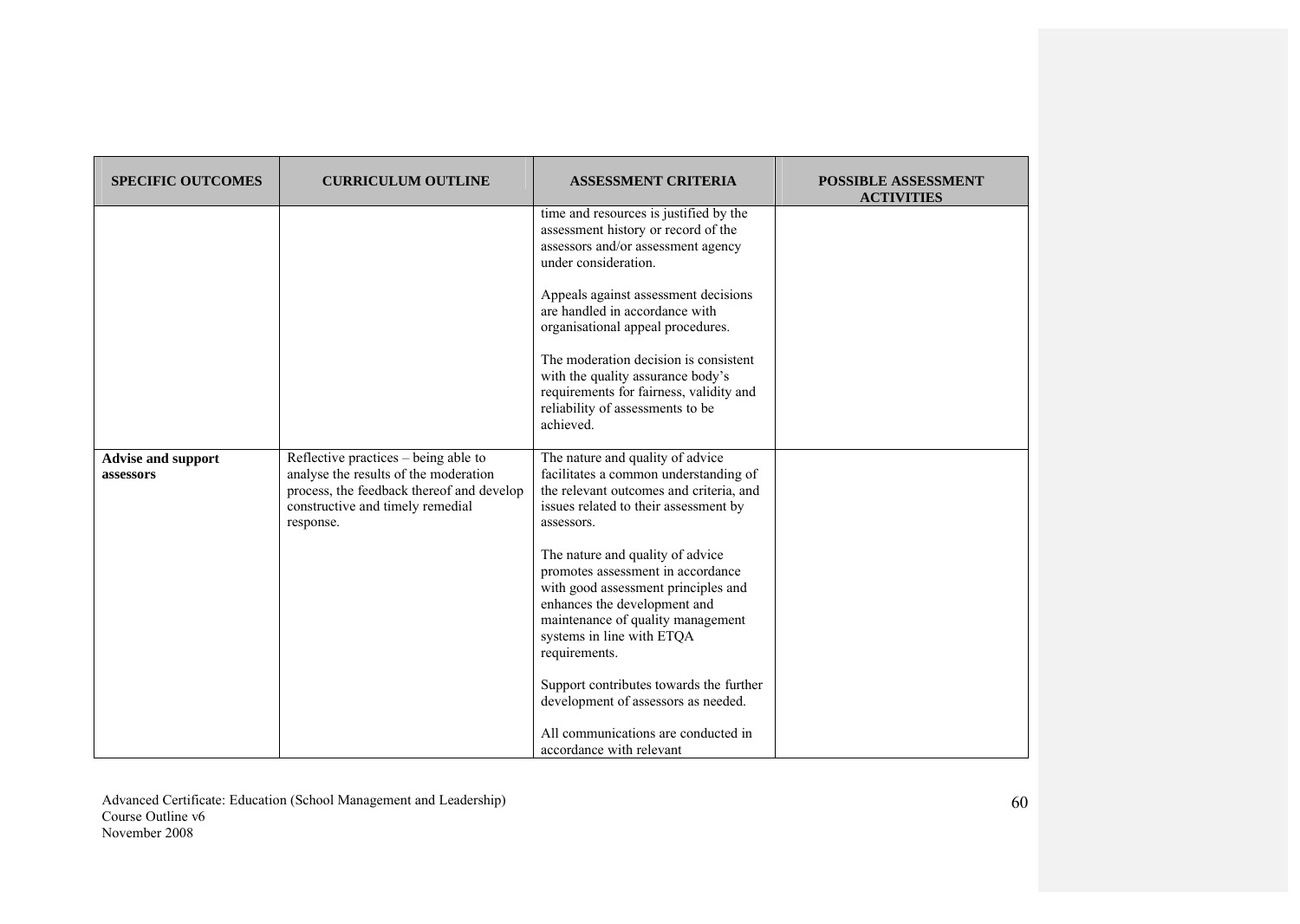| <b>SPECIFIC OUTCOMES</b>                           | <b>CURRICULUM OUTLINE</b>                                                                                                                                                                                                                                                                                       | <b>ASSESSMENT CRITERIA</b>                                                                                                                                                                                                                                                                                                                                                                                                                                                 | <b>POSSIBLE ASSESSMENT</b><br><b>ACTIVITIES</b>                                                                                                                                                                                                                                                |
|----------------------------------------------------|-----------------------------------------------------------------------------------------------------------------------------------------------------------------------------------------------------------------------------------------------------------------------------------------------------------------|----------------------------------------------------------------------------------------------------------------------------------------------------------------------------------------------------------------------------------------------------------------------------------------------------------------------------------------------------------------------------------------------------------------------------------------------------------------------------|------------------------------------------------------------------------------------------------------------------------------------------------------------------------------------------------------------------------------------------------------------------------------------------------|
|                                                    |                                                                                                                                                                                                                                                                                                                 | confidentiality requirements.                                                                                                                                                                                                                                                                                                                                                                                                                                              |                                                                                                                                                                                                                                                                                                |
| Report, record and<br>administer moderation.       | Knowledge of participative strategies of<br>management and leadership to promote a<br>collaborative approach to assessment.<br>Knowledge of appropriate administrative<br>procedures, e.g. recording, reporting and<br>confidentiality.<br>Knowledge of assessment and moderation<br>of assessment instruments. | Moderation findings are reported to<br>designated role-players within agreed<br>time frames and according to the<br>quality assurance body's requirements<br>for format and content.<br>Records are maintained in accordance<br>with organisational quality assurance<br>and ETQA requirements.<br>Confidentiality of information relating<br>to candidates and assessors is preserved<br>in accordance with organisational<br>quality assurance and ETQA<br>requirements. |                                                                                                                                                                                                                                                                                                |
| <b>Review moderation systems</b><br>and processes. | Developing a school wide moderation<br>policy and the systems required for its<br>implementation.                                                                                                                                                                                                               | Strengths and weaknesses of<br>moderation systems and processes are<br>identified in terms of their<br>manageability and effectiveness in<br>facilitating judgements on the quality<br>and validity of assessment decisions.<br>Recommendations contribute towards<br>the improvement of moderation<br>systems and processes in line with<br>ETQA requirements and overall<br>manageability.                                                                               | Reflect on assessment moderation<br>practices in our school. Aspects that must<br>be addressed are:<br>Standard<br>$\bullet$<br>Areas for improvement<br>$\bullet$<br><b>Benchmarks</b><br>$\bullet$<br>Manageability<br>$\bullet$<br>Overall effectiveness of<br>$\bullet$<br>implementation. |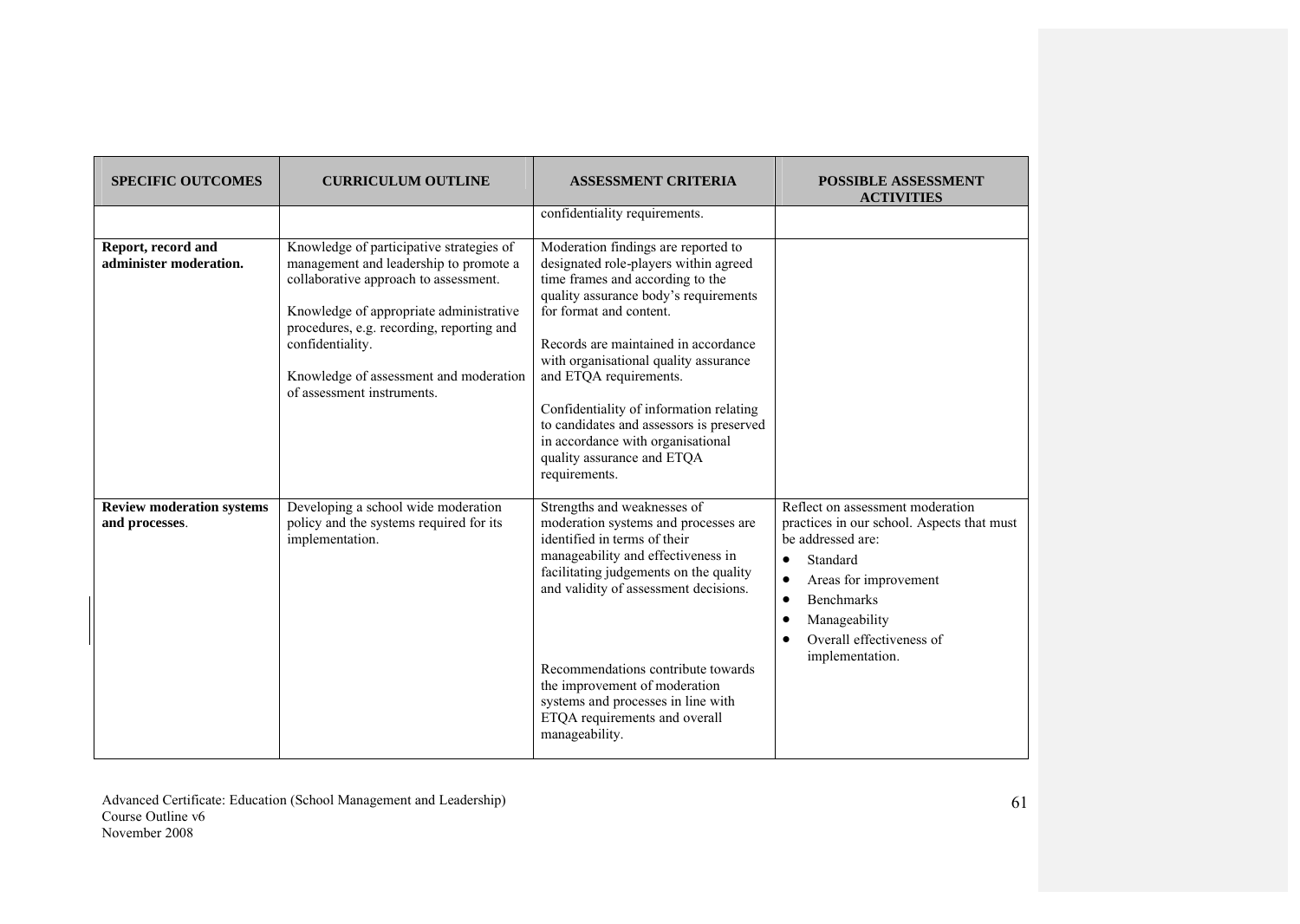| <b>SPECIFIC OUTCOMES</b> | <b>CURRICULUM OUTLINE</b> | <b>ASSESSMENT CRITERIA</b>              | <b>POSSIBLE ASSESSMENT</b><br><b>ACTIVITIES</b> |
|--------------------------|---------------------------|-----------------------------------------|-------------------------------------------------|
|                          |                           | The review enhances the credibility and |                                                 |
|                          |                           | integrity of the recognition system.    |                                                 |

### **16. Illustrative portfolio assessment matrix**

The portfolio brings together the two site-based projects and any additional information that students may wish to offer regarding their competence as school leaders and managers.

The following matrix identifies the core learning outcomes of the programme for which evidence of competence needs to be supplied.

| <b>Learning outcome</b>                                                                                                                                                                          | <b>Evidence from Project 1</b> | <b>Verified</b> | <b>Evidence from</b>            | <b>Verified</b> | <b>Other evidence</b>              | <b>Verified</b> |
|--------------------------------------------------------------------------------------------------------------------------------------------------------------------------------------------------|--------------------------------|-----------------|---------------------------------|-----------------|------------------------------------|-----------------|
|                                                                                                                                                                                                  |                                | by:             | Project 2                       | by:             | in portfolio                       | by:             |
|                                                                                                                                                                                                  | (to be completed by student)   |                 | (to be completed by<br>student) |                 | (to be<br>completed by<br>student) |                 |
| Demonstrate a basic<br>understanding of what is involved<br>in school management and<br>leadership in South Africa                                                                               |                                |                 |                                 |                 |                                    |                 |
| Make an assessment of own<br>abilities in management and<br>leadership in terms of current<br>notions of competence and<br>relevance in South Africa in relation<br>to management and leadership |                                |                 |                                 |                 |                                    |                 |
| Demonstrate competence in<br>reading, writing, listening and<br>speaking skills appropriate for<br>school leadership and<br>management                                                           |                                |                 |                                 |                 |                                    |                 |
| Demonstrate the personal qualities                                                                                                                                                               |                                |                 |                                 |                 |                                    |                 |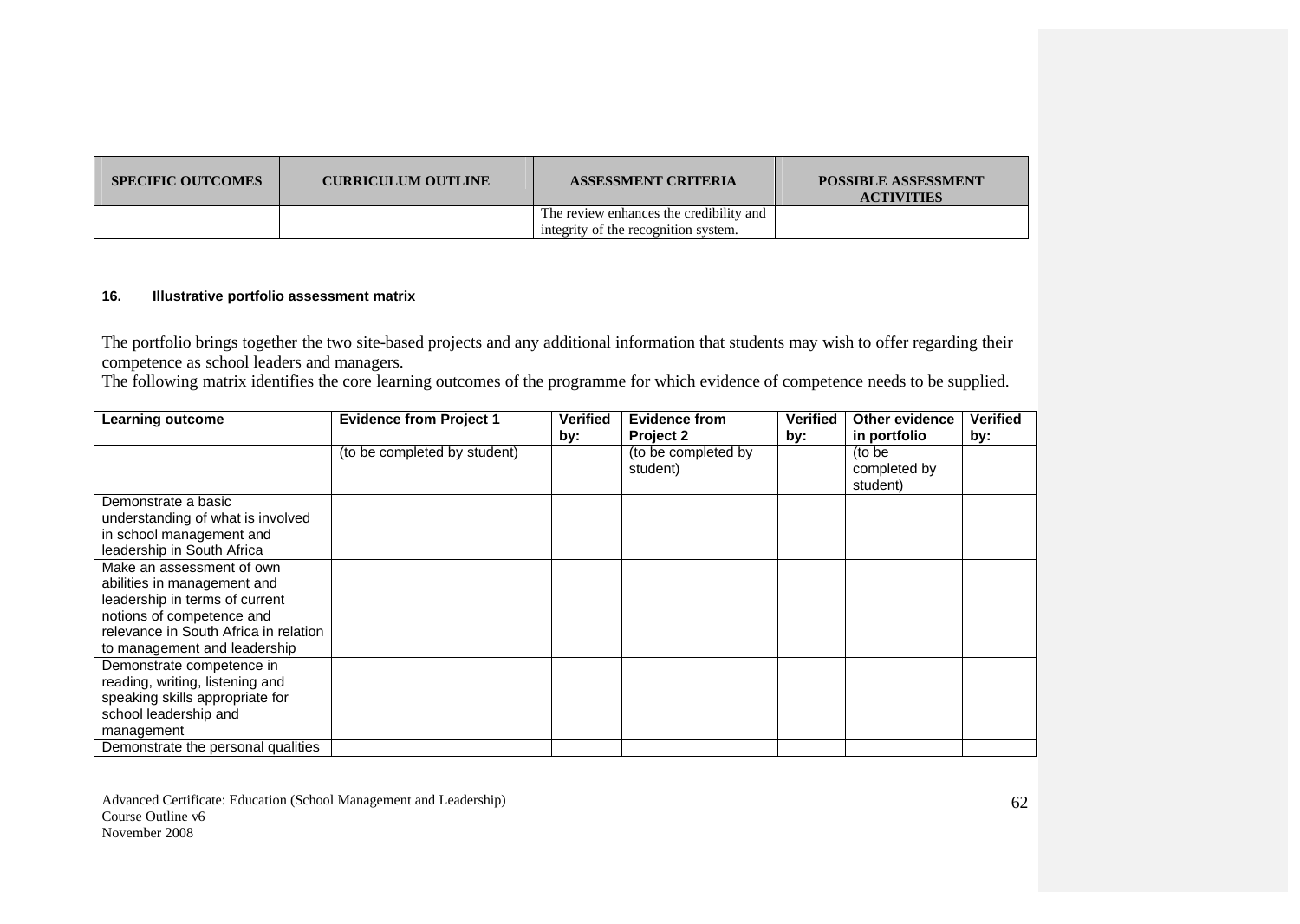| Learning outcome                                                                                                                                                         | <b>Evidence from Project 1</b> | <b>Verified</b><br>by: | <b>Evidence from</b><br>Project 2 | <b>Verified</b><br>by: | Other evidence<br>in portfolio | <b>Verified</b><br>by: |
|--------------------------------------------------------------------------------------------------------------------------------------------------------------------------|--------------------------------|------------------------|-----------------------------------|------------------------|--------------------------------|------------------------|
| necessary for effective<br>management of policy, planning,<br>school development and<br>governance.                                                                      |                                |                        |                                   |                        |                                |                        |
| Develop and communicate school<br>values, vision, mission, policies<br>and plans in a collaborative way<br>and secure commitment to these.                               |                                |                        |                                   |                        |                                |                        |
| Develop and maintain sound<br>working relationships with the<br>School Governing Body as well as<br>parents, learners, the community<br>and the department.              |                                |                        |                                   |                        |                                |                        |
| Understand and be able to apply<br>relevant content knowledge in<br>leading and managing policy,<br>planning, school development and<br>governance.                      |                                |                        |                                   |                        |                                |                        |
| Demonstrate the personal qualities<br>necessary for effective leadership<br>and management of people.                                                                    |                                |                        |                                   |                        |                                |                        |
| Plan, allocate, support and<br>evaluate work undertaken by<br>groups, teams and individuals<br>ensuring clear delegation of tasks<br>and devolution of responsibilities. |                                |                        |                                   |                        |                                |                        |
| Develop the professional skills of<br>self, groups and individuals to<br>enhance their performance and<br>that of the school.                                            |                                |                        |                                   |                        |                                |                        |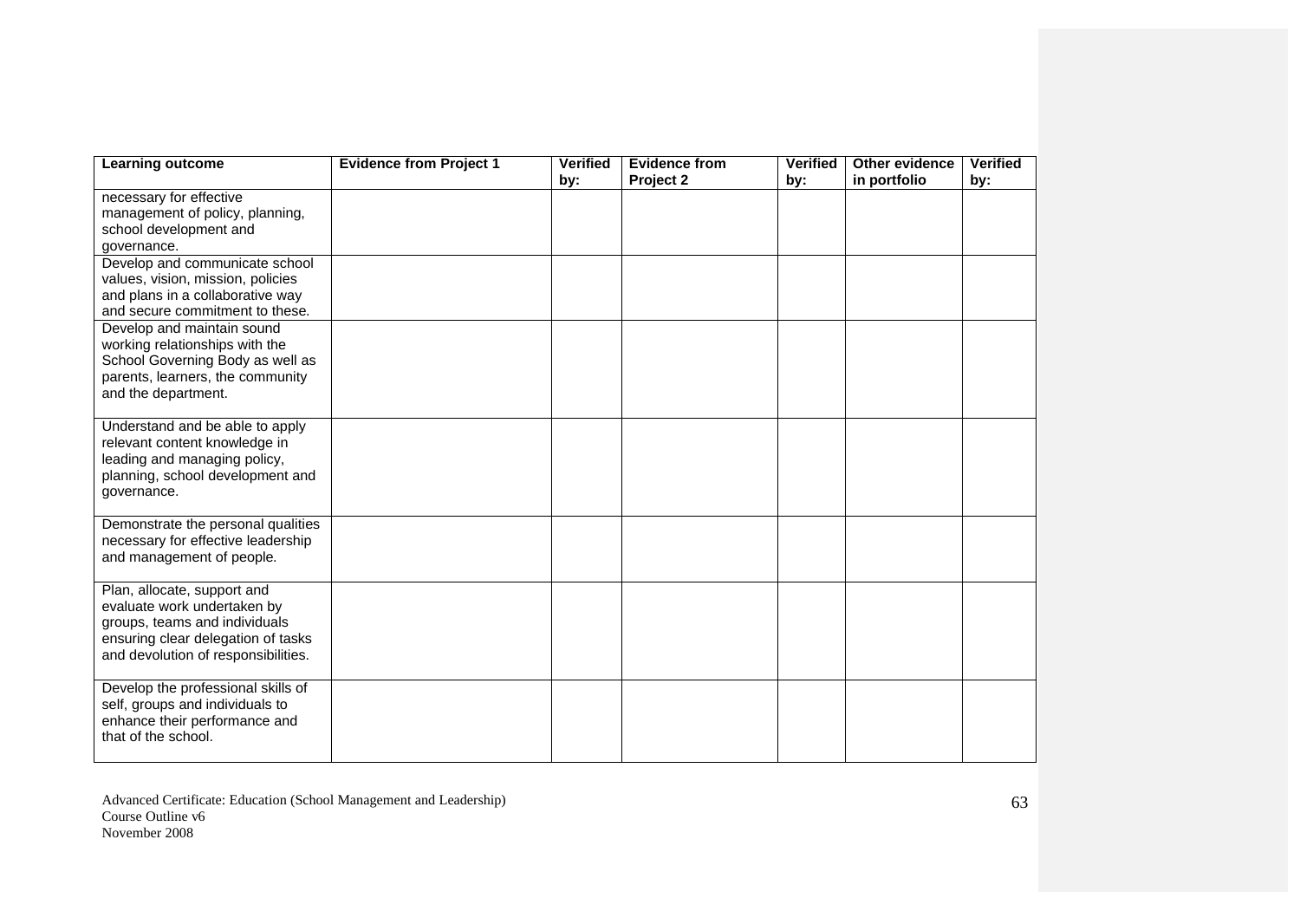| Learning outcome                                                                                                                                                                  | <b>Evidence from Project 1</b> | <b>Verified</b><br>by: | <b>Evidence from</b><br>Project 2 | <b>Verified</b><br>by: | Other evidence<br>in portfolio | <b>Verified</b><br>by: |
|-----------------------------------------------------------------------------------------------------------------------------------------------------------------------------------|--------------------------------|------------------------|-----------------------------------|------------------------|--------------------------------|------------------------|
| Create an environment conducive<br>to collective bargaining,<br>collaboration and negotiation (and<br>conflict resolution).                                                       |                                |                        |                                   |                        |                                |                        |
| Understand and be able to apply<br>relevant content knowledge in<br>leading and managing people.                                                                                  |                                |                        |                                   |                        |                                |                        |
| Demonstrate the personal and<br>professional qualities and skills<br>necessary for effective<br>management of organisational<br>systems and financial and physical<br>resources.  |                                |                        |                                   |                        |                                |                        |
| Set up, implement, maintain and<br>evaluate organisational systems for<br>the school where possible making<br>use of appropriate information and<br>communication technology ICT. |                                |                        |                                   |                        |                                |                        |
| Manage the financial<br>resources<br>of the school in a transparent and<br>accountable way.                                                                                       |                                |                        |                                   |                        |                                |                        |
| Understand and be able to apply<br>relevant content knowledge and<br>skills in the management of<br>organisational systems, and<br>physical and financial resources.              |                                |                        |                                   |                        |                                |                        |
| Create, manage and sustain a safe,<br>caring and disciplined environment.                                                                                                         |                                |                        |                                   |                        |                                |                        |